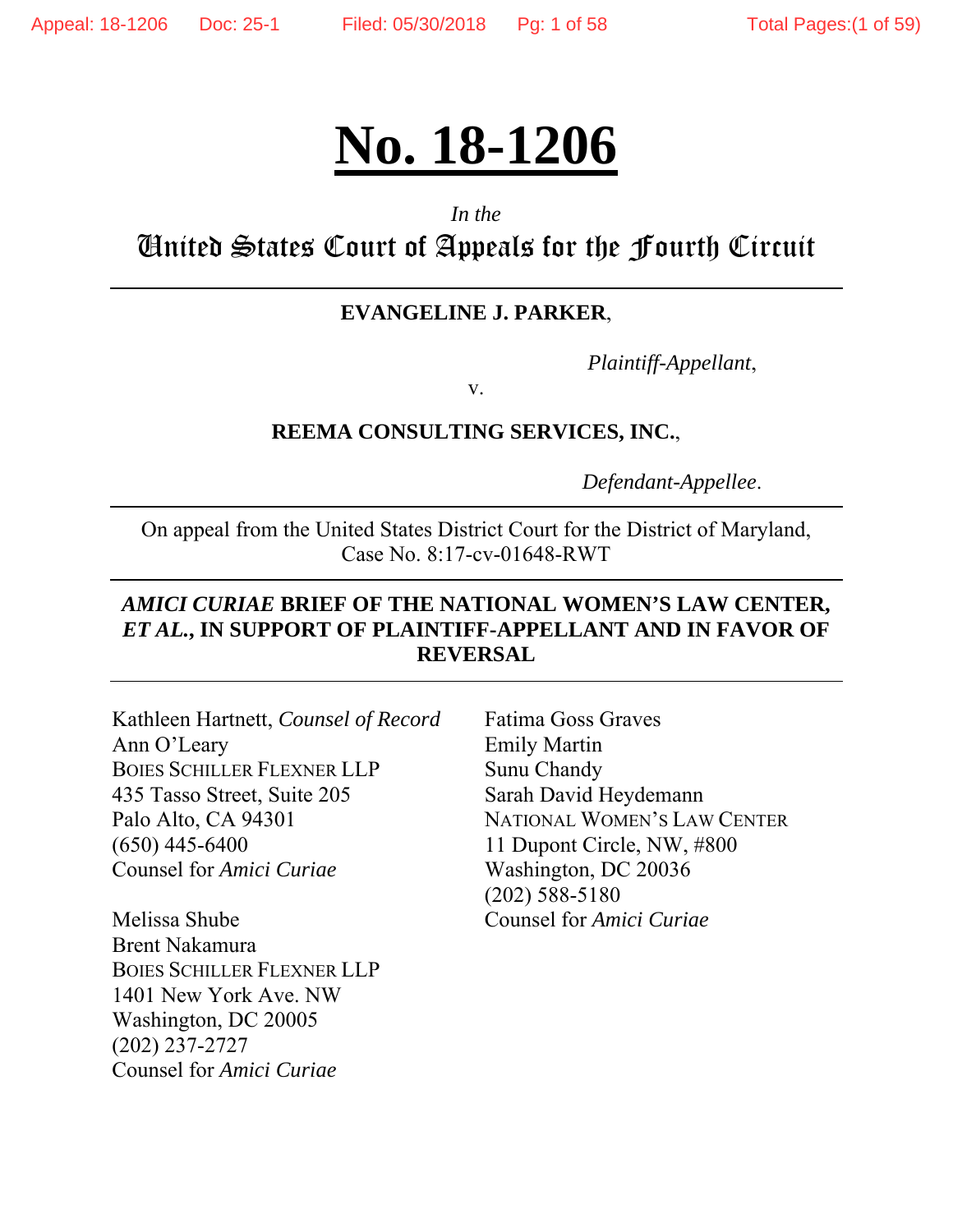#### **CORPORATE DISCLOSURE STATEMENT**

Pursuant to Fed. R. App. P. 26.1, 29, and Local Rule 26.1, the undersigned counsel of record certifies that none of the *amici curiae* is a nongovernmental entity with a parent corporation or a publicly held corporation that owns 10 percent or more of its stock. This representation is made in order that the judges of this Court may evaluate possible disqualification or recusal.

Dated: May 30, 2018 */s/ Kathleen Hartnett*

Counsel of Record for *Amici Curiae*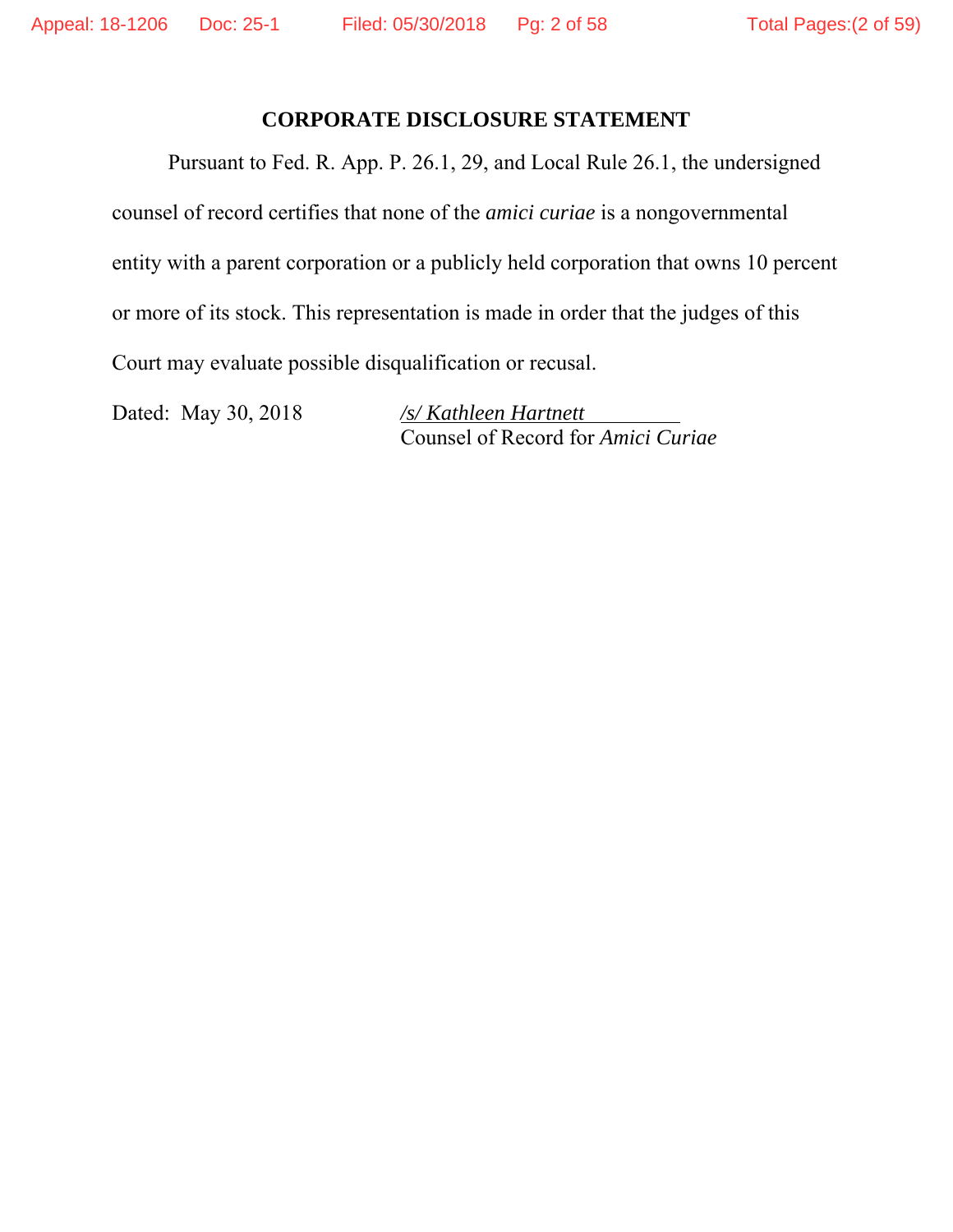# **TABLE OF CONTENTS**

| I. |                | <b>Workplace Rumors That A Woman Obtained A Position Or</b><br>Promotion Based On Sexual Activity, As Opposed To Merit, Are<br>Based On Sex And May Form The Basis For A Title VII Hostile |
|----|----------------|--------------------------------------------------------------------------------------------------------------------------------------------------------------------------------------------|
|    | A.             | <b>Flawed Assumptions About Sex-Based Workplace Rumors</b>                                                                                                                                 |
|    | <b>B.</b>      | <b>Title VII Prohibits Sex-Based Harassment, Including</b>                                                                                                                                 |
|    | $\mathbf{C}$ . | <b>Rumors That A Female Employee Used Sex To Advance In</b><br>The Workplace Reflect And Perpetuate Gender                                                                                 |
|    | D.             | <b>Reliable Social Science Studies Reinforce Ms. Parker's Sex-</b>                                                                                                                         |
|    |                | 1.<br>Female Subjects Of Workplace Sexual Rumors Are<br>Perceived More Negatively Than Men Participating In                                                                                |
|    |                | Women Are More Frequent Targets Of Sexual<br>2.<br>Harassment Than Men, And Are Disadvantaged In The                                                                                       |
|    |                | Recasting Sex-Based Rumors As So-Called "Personality<br>3.<br>Conflicts" Serves To Perpetuate Workplace                                                                                    |
|    | E.             | <b>Rumors Of A Woman "Sleeping Her Way To The Top"</b><br><b>Can Create A Hostile Work Environment That Is</b>                                                                             |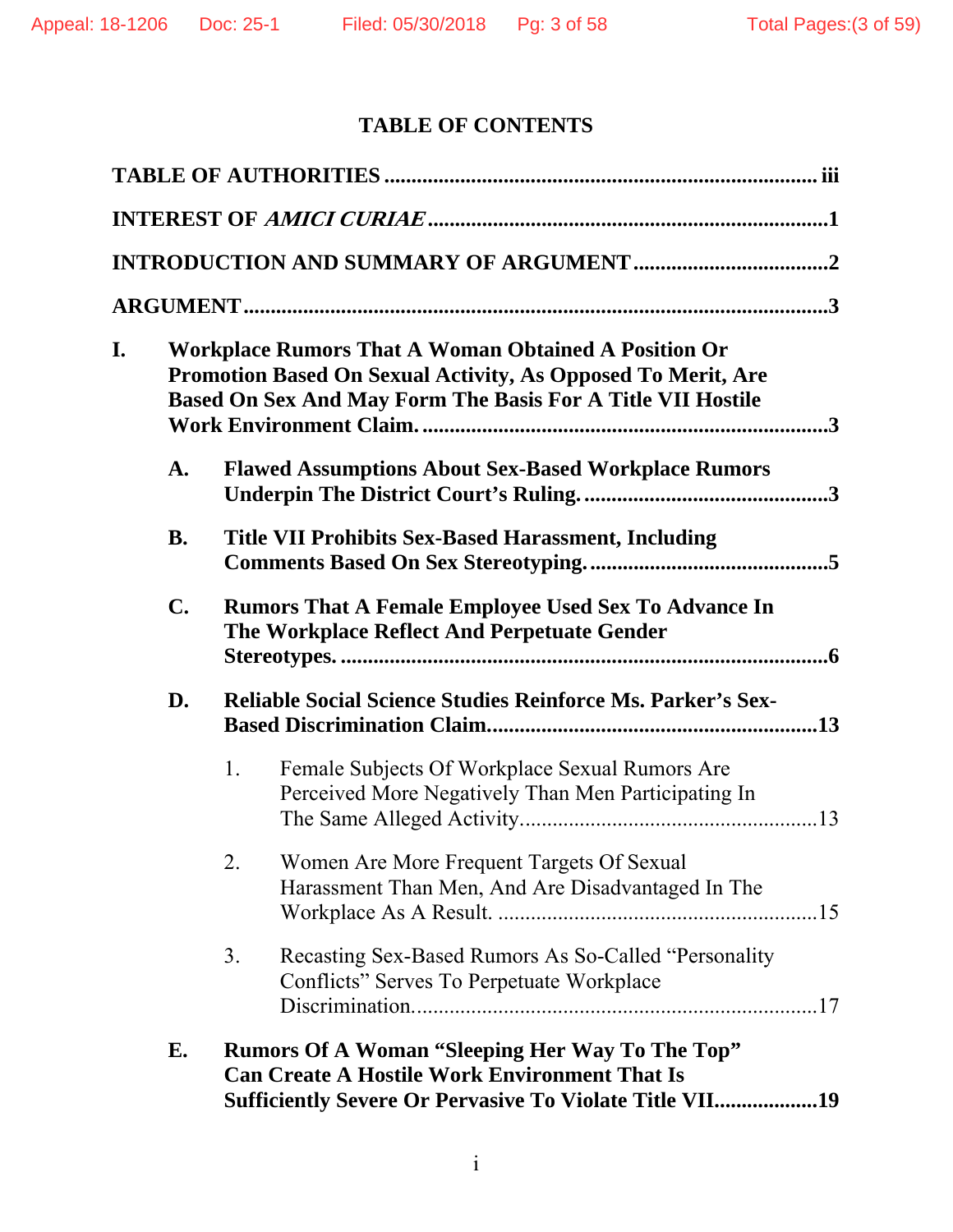| II. | A Retaliation Claim Need Not Be Based On Actionable                                                                |
|-----|--------------------------------------------------------------------------------------------------------------------|
| Ш.  | An EEOC Charge Need Not Provide The Specific Details<br><b>Underlying A Sex-Discrimination Termination Claim24</b> |
|     |                                                                                                                    |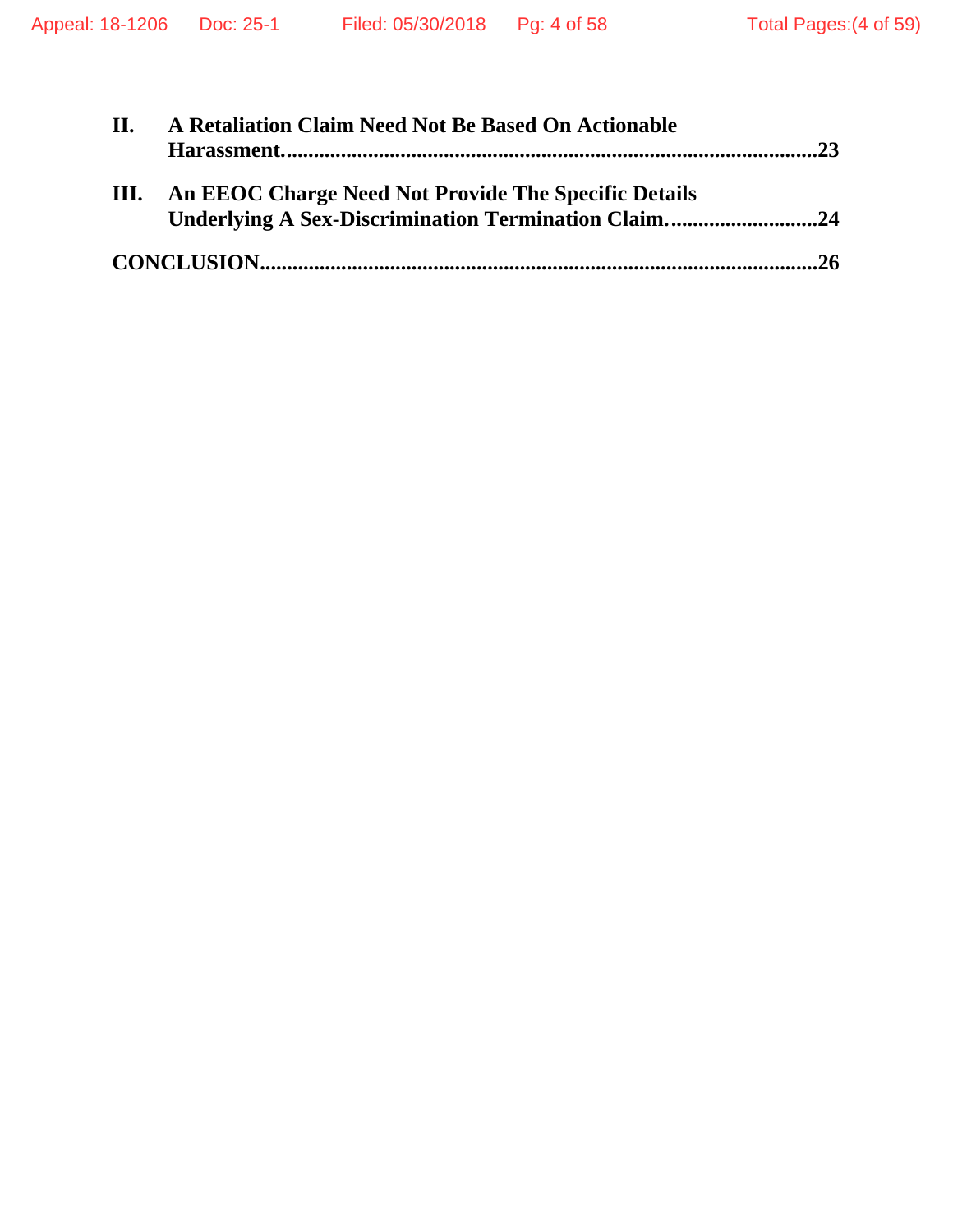# **TABLE OF AUTHORITIES**

## **Cases**

| Allen v. TV One, LLC,                                      |     |
|------------------------------------------------------------|-----|
| <i>Bogoly v. Easton Pub'g. Co.,</i>                        |     |
| Boyer-Liberto v. Fontainebleau Corp.,                      |     |
| Brown-Baumbach v. B&B Auto., Inc.,                         |     |
| Burlington Industries, Inc. v. Ellerth,                    |     |
| Bystry v. Verizon Servs. Corp.,                            |     |
| Churchill v. Prince George's Cty. Pub. Sch.,               |     |
| Duncan v. Manager, Dep't of Safety, City & Cty. Of Denver, |     |
| Faragher v. City of Boca Raton,                            |     |
| Fed. Express Corp. v. Holowecki,                           | 25  |
| Gillen v. Borough of Manhattan Cmty. Coll.,                |     |
| Harris v. Forklift Sys., Inc.,                             |     |
| Harrison v. Westinghouse Savannah River Co.,               | .22 |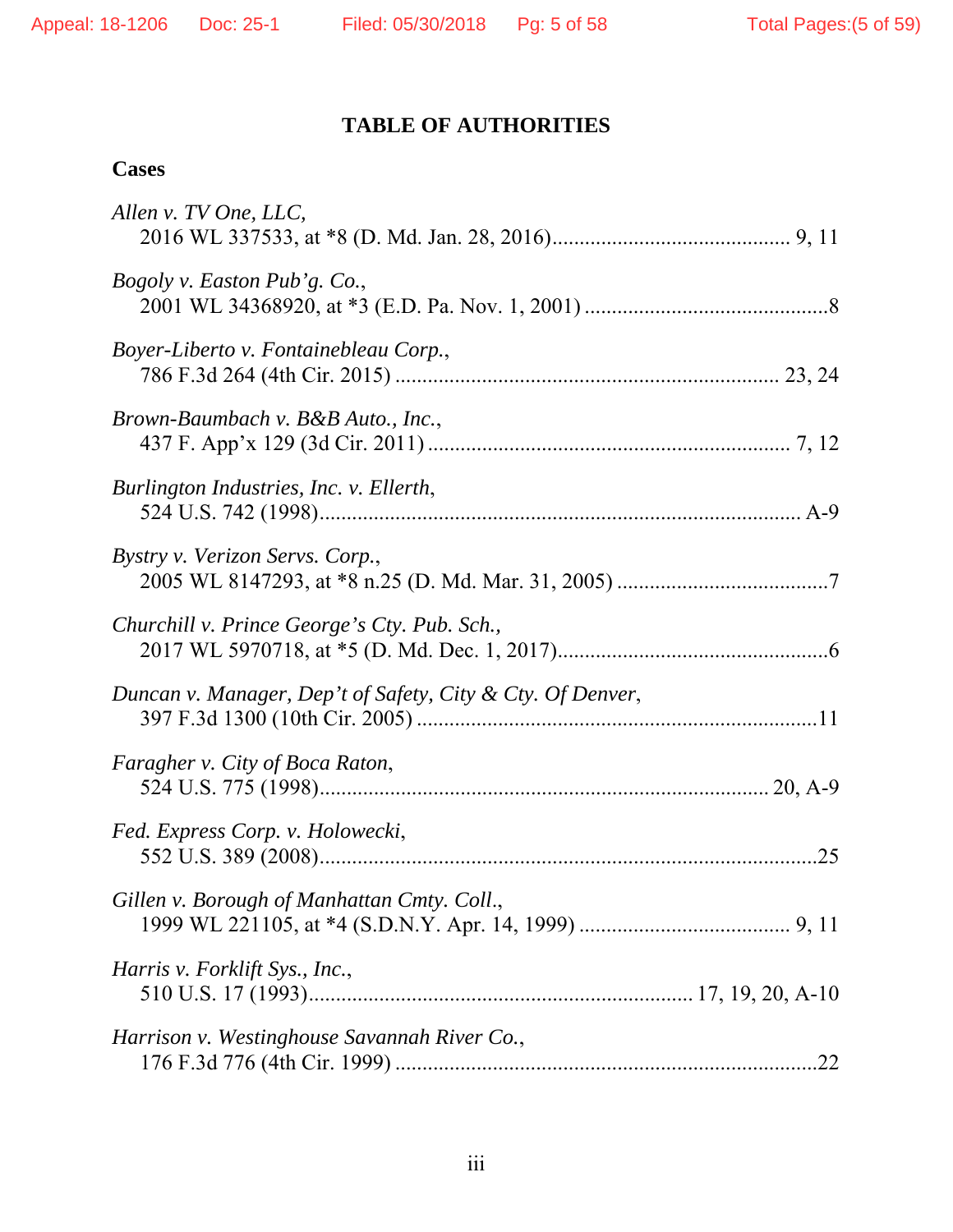| Howley v. Town of Stratford,               |  |
|--------------------------------------------|--|
| Hoyle v. Freightliner, LLC,                |  |
| Jew v. University of Iowa,                 |  |
| Lewis v. Bay Indus., Inc.,                 |  |
| McDonnell v. Cisneros,                     |  |
| Meritor Savs. Bank v. Vinson,              |  |
| Miles v. Dell, Inc.,                       |  |
| Miller v. Albright,                        |  |
| Miller v. Bank of America,                 |  |
| Mississippi Univ. for Women v. Hogan,      |  |
| Nguyen v. INS,                             |  |
| Ocheltree v. Scollon Prods.,               |  |
| Oncale v. Sundowner Offshore Servs., Inc., |  |
|                                            |  |
| Price Waterhouse v. Hopkins,               |  |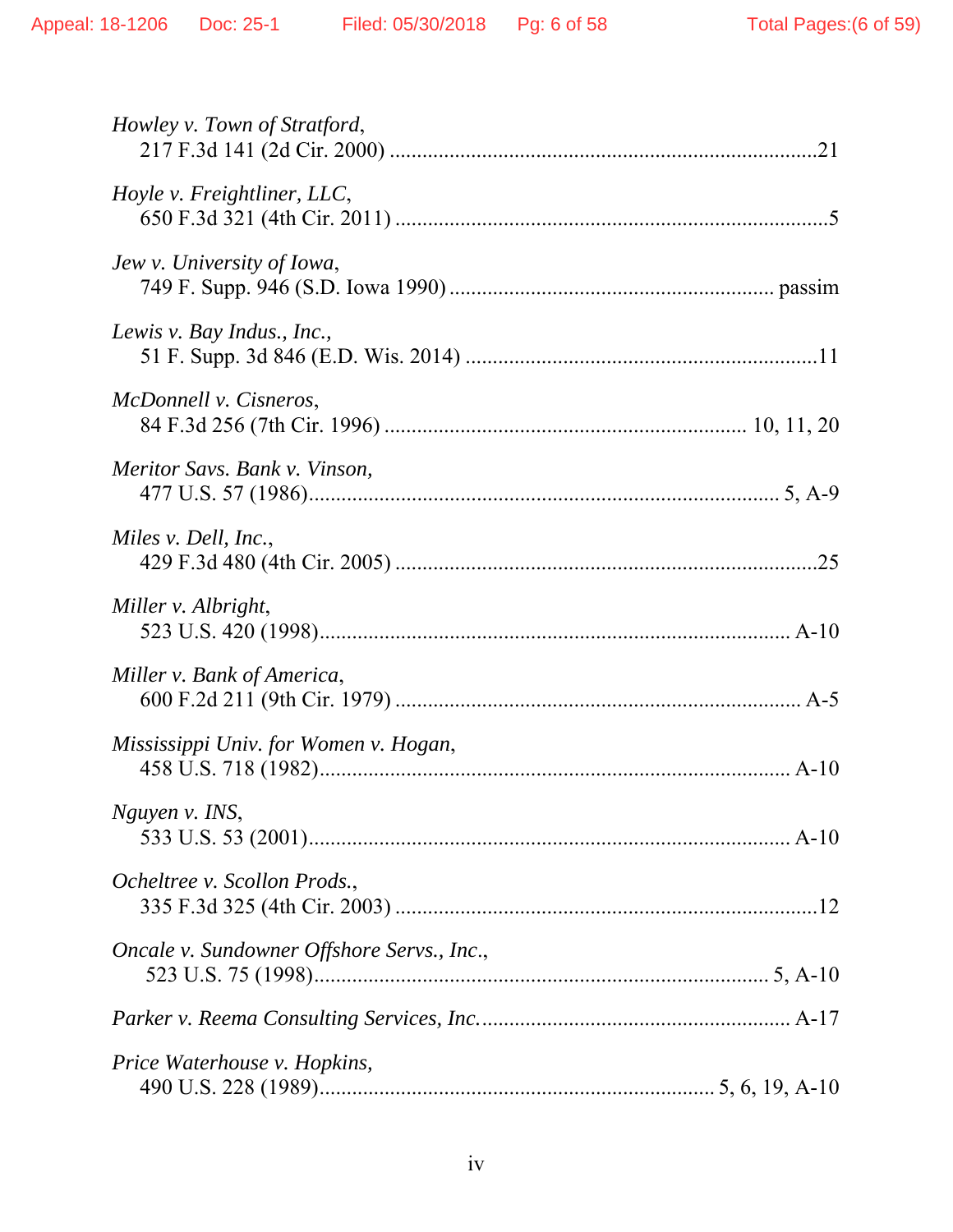| <i>Rose-Stanley v. Virginia,</i>                                                                                                               |
|------------------------------------------------------------------------------------------------------------------------------------------------|
| Smith v. First Union Nat'l Bank,                                                                                                               |
| Spain v. Gallegos,                                                                                                                             |
| Sydnor v. Fairfax Cty., Va.,                                                                                                                   |
| Tuli v. Brigham & Women's Hosp., Inc.,                                                                                                         |
| U.S. v. Virginia,                                                                                                                              |
| Zarda v. Altitude Express, Inc.,                                                                                                               |
| Ziskie v. Mineta,                                                                                                                              |
| <b>Other Authorities</b>                                                                                                                       |
| Anna M. Archer, From Legally Blonde to Miss Congeniality: The                                                                                  |
| Anna-Maria Marshall, <i>Injustice Frames, Legality, and the Everyday</i><br>Construction of Sexual Harassment, 28 Law & Soc. Inquiry 659       |
| EEOC, Report of the Co-Chairs of the EEOC, Select Task Force on the                                                                            |
| Federal Judicial Center, Reference Manual on Scientific Evidence 380                                                                           |
| Janet K. Swim et al., <i>Everyday Sexism: Evidence for Its Incidence</i> ,<br>Nature, and Psychological Impact From Three Daily Diary Studies, |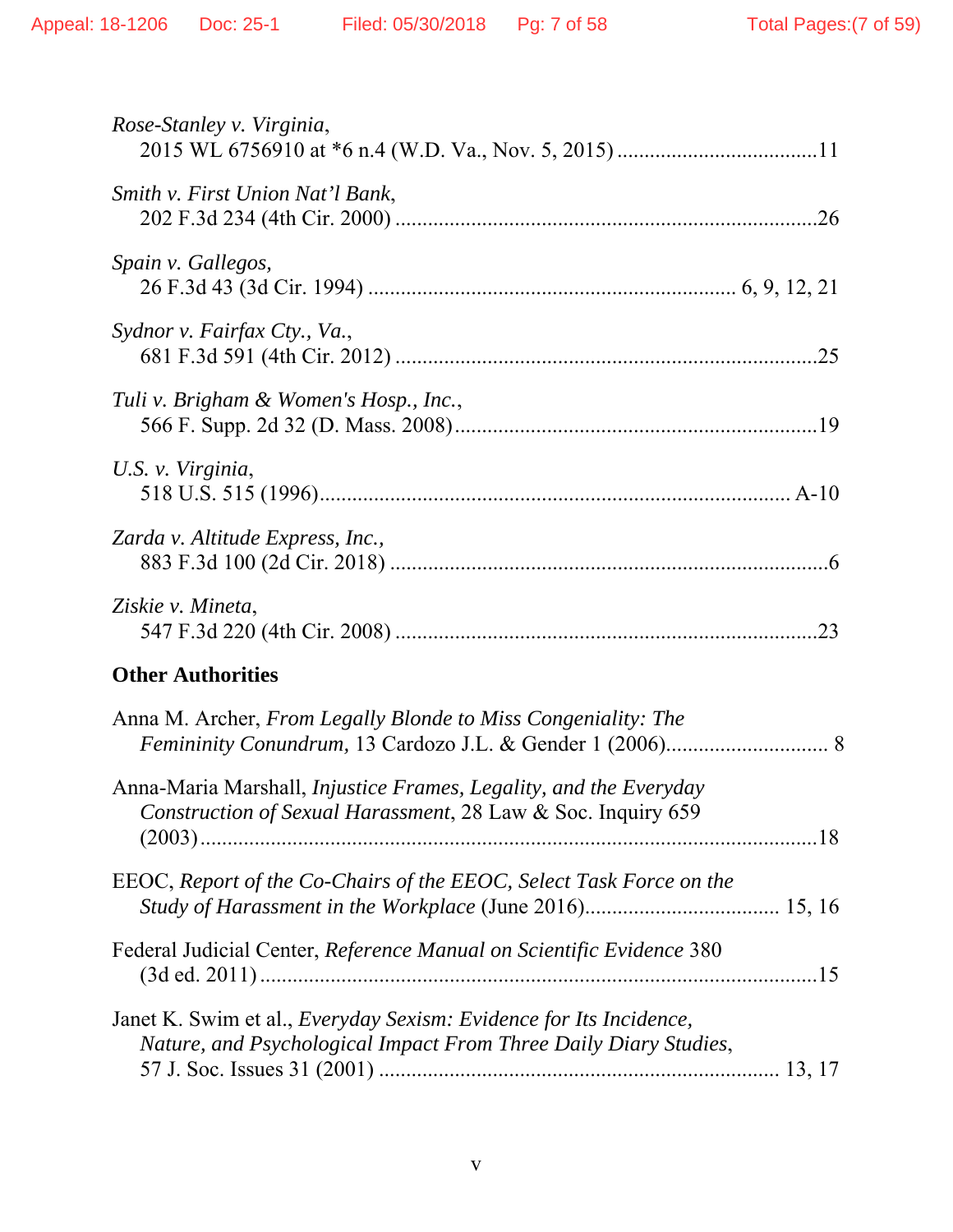| Joan E. Van Tol, <i>Eros Gone Awry: Liability Under Title VII for</i><br>Workplace Sexual Favoritism, 13 Indus. Rel. L.J. 153 (1991) 7                                                                       |  |
|--------------------------------------------------------------------------------------------------------------------------------------------------------------------------------------------------------------|--|
| Kimberly T. Schneider et al., <i>Job-Related and Psychological Effects of</i><br>Sexual Harassment in the Workplace: Empirical Evidence From Two                                                             |  |
| Lauren B. Edelman et al., <i>Internal Dispute Resolution: The</i><br><i>Transformation of Civil Rights in the Workplace, 27 Law &amp; Soc'y</i>                                                              |  |
| Laurie A. Ruderman & Stephen E. Kilianski, Implicit and Explicit<br>Attitudes Toward Female Authority, 26 Personality & Soc. Psychol.                                                                        |  |
| Louise F. Fitzgerald et al., Why Didn't She Just Report Him? The<br>Psychological and Legal Implications of Women's Reponses to Sexual                                                                       |  |
| Madeline E. Heilman, Gender stereotypes and workplace bias, 32 Res. In                                                                                                                                       |  |
| Mark S. Brodin, The Demise of Circumstantial Proof in Employment<br>Discrimination Litigation: St. Mary's Honor Center v. Hicks, Pretext,<br>and the "Personality" Excuse, 18 Berkeley J. Emp. & Lab. L. 183 |  |
| Meredith A. Newman et al., Sexual Harassment in the Federal                                                                                                                                                  |  |
| Terri D. Conley et al., <i>Backlash From the Bedroom: Stigma Mediates</i><br>Gender Differences in Acceptance of Casual Sex Offers, 37 Psychol.                                                              |  |
| Wendy N. Hess, Workplace Rumors About Women's Sexual Promiscuity<br>As Gender-Based Insults Under Title VII, 31 ABA J. Lab. & Emp. L.                                                                        |  |
| <b>Rules</b>                                                                                                                                                                                                 |  |
|                                                                                                                                                                                                              |  |
|                                                                                                                                                                                                              |  |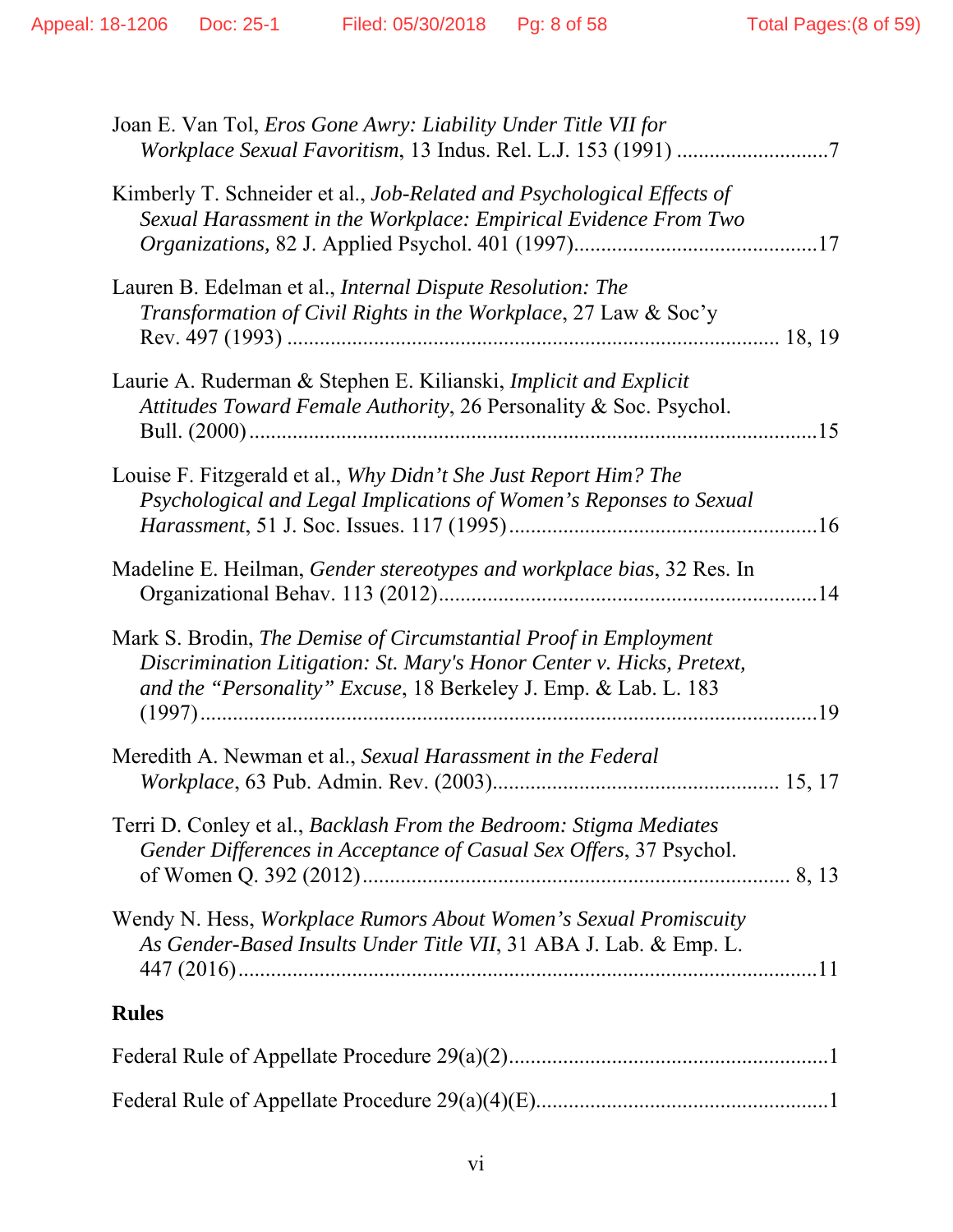# **Regulations**

| <b>Acts</b> |  |
|-------------|--|
|             |  |
|             |  |
|             |  |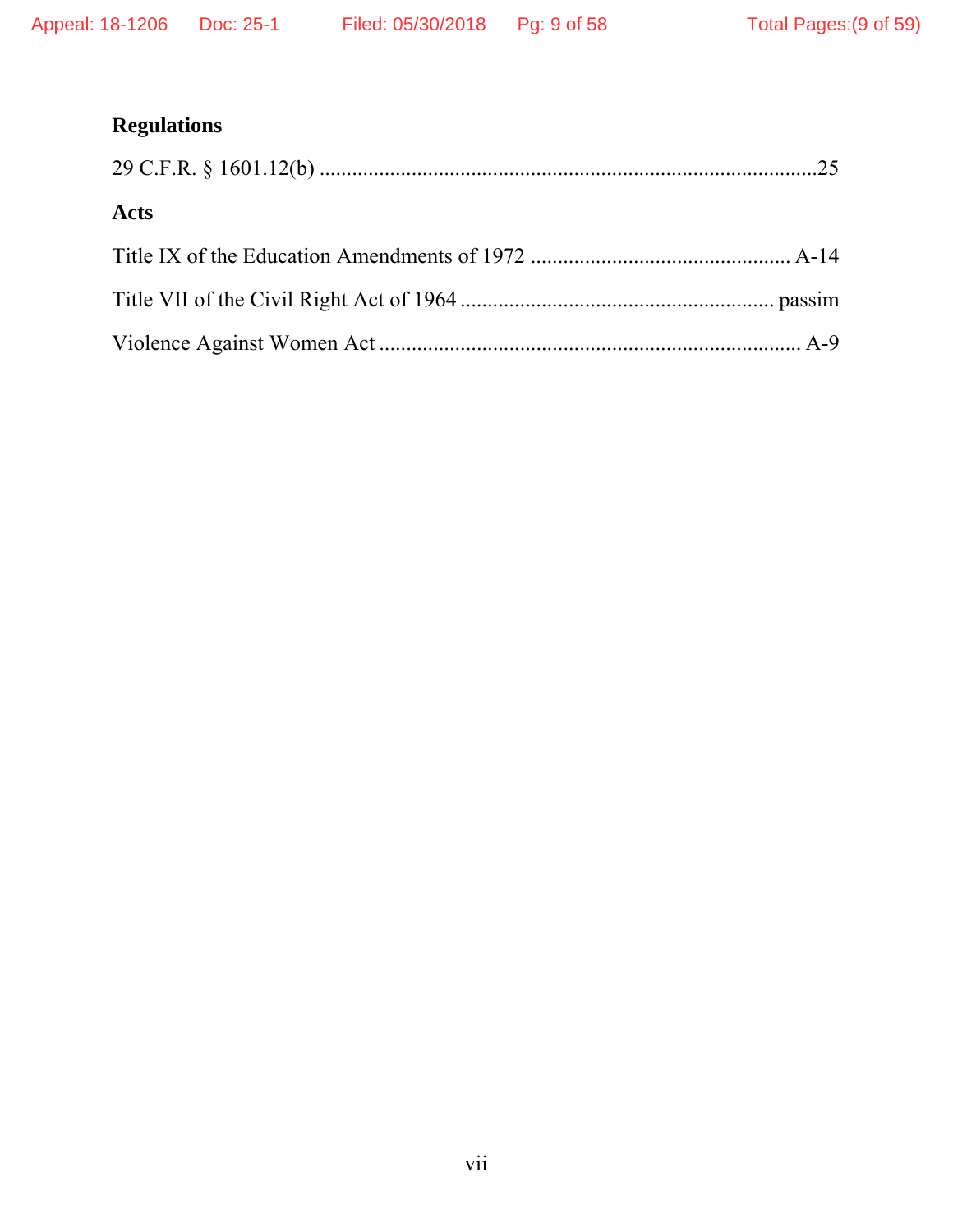$\overline{a}$ 

## **INTEREST OF** *AMICI CURIAE*<sup>1</sup>

The National Women's Law Center (NWLC) is a nonprofit legal advocacy organization dedicated to the advancement and protection of women's legal rights and the rights of all people to be free from sex discrimination. Since 1972, NWLC has worked to secure equal opportunity in the workplace and has advocated to ensure that anti-discrimination laws are interpreted correctly to vindicate important protections against discrimination and retaliation in the workplace and in other contexts. NWLC has participated as counsel or amicus curiae in a range of cases before the Supreme Court and the federal courts of appeals to secure the equal treatment of women under the law, including numerous cases addressing the scope of Title VII's protection. The Center has long sought to ensure that rights and opportunities are not restricted on the basis of gender stereotypes and that all individuals enjoy protections against sex discrimination as promised by federal law.

The Appendix to this brief lists additional *Amici.* 

<sup>&</sup>lt;sup>1</sup> *Amici* submit this brief pursuant to Federal Rule of Appellate Procedure 29(a)(2), in conjunction with their motion for leave to file. *Amici* sought permission to file from the parties; Appellant consented to the filing of the brief but Appellee declined to consent. *Amici* further state, pursuant to Federal Rule of Appellate Procedure 29(a)(4)(E), that no counsel for a party authored this brief in whole or in part, and no person other than the *amici curiae* or their counsel made a monetary contribution intended to fund the preparation or submission of this brief.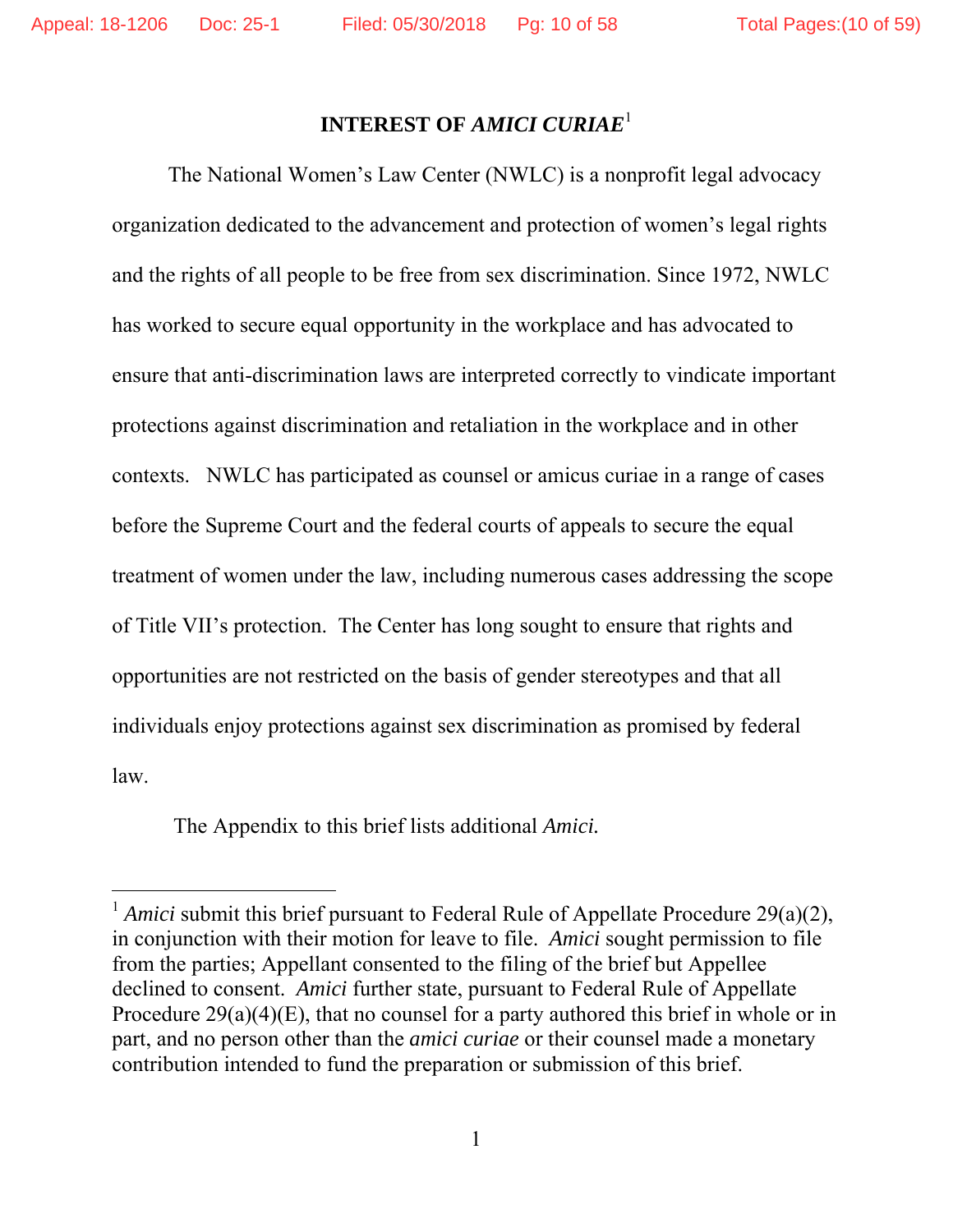-

#### **INTRODUCTION AND SUMMARY OF ARGUMENT**

Appellant Evangeline Parker was rising through the ranks at Appellee Reema Consulting Services, Inc. ("RCSI") when she was subjected to a false and degrading rumor—started by a male colleague jealous of her success—that she was promoted only because she engaged in sexual activity with a male manager. The rumor quickly spread and permeated the workplace, resulting in harassment and discrimination against Ms. Parker by RCSI's highest ranking on-site manager and others. When Ms. Parker tried to stop the rumor from spreading and formally complained about sexual harassment, RCSI management retaliated against her, culminating in her termination.

The district court's dismissal of Ms. Parker's claims should be reversed, as it rests on multiple errors of law under Title VII and is based on misconceptions of the nature of the sex-based rumors at issue and the harm they caused.<sup>2</sup> Numerous courts have correctly held that rumors that a woman was promoted "by sleeping her way to the top" are based on harmful gender stereotypes and may contribute to a hostile work environment that is severe or pervasive. Compelling and reliable social science also corroborates Ms. Parker's claim, demonstrating that women

<sup>&</sup>lt;sup>2</sup> Title VII does not distinguish between biological sex and gender, and many cases cited herein use the terms sex and gender interchangeably. *Amici* do the same for the purpose of this brief.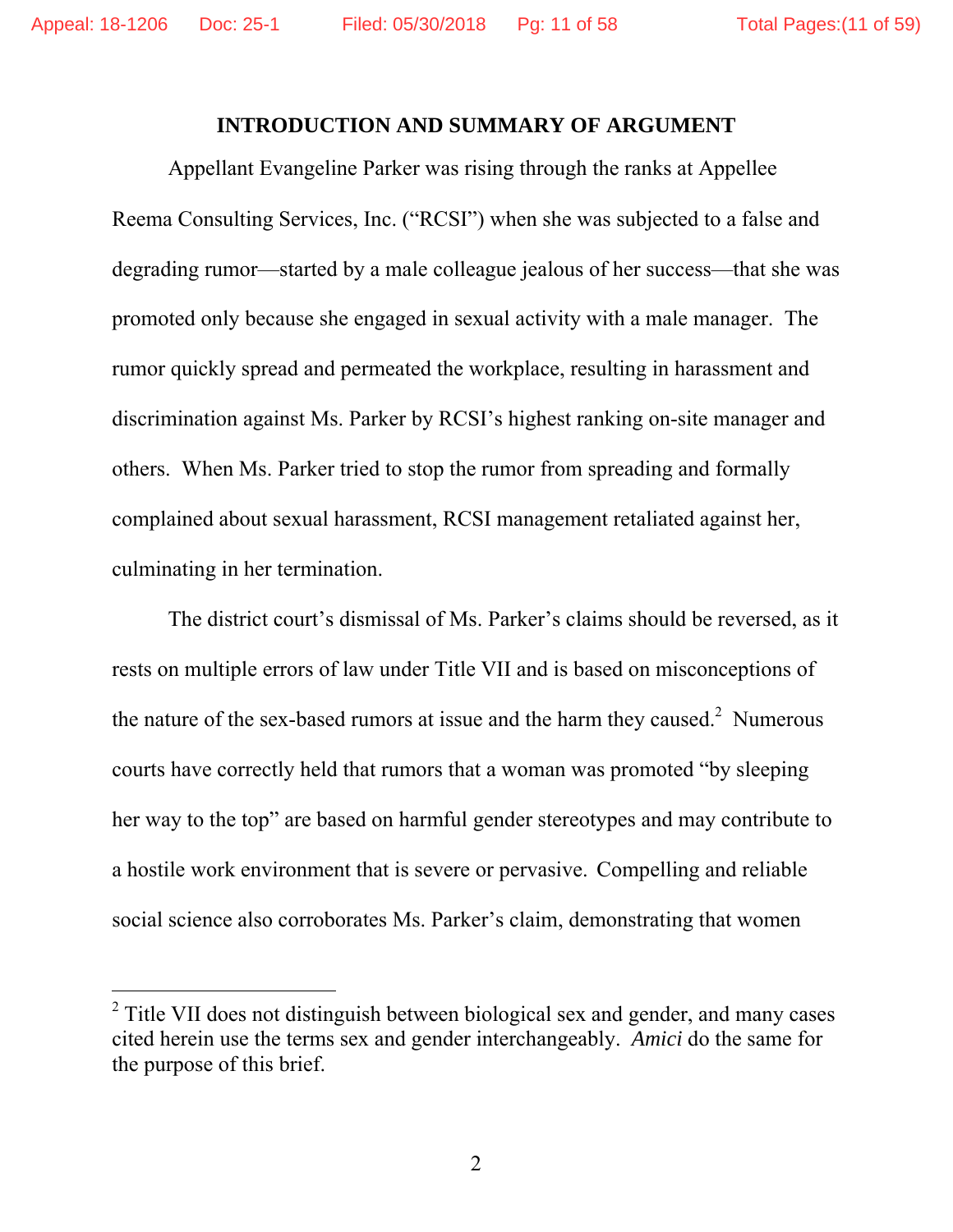frequently face sexual harassment in the workplace; women report experiencing sexual harassment at rates higher than men; workplace rumors about sexual conduct are particularly harmful to women; and employers frequently recast harassment based on sex as a so-called "personality clash."

The district court also erroneously concluded—applying the wrong legal standard—that Ms. Parker failed to state a Title VII retaliation claim. A plaintiff can reasonably believe she is engaging in protected activity even if her claim of discrimination is ultimately deemed non-actionable. The district court likewise erred in dismissing Ms. Parker's discriminatory termination claim, incorrectly concluding that Ms. Parker failed to exhaust her administrative remedies.

In sum, the district court took an erroneous view of Title VII in multiple respects, and the dismissal of Ms. Parker's claims should be reversed.

#### **ARGUMENT**

**I. Workplace Rumors That A Woman Obtained A Position Or Promotion Based On Sexual Activity, As Opposed To Merit, Are Based On Sex And May Form The Basis For A Title VII Hostile Work Environment Claim.** 

#### **A. Flawed Assumptions About Sex-Based Workplace Rumors Underpin The District Court's Ruling.**

The district court held that a workplace rumor that Ms. Parker was promoted based on sexual activity rather than merit could not form the basis of a Title VII hostile work environment claim because such rumors are not based on sex. The court stated that the "establishment and circulation of this rumor is not based upon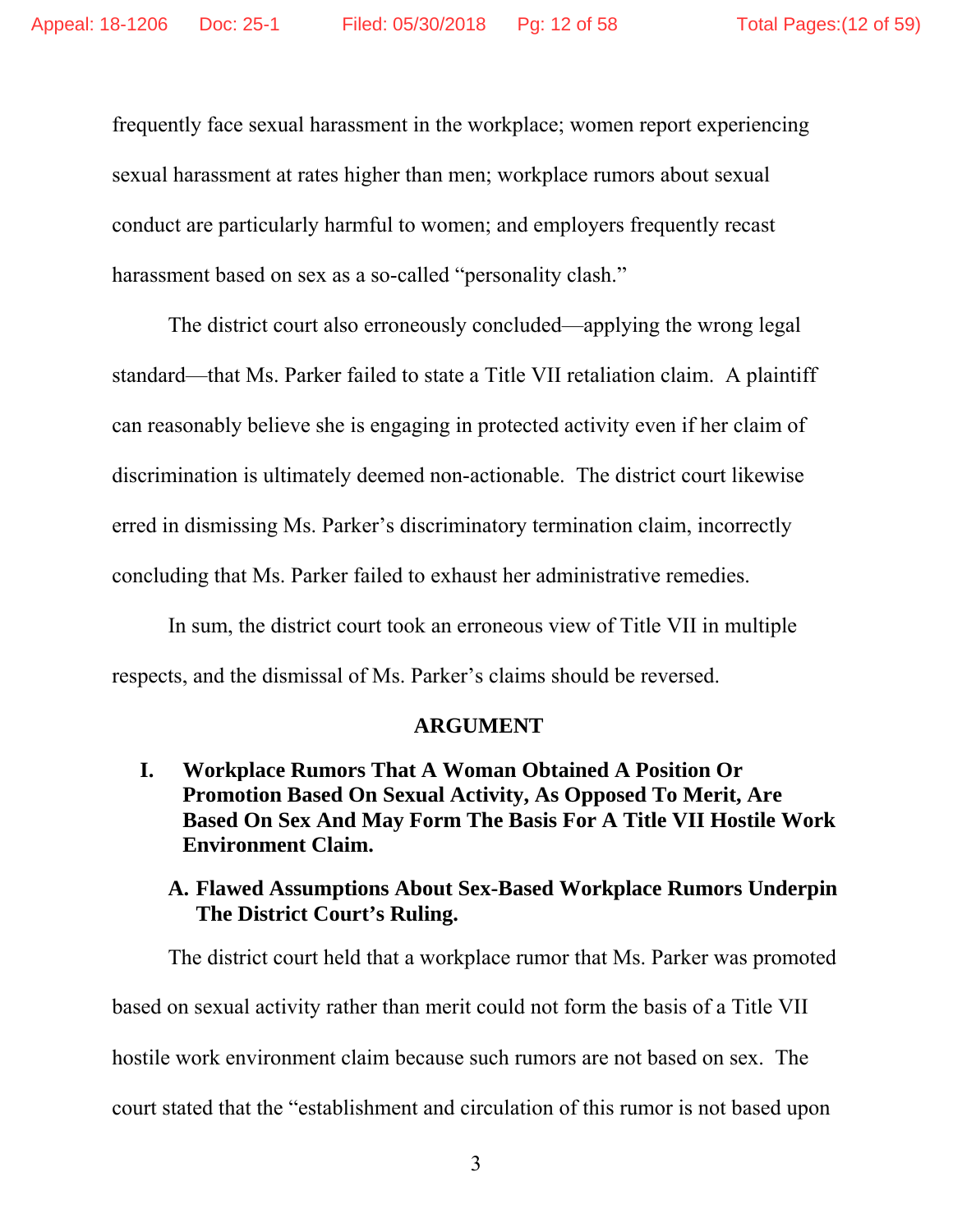-

her gender, but rather based upon her alleged conduct, which was defamed by, you know, statements of this nature." J.A. 149 (Dec. 7, 2017 Hearing Transcript ("Tr.")  $34:10-13$ .<sup>3</sup> In other words, the court drew a distinction between rumors based on "alleged conduct" and rumors based on gender, construing a rumor that a woman "slept her way to the top" to implicate only conduct, not sex or gender. This is a false distinction. As explained herein, the conduct alleged by the rumor—that Ms. Parker "slept her way to the top"—stems from and perpetuates negative stereotypes of women in the workplace. Such "alleged conduct" cannot be separated from gender—particularly, as here, at the pleadings stage.

The district court also concluded that such rumors are non-actionable because similar rumors could be mounted against people of different genders and sexual orientations. *See* J.A. 130, 149 (Tr. 14:4–7, 33:19–22). According to the district court, "this same type of a rumor could be made in a variety of other context[s] involving people of the same gender or different genders alleged to have had some kind of sexual activity leading to a promotion." J.A. 149 (Tr. 33:19–22). This, too, is flawed reasoning under Title VII, which is not limited to discrimination or harassment perpetrated by men against women, but rather reaches harassment and discrimination on the basis of sex, regardless of the gender

<sup>&</sup>lt;sup>3</sup> The district court did not issue a written opinion and instead referred to the hearing transcript as the basis for its order granting the motion to dismiss. J.A. 90.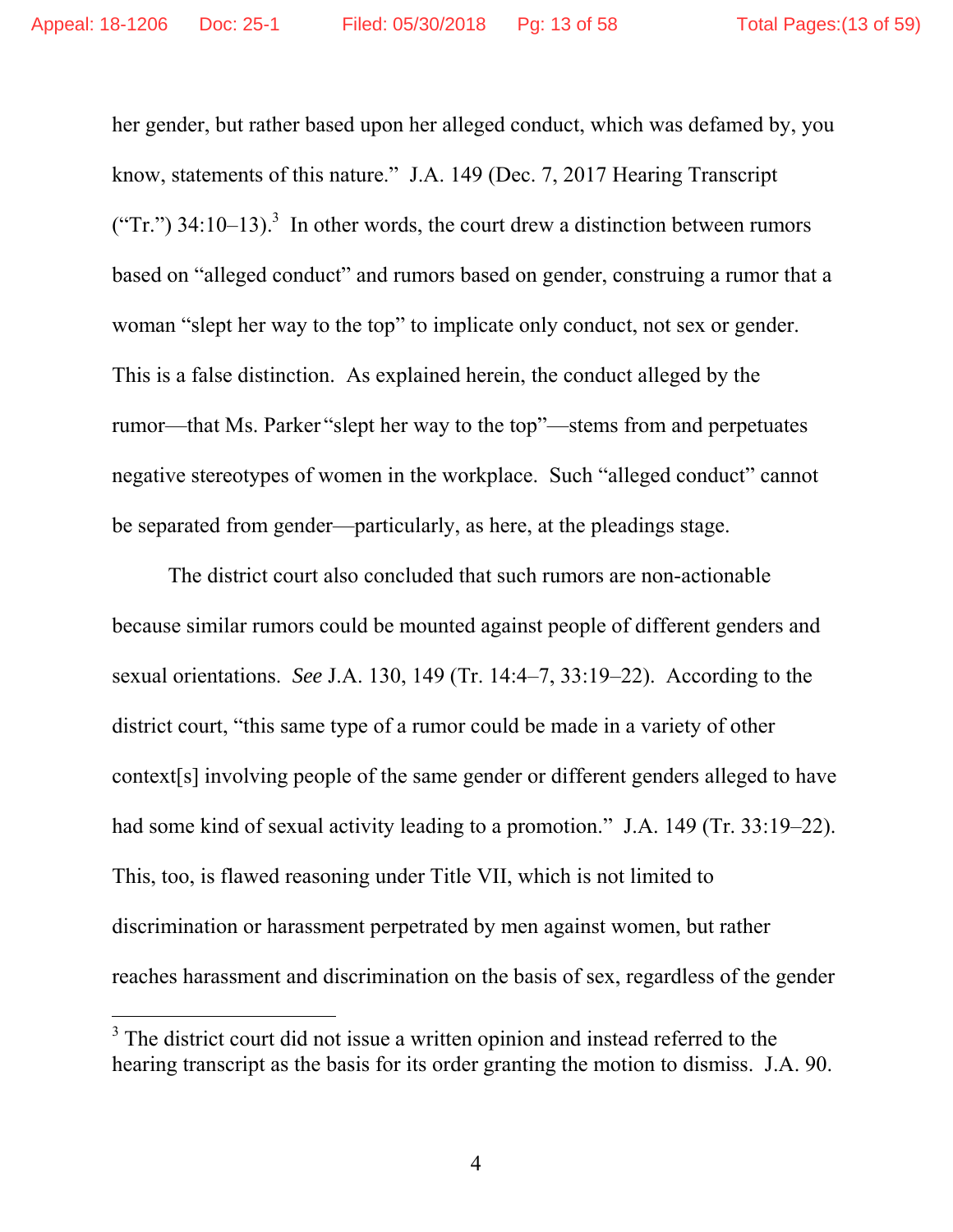of the perpetrator or the gender of the person targeted. *Oncale v. Sundowner Offshore Servs., Inc*., 523 U.S. 75, 78–80 (1998) (explaining that Title VII "protects men as well as women" and holding that same-sex harassment can constitute harassment "because of sex" in violation of Title VII).

#### **B. Title VII Prohibits Sex-Based Harassment, Including Comments Based On Sex Stereotyping.**

"Because the workplace environment is one of the 'terms, conditions, or privileges of employment,' Title VII creates a cause of action for employees forced to work in a hostile workplace." *Hoyle v. Freightliner, LLC*, 650 F.3d 321, 331 (4th Cir. 2011) (quoting *Meritor Savs. Bank v. Vinson,* 477 U.S. 57, 64–67 (1986)) (internal citations omitted). "In order to make out a hostile work environment claim based on sex, 'a plaintiff must [plead] that the offending conduct" was *inter alia* "because of her sex.'" *Id.* (citations omitted). Under *Oncale*, "harassing conduct need not be motivated by sexual desire to support an inference of discrimination on the basis of sex." 523 U.S. at 80. Rather, a plaintiff is subject to unlawful harassment where such harassment involves "such sex-specific and derogatory terms . . . as to make it clear that the harasser is motivated by general hostility to the presence of [the plaintiff's sex] in the workplace." *Id.*

 Hostile work environment claims may arise from comments implicating gender-based stereotyping. In *Price Waterhouse v. Hopkins,* the Supreme Court recognized Title VII claims based on sex stereotyping in a case where the plaintiff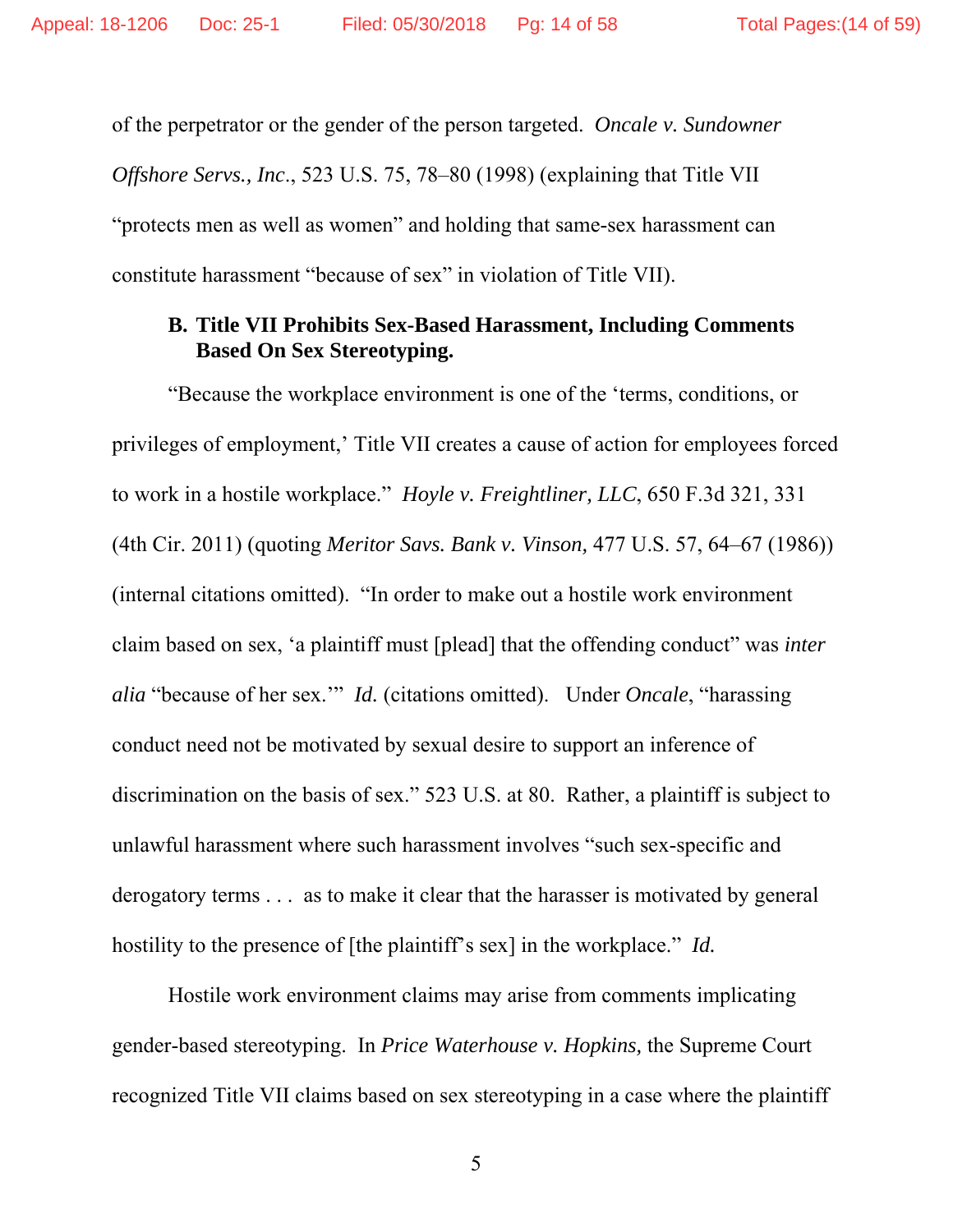was denied a promotion because she was perceived as insufficiently feminine in her appearance and behavior. 490 U.S. 228, 250-58 (1989). As the Court explained, "we are beyond the day when an employer could evaluate employees by assuming or insisting that they matched the stereotype associated with their group, for [i]n forbidding employers to discriminate against individuals because of their sex, Congress intended to strike at the entire spectrum of disparate treatment of men and women resulting from sex stereotypes." *Id.* at 251 (citation and quotation marks omitted). As the logic of *Price Waterhouse* makes clear, harassing conduct based on or motivated by gender stereotypes may constitute a hostile work environment based on sex. *See Churchill v. Prince George's Cty. Pub. Sch.,* 2017 WL 5970718, at \*5 (D. Md. Dec. 1, 2017) (citing *Price Waterhouse*, 490 U.S. at 251-55). "This is true of stereotypes about both how the sexes are and how they should be." *Zarda v. Altitude Express, Inc.,* 883 F.3d 100, 119 (2d Cir. 2018) (en banc) (citing *Price Waterhouse*, 490 U.S. at 250).

### **C. Rumors That A Female Employee Used Sex To Advance In The Workplace Reflect And Perpetuate Gender Stereotypes.**

Rumors (as in this case) that a woman has advanced in the workplace by sleeping with a superior, as opposed to on the basis of merit, are based on and reinforce sex stereotyping. *See Spain v. Gallegos,* 26 F.3d 439, 448 (3d Cir. 1994) ("[T]he crux of the rumors and their impact upon Spain is that Spain, a female, subordinate employee, had a sexual relationship with her male superior.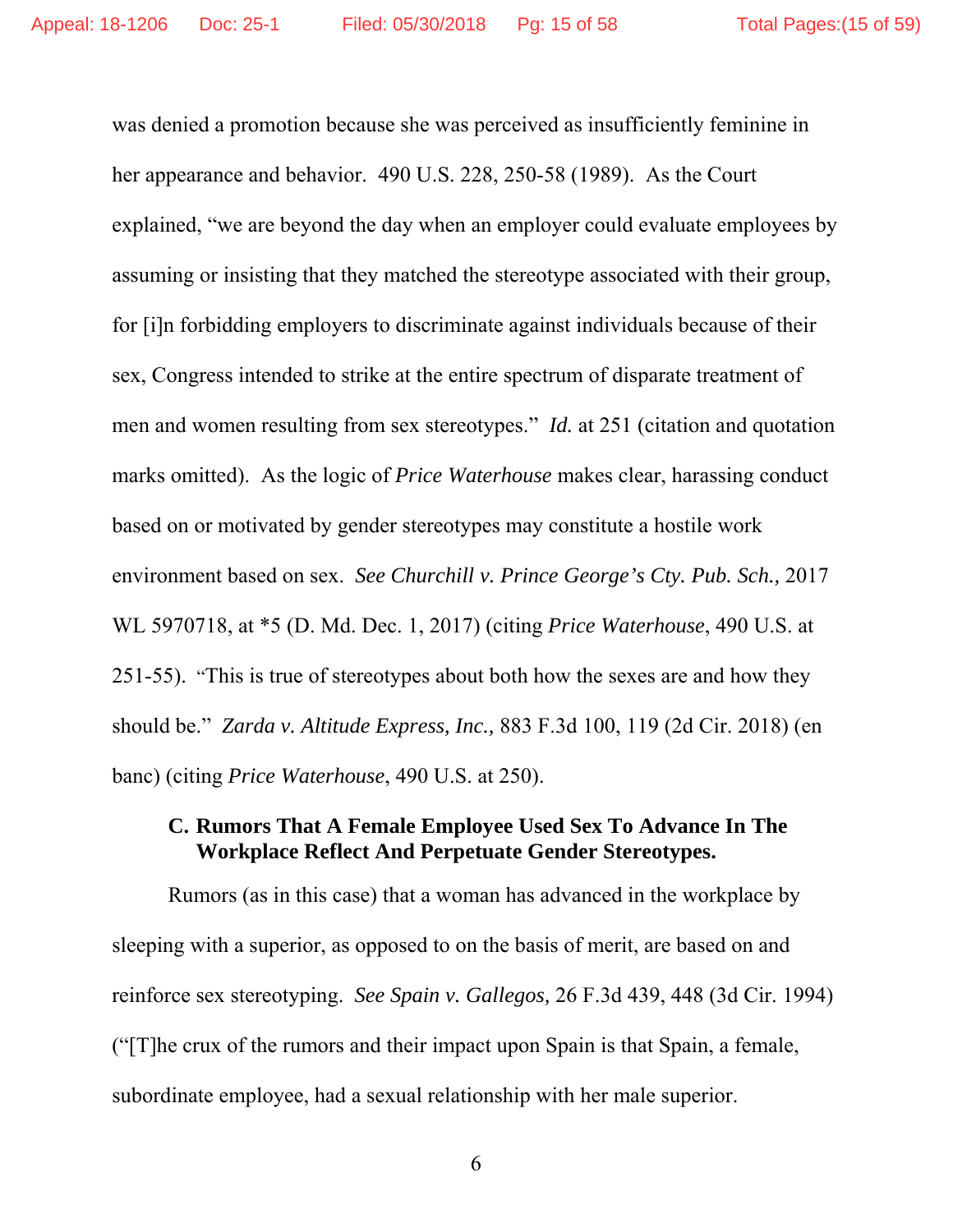Unfortunately, traditional negative stereotypes regarding the relationship between the advancement of women in the workplace and their sexual behavior stubbornly persist in our society"); *Brown-Baumbach v. B&B Auto., Inc.*, 437 F. App'x 129, 132-33 (3d Cir. 2011) (reversing summary judgment where a female employee was, *inter alia*, subjected to office-wide rumors that she and a co-worker were sleeping together which "could be considered as contributing to the hostile work environment" and referencing, though not applying, "the stereotype of a woman using her sexuality to gain favor with a supervisor"); *see also Bystry v. Verizon Servs. Corp.*, 2005 WL 8147293, at \*8 n.25 (D. Md. Mar. 31, 2005) (comment that the plaintiff "was 'sleeping her way to the top' does reflect antiquated gender stereotypes")<sup>4</sup>; Joan E. Van Tol, *Eros Gone Awry: Liability Under Title VII for Workplace Sexual Favoritism*, 13 Indus. Rel. L.J. 153, 182 (1991) (describing "the insidious stereotypical notion that women can 'sleep their way to the top'").

 The "sleeping her way to the top" stereotype is one manifestation of workplace discrimination that women may encounter, as, in some cases, "even when a woman fits her employer's notion of 'feminine,' she is not respected

 $\overline{a}$ 

<sup>4</sup> *Bystry* involved a claim for discriminatory termination, not a hostile work environment, and the claim was dismissed at summary judgment. Notably, the district court stated that if the "sleeping her way to the top" statements "were made by a decision maker at Verizon, Bystry would have a more persuasive argument that Verizon's decision was based on impermissible gender stereotypes." *Bystry,*  2005 WL 8147293, at \*8 n.25.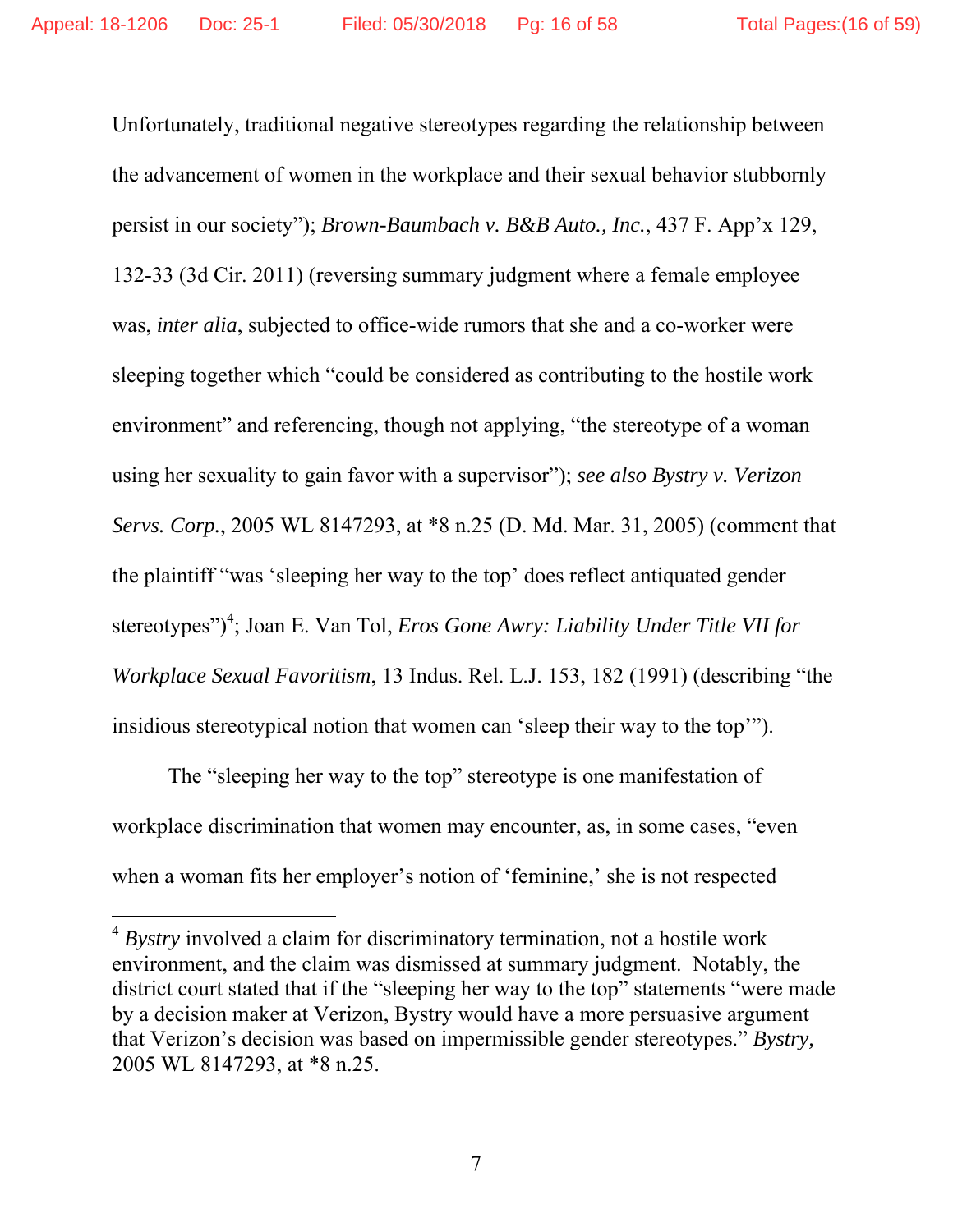because she is merely seen as a seductress, pet, or mother." Anna M.

Archer, *From Legally Blonde to Miss Congeniality: The Femininity Conundrum,* 13 Cardozo J.L. & Gender 1, 10 (2006). The stereotype reflects and perpetuates a notion that women are otherwise unfit or unable to achieve in the workplace based on merit, and that any success must therefore stem from their sexuality and personal relationships.

The stereotype of a woman "sleeping her way to the top" is particularly harmful in light of the societal double-standard which praises men and punishes women for sexual experience. *See, e.g.*, *Bogoly v. Easton Pub'g. Co.*, 2001 WL 34368920, at \*3 (E.D. Pa. Nov. 1, 2001) ("[I]n our society, conversations between men about sexual behavior might lead to conclusions about a man's 'prowess'—a positive inference—while similar conversations with a female employee about her sexual behavior might engender notions of her promiscuity—a negative inference."). Indeed, as detailed in this brief, this double standard is welldocumented; peer-reviewed empirical social science studies show that with respect to statements concerning sexual activity, there is "clear agreement" that the "sexual double standard exists." Terri D. Conley et al., *Backlash From the Bedroom: Stigma Mediates Gender Differences in Acceptance of Casual Sex Offers*, 37 Psychol. of Women Q. 392, 394 (2012) ("Conley 2012"). For example, women who participate in casual sexual activity are perceived more negatively than men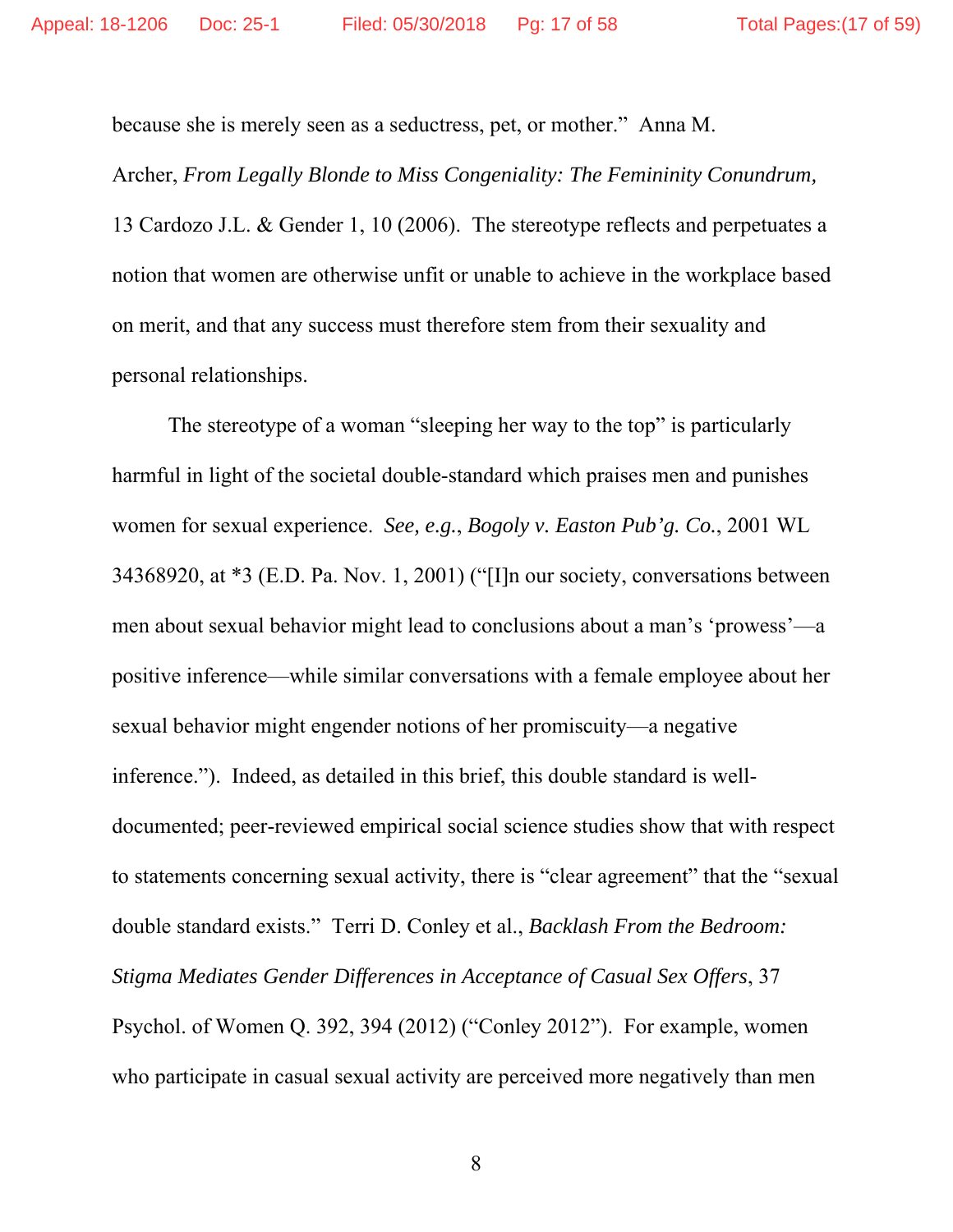for engaging in the same activity, including being viewed as "less intelligent" and "less competent" than "men who accepted the same offer" for casual sex. *Id.* at 403.

The Third Circuit's ruling in *Spain* correctly connects the gender stereotyping that animates such rumors to the resulting hostile work environment. In *Spain*, rumors that a female employee had a sexual relationship with her male superior were connected to "traditional negative stereotypes regarding the relationship between the advancement of women in the workplace and their sexual behavior." 26 F.3d at 448. The Third Circuit, reversing the district court's grant of summary judgment, concluded that a reasonable jury could find for Spain on her Title VII claim as a result of the rumor and the rumor's devastating impact on her reputation and personal relationships in her workplace: "[b]ecause we are cognizant that these stereotypes may cause superiors and co-workers to treat women in the workplace differently from men, we find that a reasonable jury could conclude that Spain suffered the effects she alleges because she was a woman." *Id.* 

Other courts have likewise recognized that where—as here—a female employee is rumored to have used sex to gain influence in the workplace, such rumors are based on her sex for the purpose of Title VII*. See Jew v. University of Iowa*, 749 F. Supp. 946, 958 (S.D. Iowa 1990); *Gillen v. Borough of Manhattan Cmty. Coll*., 1999 WL 221105, at \*4 (S.D.N.Y. Apr. 14, 1999); *Allen v. TV One,*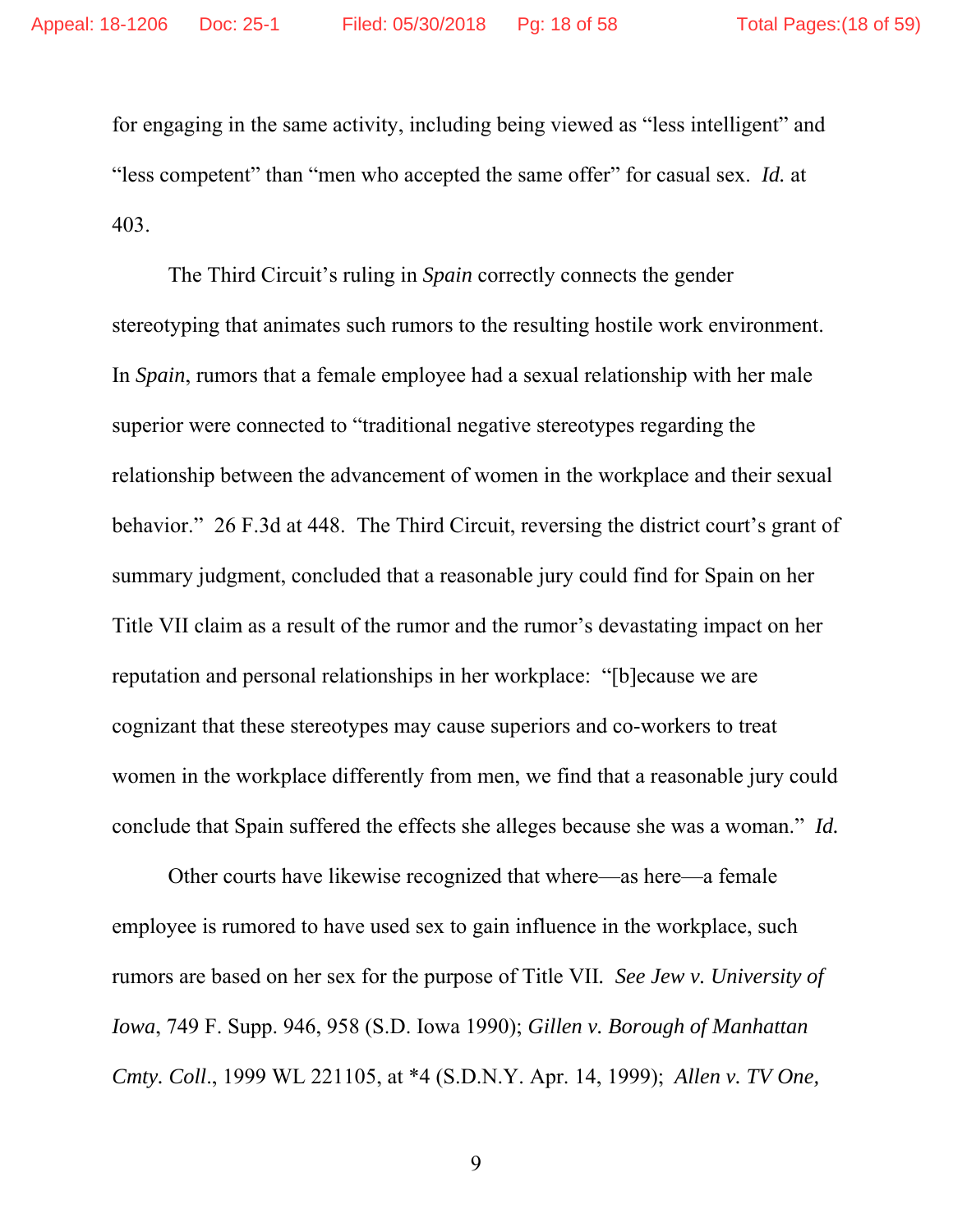$\overline{a}$ 

*LLC,* 2016 WL 337533, at \*8 (D. Md. Jan. 28, 2016); *see also McDonnell v. Cisneros*, 84 F.3d 256, 259-60 (7th Cir. 1996) (stating, in dicta, "[u]nfounded accusations that a woman worker is a 'whore,' a siren, carrying on with her coworkers, a Circe, 'sleeping her way to the top,'" constitute a form of sexual harassment because they "are accusations based on the fact that she is a woman").<sup>5</sup>

In *Jew*, the district court emphasized that the rumors "accused [the plaintiff, a female professor] of physically using her sex as a tool for gaining favor, influence and power with the Head of the Department, a man, and suggested that her professional accomplishments rested on sexual achievements rather than achievements of merit." 749 F. Supp. at 958. The court explained, after a bench trial, that the plaintiff's gender was thus the "but for" cause of the rumor: "[w]ere Dr. Jew not a woman, it would not likely have been rumored that Dr. Jew gained

<sup>&</sup>lt;sup>5</sup> In *McDonnell*, the allegations stemmed from a workplace investigation of a rumor that the female plaintiff provided sexual favors in exchange for rapid promotions from the male plaintiff, her workplace superior. 84 F.3d at 257-58. Unlike here, the alleged hostile work environment arose solely from the manner in which the truth of the rumor was investigated. *Id.* at 258–59. The Seventh Circuit concluded "that a claim of sexual harassment might arise from verbal harassment of a pair of male and female employees falsely accused of sexual hanky-panky," rejecting the argument that these kinds of rumors could not be based on sex. *Id*. at 260. However, the court concluded that the facts at issue, a claim based on allegations that an *investigation* of sexual harassment had "exceed[ed] the proper limits," did not state an actionable claim for sexual harassment, in part because the court did not want to disincentivize employer investigations of sexual harassment. *Id.* at 260–61.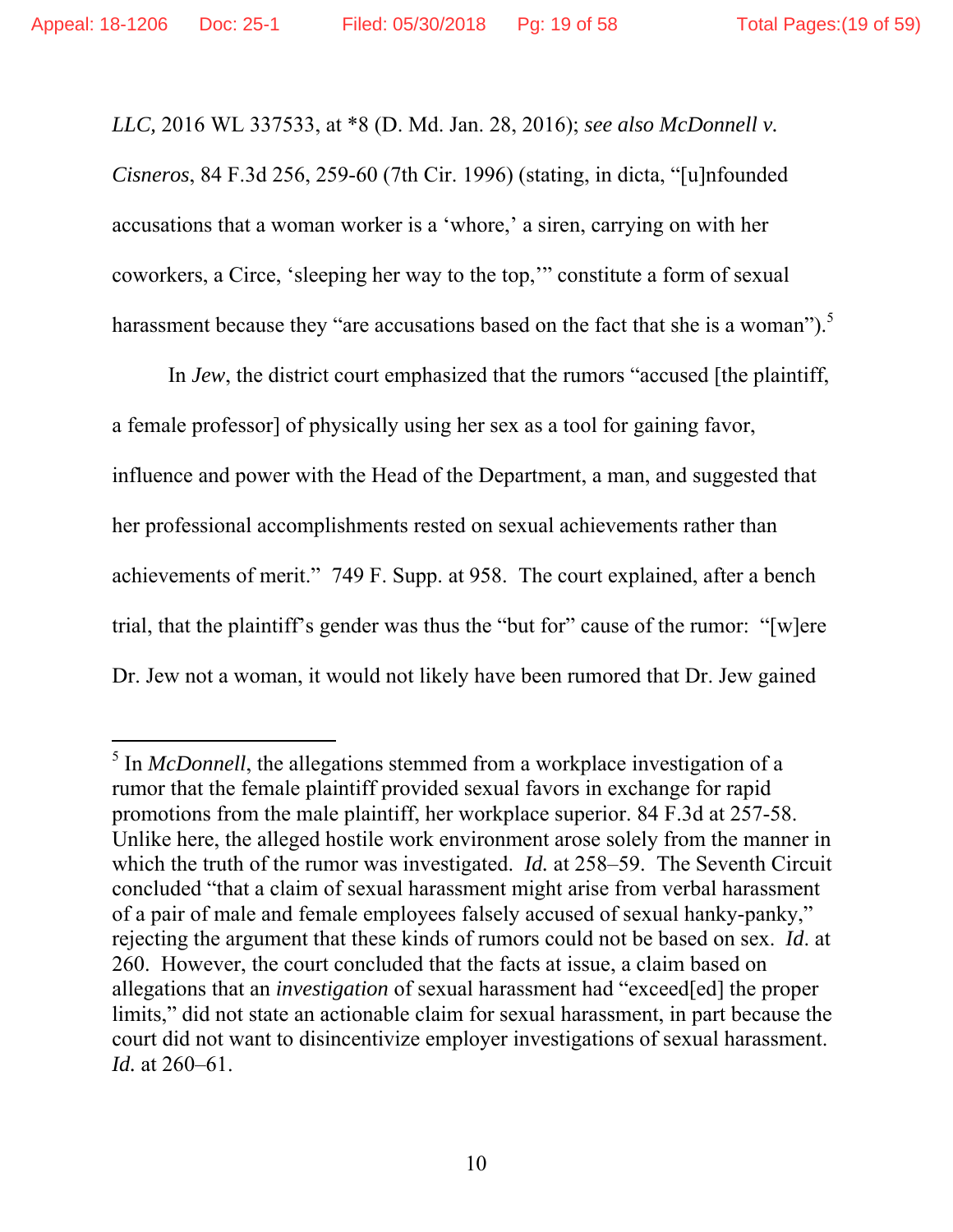-

favor with the Department Head by a sexual relationship with him." *Id.* In *Gillen*, the district court ruled similarly against a motion to dismiss, stating that "the rumor of favoritism by her male superior, in conjunction with more explicit rumors of a sexual liaison and resulting favors, can be seen as inferentially dependent on Plaintiff's sex." 1999 WL 221105, at \*4; *see also Allen,* 2016 WL 337533, at \*8 (denying motion to dismiss in a case where, *inter alia*, the plaintiff was subject to false rumors that she was hired because she was sexually involved with the CEO, who was her boss's son: "but for her status as a woman in the workplace, Plaintiff would not have been subjected to alleged harassment by her supervisors"). $<sup>6</sup>$ </sup>

The court in *Jew* correctly rejected the argument that a "sleeping her way to the top" rumor was not based on sex because it included the male department head. As the court explained, a gender power dynamic was inherent in the rumor, which

<sup>&</sup>lt;sup>6</sup> While some cases have incorrectly held that rumors that a female employee "slept" her way to the top" are not "based on sex" under Title VII because the rumors involve both women and men, these cases were incorrectly decided based on flawed logic and are not binding on this Court. *See, e.g., Duncan v. Manager, Dep't of Safety, City & Cty. Of Denver*, 397 F.3d 1300, 1312 (10th Cir. 2005); *Rose-Stanley v. Virginia*, 2015 WL 6756910 at \*6 n.4 (W.D. Va., Nov. 5, 2015); *Lewis v. Bay Indus., Inc.,* 51 F. Supp. 3d 846, 854-56 (E.D. Wis. 2014). As the Seventh Circuit correctly explained in rejecting such flawed logic, it would be "exceedingly perverse" if harassing both men and women would "buy... immunity from Title VII liability." *McDonnell,* 84 F.3d at 260. For further analysis on what is sometimes referred to as the "equal opportunity harasser" rationale see Wendy N. Hess, *Workplace Rumors About Women's Sexual Promiscuity As Gender-Based Insults Under Title VII*, 31 ABA J. Lab. & Emp. L. 447, 461–64 (2016).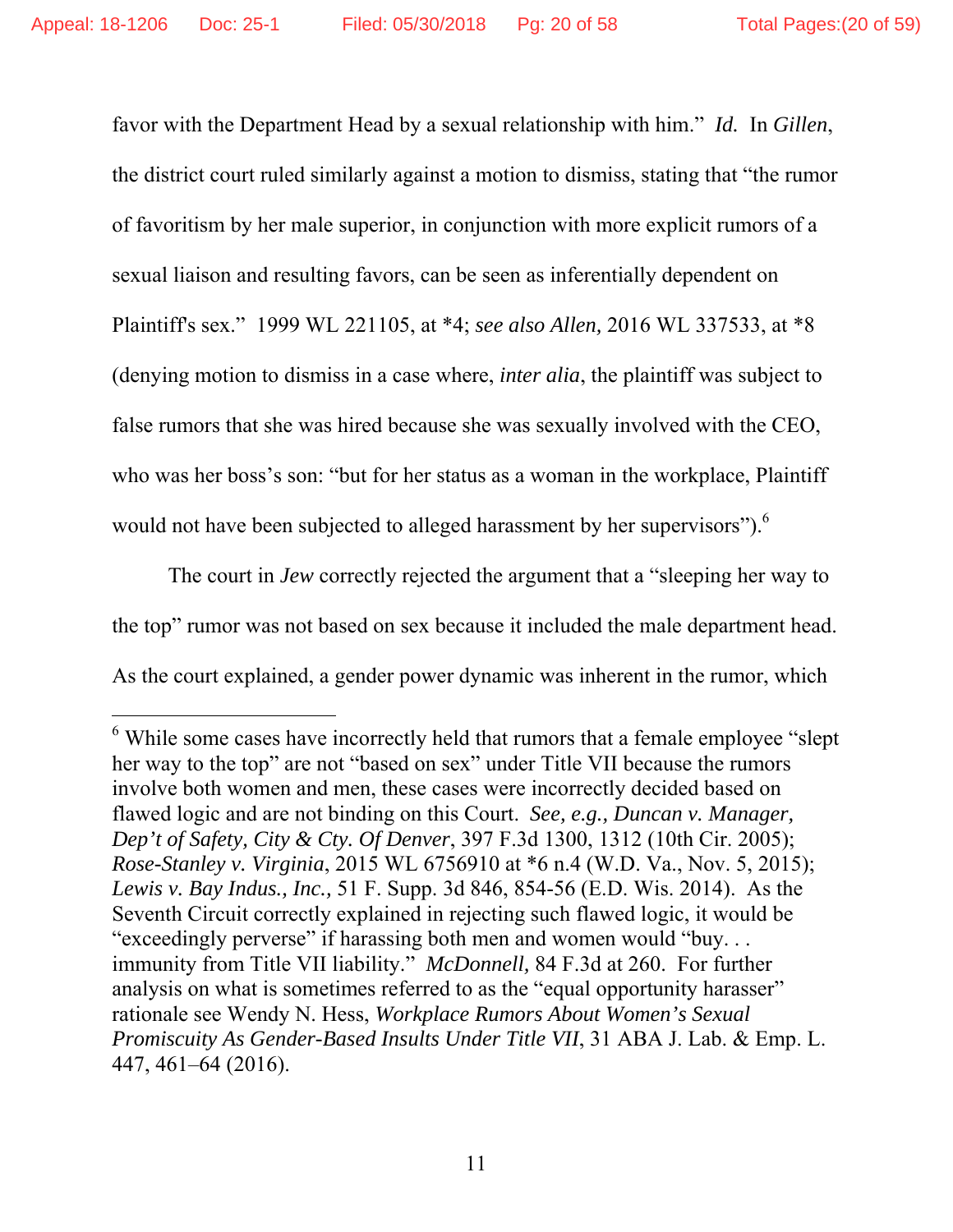was directed at Dr. Jew: "Unlike the import of the rumors with respect to Dr. Jew, however, there was no suggestion that [the male Department Head] Dr. Williams was *using* a sexual relationship to gain favor, influence and power with an administrative superior." *Jew*, 749 F. Supp. at 958; *see also Ocheltree v. Scollon Prods.*, 335 F.3d 325, 332 (4th Cir. 2003) (explaining that even though some men as well as the female plaintiff were subject to and offended by sexually explicit workplace conduct, a jury could find that the conduct was based on sex because it was "particularly offensive to women" and was "intended to provoke [the plaintiff's] reaction as a woman"); *Brown-Baumbach,* 437 F. App'x at 133 (pointing to "traditional negative stereotypes" described in *Spain* to reject the district court's reasoning that rumors about a female plaintiff sleeping with a male co-worker were equally offensive to both the plaintiff and the male co-worker).

 Likewise, the rumors at issue here, even though they incidentally involved a male supervisor, were directed at and had the effect of demeaning Ms. Parker based on her sex. Only she, the woman, was implied to have used a sexual liaison for professional gain, and only she, the woman, suffered a hostile work environment resulting from the rumors, a discriminatory and retaliatory termination and the resulting economic harm. Accordingly, the Court should reject the notion that rumors about "sleeping her way to the top" are not based on a female employee's sex.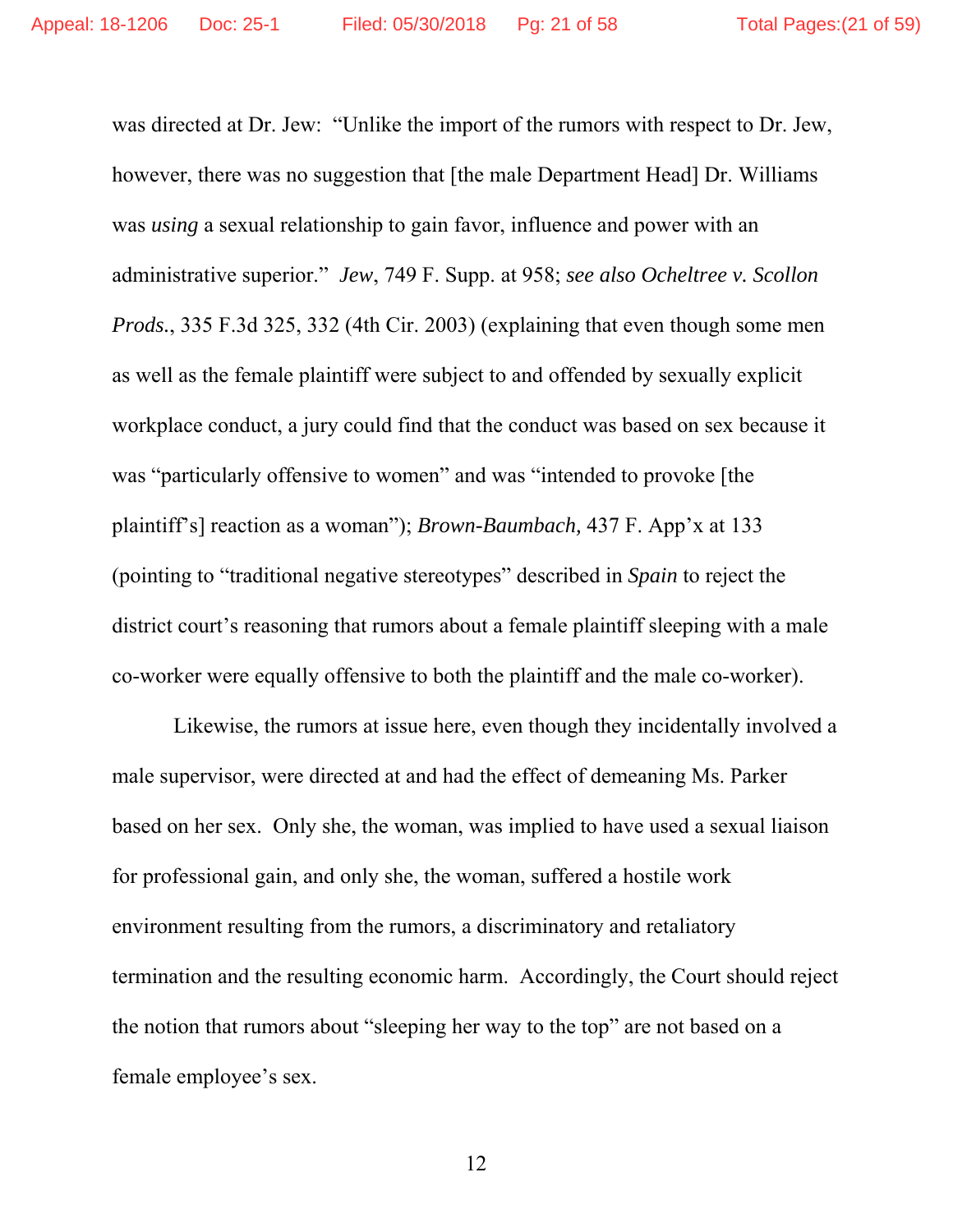#### **D. Reliable Social Science Studies Reinforce Ms. Parker's Sex-Based Discrimination Claim.**

Peer-reviewed empirical social science demonstrates that—consistent with Ms. Parker's pleadings in this case—false rumors about a female employee advancing through sexual activity, not merit, constitute gender-based harassment. The studies also show that this type of harassment results in measurable psychological harm to women. Janet K. Swim et al., *Everyday Sexism: Evidence for Its Incidence, Nature, and Psychological Impact From Three Daily Diary Studies*, 57 J. Soc. Issues 31, 50 (2001) ("Swim 2001") (finding a statistically significant link between encounters with sexism and diminished psychological well-being, including more anger and depression and lower self-esteem).

## **1. Female Subjects Of Workplace Sexual Rumors Are Perceived More Negatively Than Men Participating In The Same Alleged Activity.**

Rumors that a woman "slept her way to the top" are harmful on the basis of sex because they cause the woman to be perceived more negatively in terms of competence than the male supervisor with whom she was allegedly involved. Peer-reviewed empirical social science studies show that women are perceived more negatively—including being seen as less competent and intelligent—than men for engaging in the same sexual activity. Conley 2012 at 403–04. Moreover, "research has consistently shown that women are judged more harshly than men for engaging in" extramarital affairs and similar sexual behaviors. *Id.* at 394. Such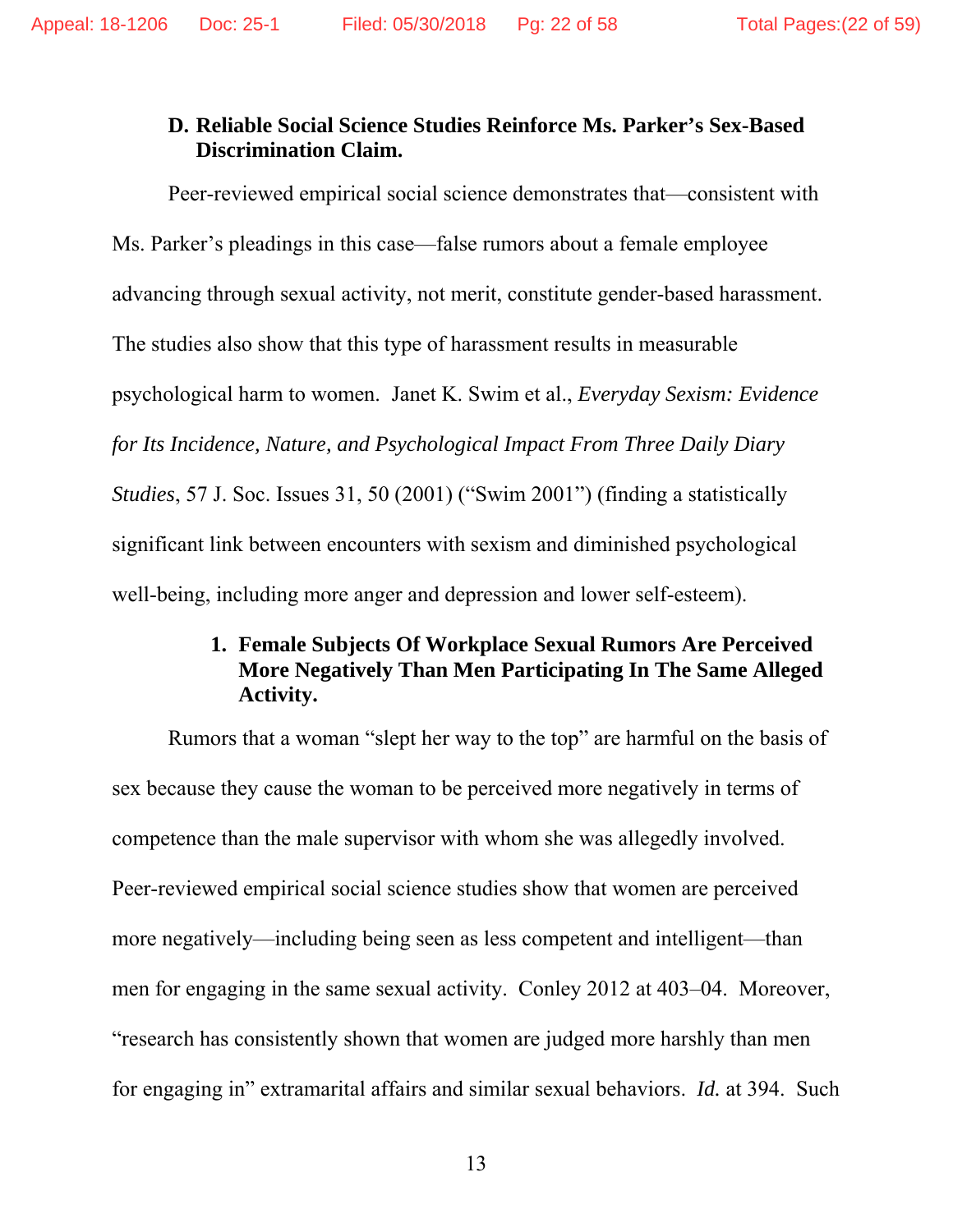rumors, in other words, stem from and lead to diminished perceptions of women in the workplace. The rumor at issue here accused Ms. Parker of engaging in sex with a married higher-ranking manager to obtain her position, J.A. 8–9 (Compl.  $\P$ 12, 16), and accordingly led to a more negative view of Ms. Parker in multiple ways. That these types of rumors are often started in response to a woman's success in the workplace reflects the ways in which women can "be penalized for merely exhibiting competence and success in male gender-typed positions." Madeline E. Heilman, *Gender stereotypes and workplace bias*, 32 Res. In Organizational Behav. 113, 126 (2012) (summarizing social science studies).

The competence-sex nexus that has been recognized by social science literature is reflected by the allegations in this case: Ms. Parker became the subject of "sleeping her way to the top rumors" circulated by several male employees after she became one of a "few female employees who had reached the managerial level in several years." J.A. 8 (Compl.  $\P\P$  11–12). The motive Ms. Parker identifies her male co-worker's jealousy of her promotion—is consistent with the empirical social science literature, which finds that women are often not viewed as "legitimate careerists" when they violate the expectation that "men (not women) occupy powerful roles," such that their "authority" in the workplace is not welcomed. Laurie A. Ruderman & Stephen E. Kilianski, *Implicit and Explicit Attitudes Toward Female Authority*, 26 Personality & Soc. Psychol. Bull. 1315,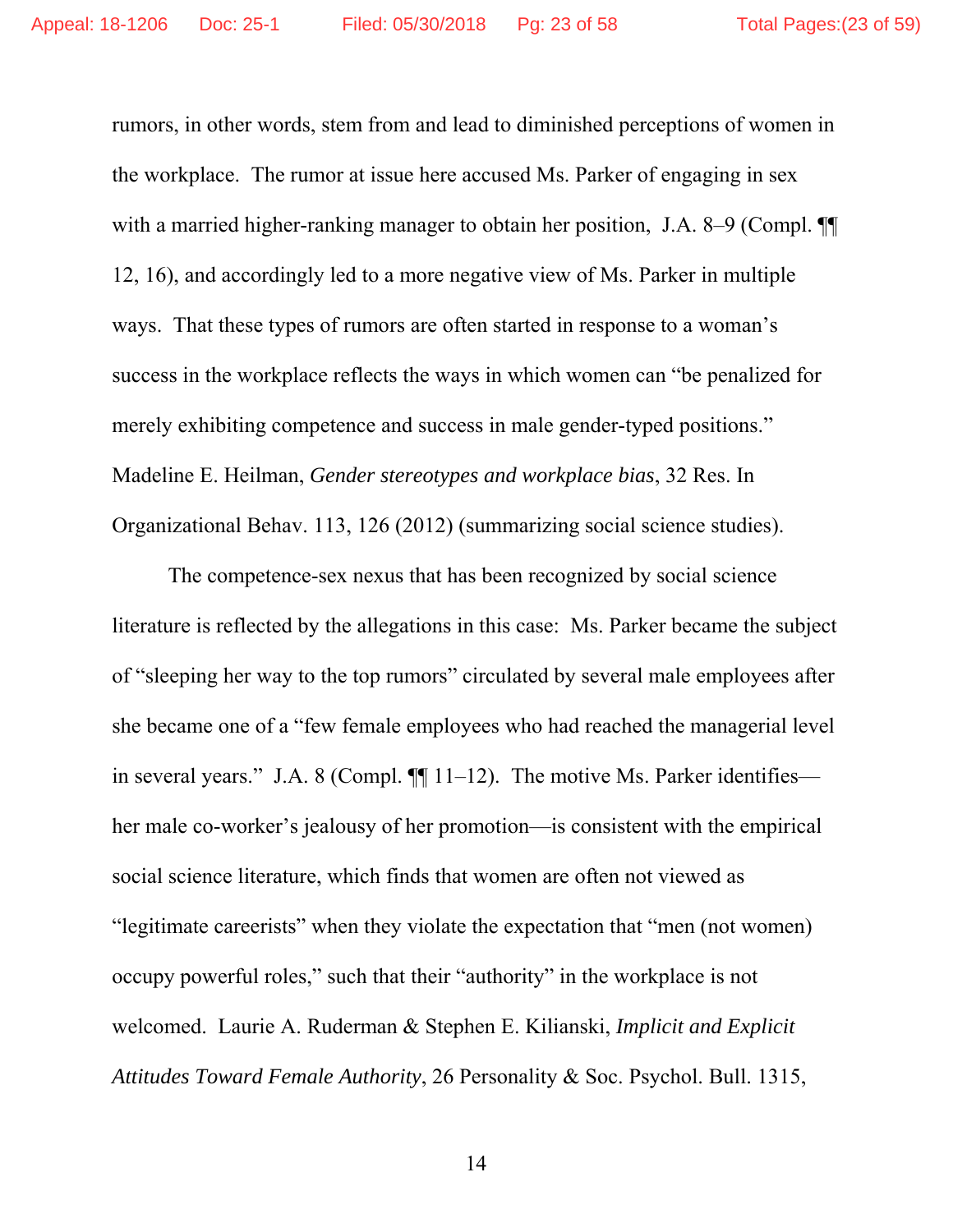-

1326 (2000); *see* J.A. 9–10 (Compl. ¶¶ 13, 25). In short, the relevant social science literature underscores that rumors like those at issue here cause gender-based harm because they stem from sex-stereotyping.

## **2. Women Are More Frequent Targets Of Sexual Harassment Than Men, And Are Disadvantaged In The Workplace As A Result.**

Empirical social science studies estimate that at least one out of four women report having experienced sexual harassment in the workplace, with rates rising as high as 85% of female employees. EEOC, *Report of the Co-Chairs of the EEOC, Select Task Force on the Study of Harassment in the Workplace* (June 2016) at 8– 10 ("EEOC Report") (summarizing social science studies and testimony to the EEOC task force).<sup>7</sup> These peer-reviewed social science studies confirm the unsurprising premise that women in the workplace report being sexually harassed at a rate four times higher than males, a figure that has not decreased over time. *E.g.* Meredith A. Newman et al., *Sexual Harassment in the Federal Workplace*, 63 Pub. Admin. Rev. 472, 473 (2003) ("Newman 2003") (explaining that 25 percent

 $7$  The "one in four" figure is from surveys using a "randomly representative sample" also called a "probability sample," and "was remarkably consistent across" those surveys. *Id.* at 8. This type of probability sampling "maximizes" the "representativeness of the survey results" and offers "important advantages over other types of sampling." Federal Judicial Center, *Reference Manual on Scientific Evidence* 380 (3d ed. 2011).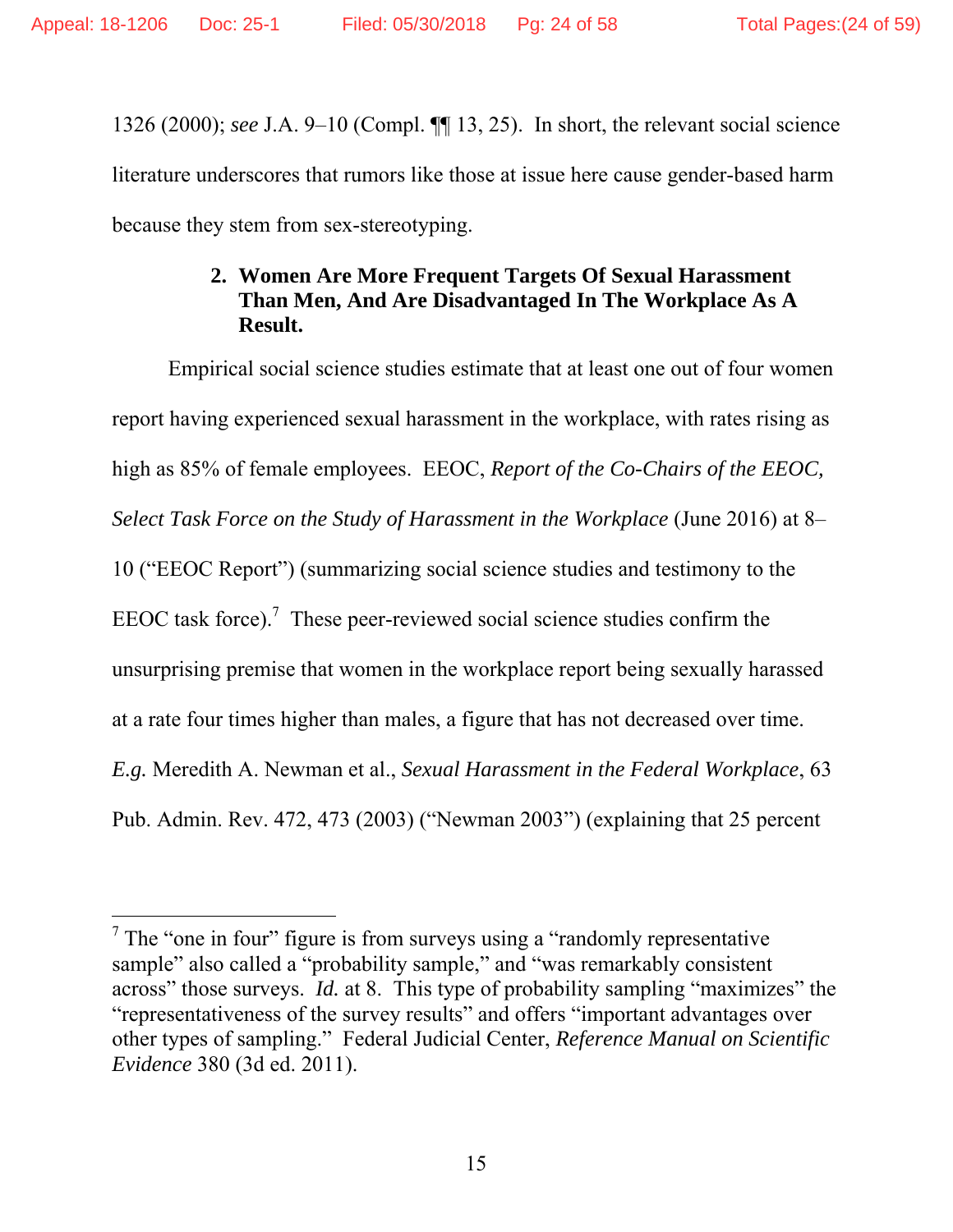of female and 6 percent of males employees in a random national sample of federal employees reported being the victim of sexual harassment).

In addition, most female employees who suffer harassment do not file a formal complaint. EEOC Report, at 16 ("[A]nywhere from 87% to 94% of individuals did *not* file a formal complaint.") Indeed, social science evidence shows that women often choose not to report sexual harassment and instead attempt to cope by avoiding or appeasing the harasser or by pretending that the harassment is not happening. Louise F. Fitzgerald et al., *Why Didn't She Just Report Him? The Psychological and Legal Implications of Women's Reponses to Sexual Harassment*, 51 J. Soc. Issues. 117, 119–21 (1995). The "most common reason" a women might choose not to report sexual harassment is "fear—fear of retaliation, of not being believed, of hurting one's career, or of being shamed and humiliated." *Id.* at 122 (collecting studies). In this case, that fear was all too real: Ms. Parker reported and addressed the sexual harassment directed at her and faced severe and quick retaliation for doing so.

Peer-reviewed empirical social science also shows that sexual harassment results in significant psychological harm and negatively impacts harassment victims' work. Experiencing sexual harassment, "even at relatively low frequencies, exerts a significant negative impact on women's psychological wellbeing and, particularly, job attitudes and work behaviors." Kimberly T. Schneider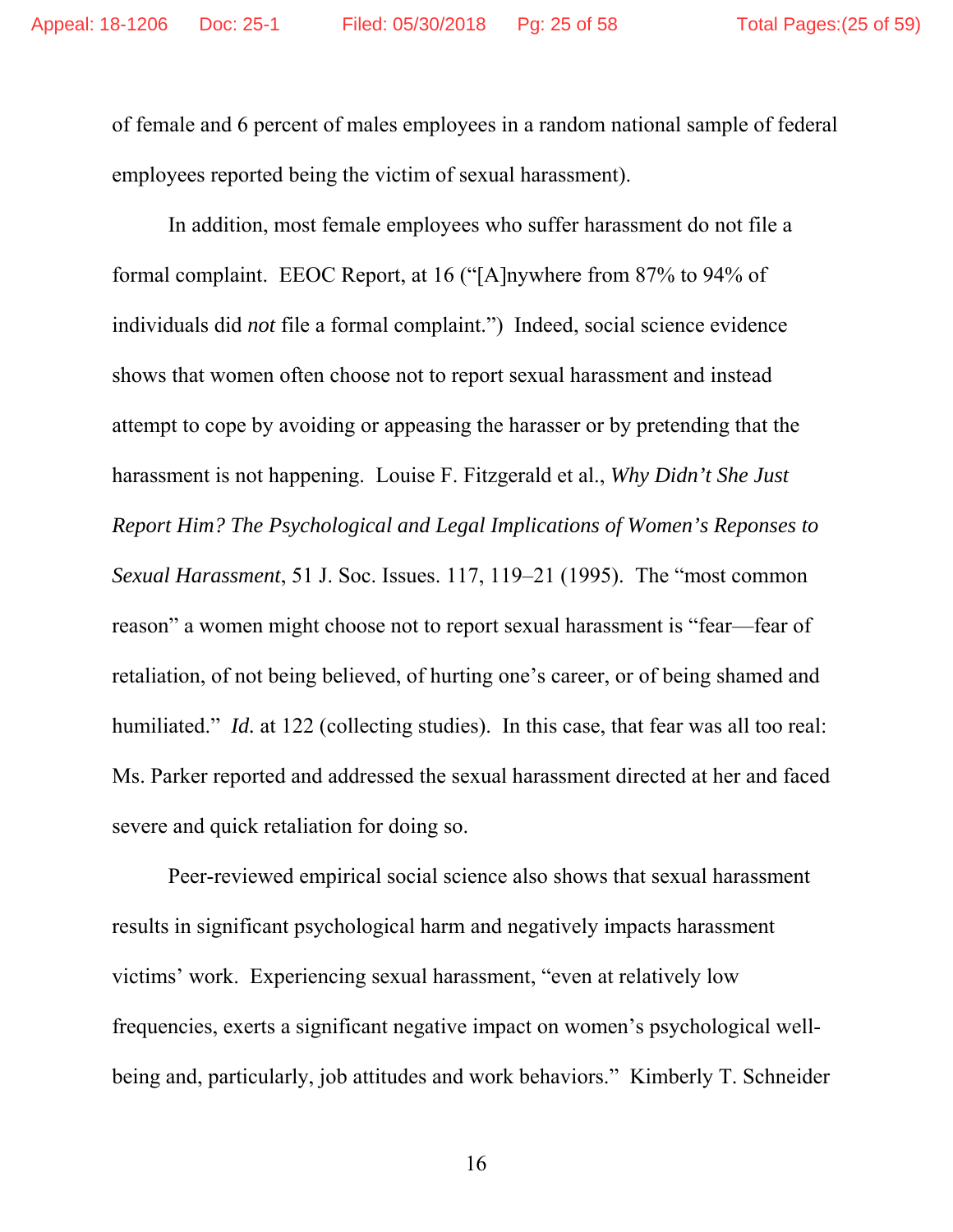et al., *Job-Related and Psychological Effects of Sexual Harassment in the Workplace: Empirical Evidence From Two Organizations,* 82 J. Applied Psychol. 401, 412 (1997). This psychological harm caused by sexual harassment underscores the hostility of the work environment Ms. Parker faced as a result of the rumor and the actions of her co-workers and supervisors in response to the rumor. *See Harris v. Forklift Sys., Inc.*, 510 U.S. 17, 22 (1993) (psychological harm is relevant to a determination of whether a hostile work environment exists).

While individuals of all genders can be victims of sexual harassment, peerreviewed social science shows that women experience harassment more frequently and suffer more psychological harm than men as a result. *E.g.* Swim 2001 at 50; Newman 2003 at 478–79. This differential treatment on the basis of sex, coupled with Ms. Parker's specific allegations as to the ways in which the rumor specifically attacked and undermined her well-earned promotions and poisoned her work environment, highlights the district court's error in dismissing her claim.

### **3. Recasting Sex-Based Rumors As So-Called "Personality Conflicts" Serves To Perpetuate Workplace Discrimination.**

Both the district court and Appellee RCSI failed to identify the rumors at issue as sex-based discrimination and instead recast such discrimination and harm as mere "conduct" or "personality conflict." The district court stated that the rumor in this case was "based upon her alleged conduct," not gender. J.A. 149 (Tr. 33:9–13). Appellee's agents "blamed Ms. Parker for disruption to the workplace,"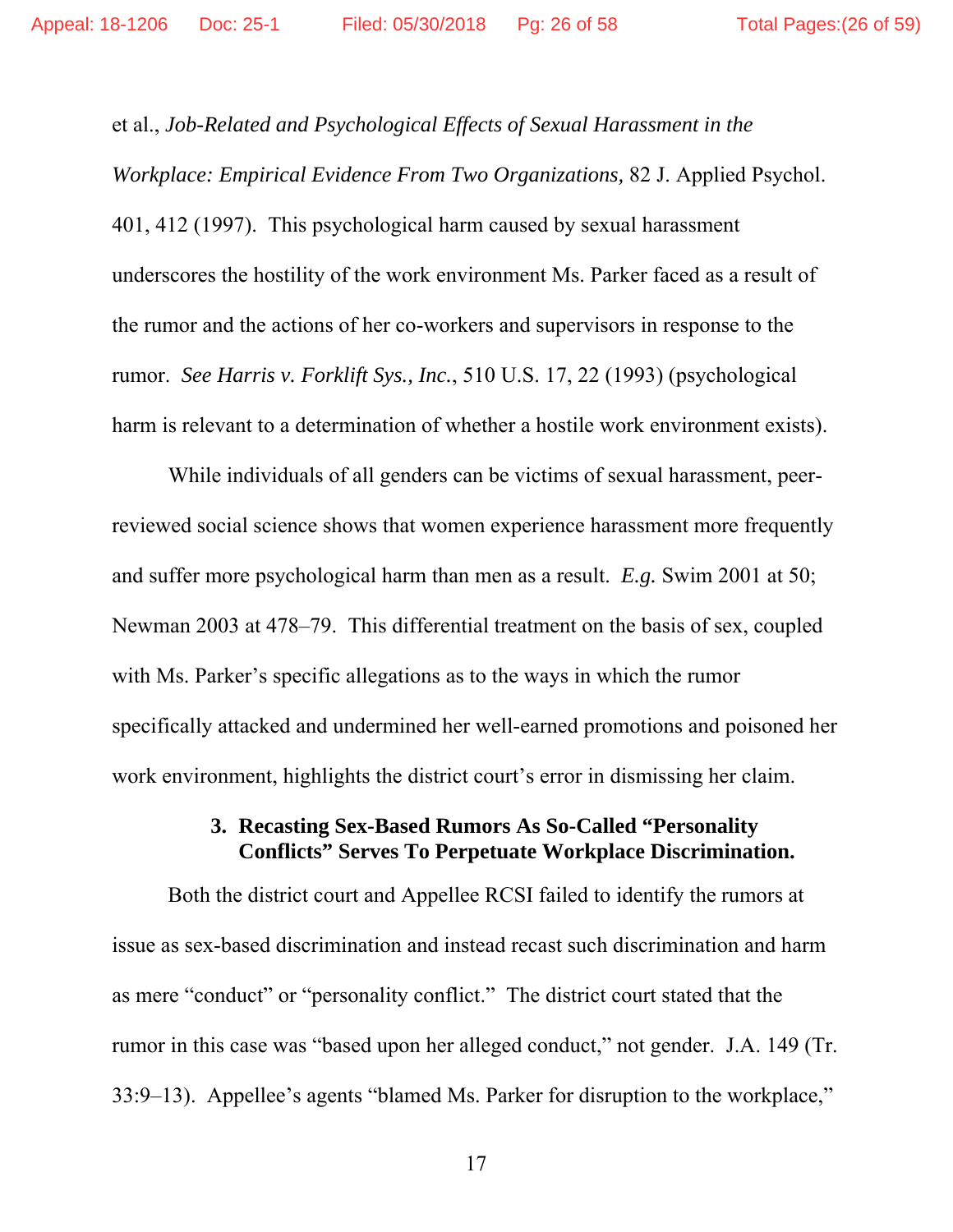stating that she should have been fired for "'huffing and puffing about this BS rumor,'" and encouraged her and those perpetrating the harassment against her "to apologize to one another and instructed them to put the prior incidents behind them and move on." J.A. 11 (Compl. ¶¶ 27–29).

Peer-reviewed empirical social science studies show that the district court's and RCSI's reactions, through flawed, are quite common. Employers frequently attempt to transform harmful sex-based rumors against women into non-actionable personality conflicts, and in doing so undermine efforts to achieve greater workplace equality. For example, one study demonstrates that employment discrimination complaint handlers tended to "recast discrimination complaints as poor management problems, personality clashes, or both." Lauren B. Edelman et al., *Internal Dispute Resolution: The Transformation of Civil Rights in the Workplace*, 27 Law & Soc'y Rev. 497, 515–19 (1993) ("Edelman 1993"). Another empirical study about sexual harassment finds managers and supervisors frequently react to sexual harassment claims by portraying "such conduct as a personality conflict or a management problem rather than a systematic problem facing women in the workplace." Anna-Maria Marshall, *Injustice Frames, Legality, and the Everyday Construction of Sexual Harassment*, 28 Law & Soc. Inquiry 659, 676-77, 685 (2003). But "[w]hat may at first glance look like 'personality clash' idiosyncratic to the particular employee may, in fact, be something very different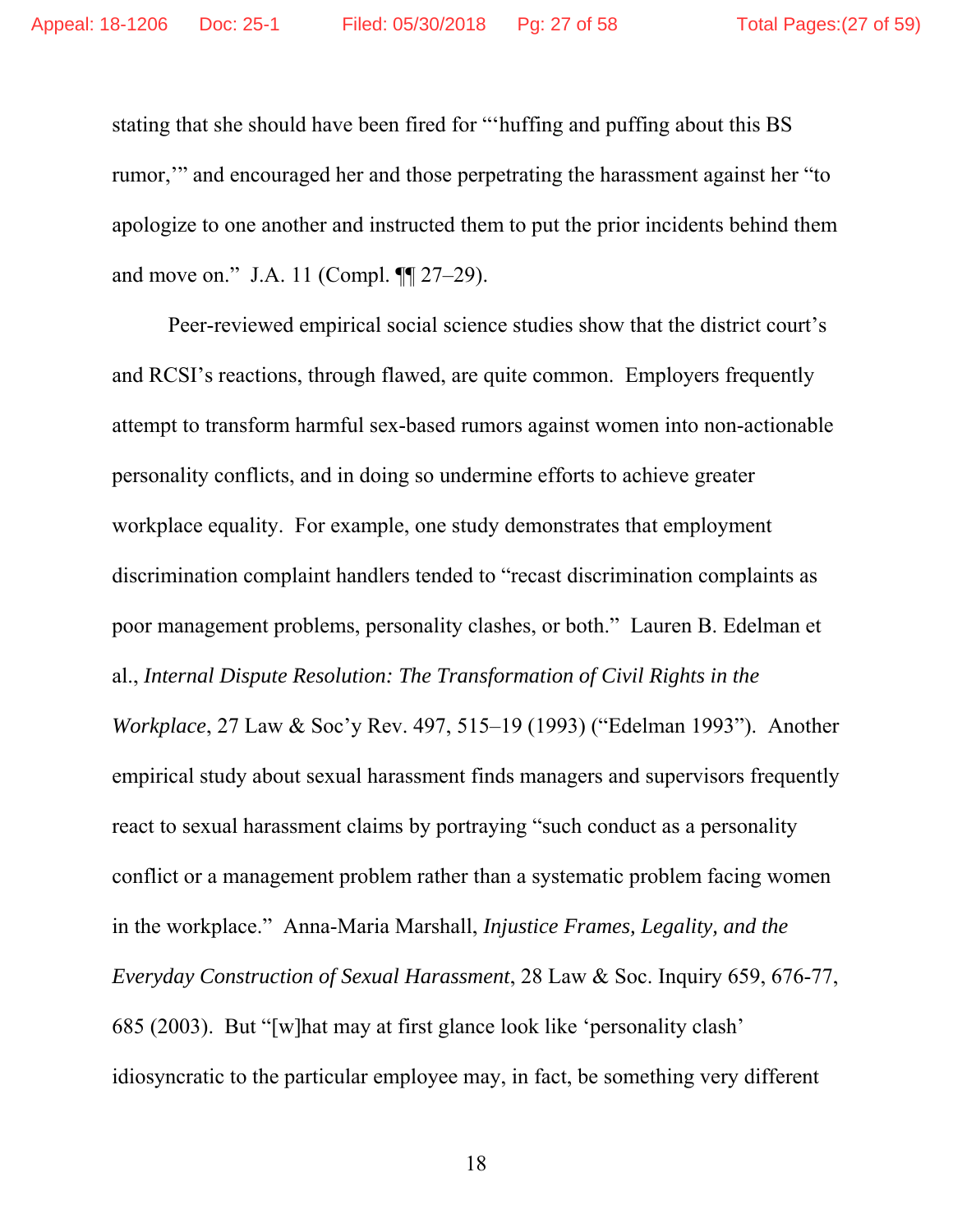and far more menacing." Mark S. Brodin, *The Demise of Circumstantial Proof in Employment Discrimination Litigation: St. Mary's Honor Center v. Hicks, Pretext, and the "Personality" Excuse*, 18 Berkeley J. Emp. & Lab. L. 183, 217–19 (1997) ("The 'personality' defense also ignores the distinct possibility, documented in the social science literature, that the minority or female employee has been negatively affected by the constant indignities of a discriminatory workplace").

As other courts have recognized, and as is the case here, "interpersonal issues" may "simply reflect discrimination by another name." *Tuli v. Brigham & Women's Hosp., Inc.*, 566 F. Supp. 2d 32, 36 & n.2 (D. Mass. 2008) (citing Edelman 1993 and *Price Waterhouse,* 490 U.S. at 235–36).

#### **E. Rumors Of A Woman "Sleeping Her Way To The Top" Can Create A Hostile Work Environment That Is Sufficiently Severe Or Pervasive To Violate Title VII.**

A hostile work environment exists "[w]hen the workplace is permeated with discriminatory intimidation, ridicule, and insult that is sufficiently severe or pervasive to alter the conditions of the victim's employment and create an abusive working environment." *Harris,* 510 U.S. at 21 (internal citation and quotation marks omitted). Courts "determine whether an environment is sufficiently hostile or abusive by looking at all the circumstances, including the frequency of the discriminatory conduct; its severity; whether it is physically threatening or humiliating, or a mere offensive utterance; and whether it unreasonably interferes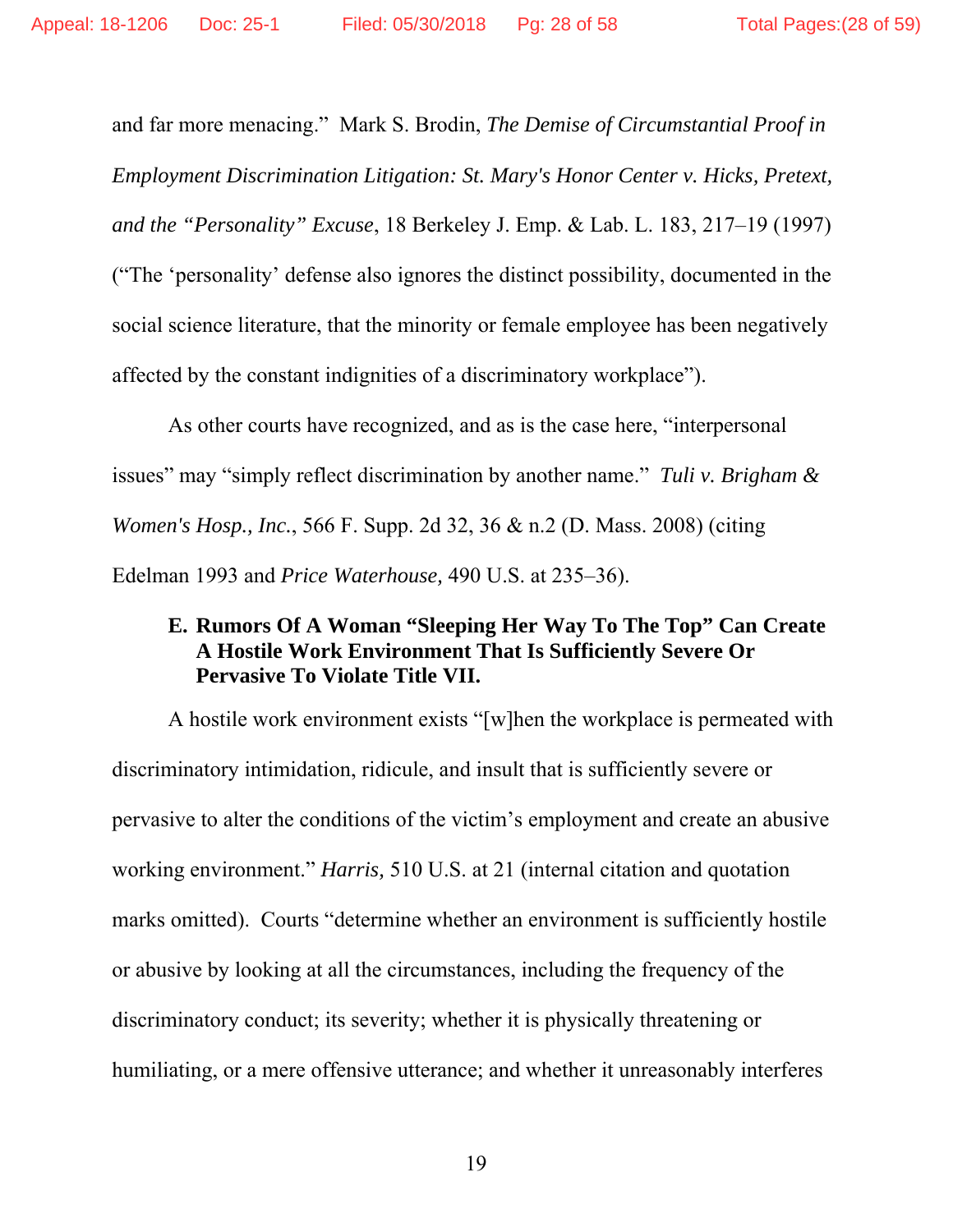$\overline{a}$ 

with an employee's work performance." *Faragher v. City of Boca Raton*, 524 U.S. 775, 787–88 (1998) (internal citations and quotation marks omitted).

The district court determined that Ms. Parker had failed to allege severe or pervasive harassment because the rumors, in the district court's view, amounted to "a few slights." J.A. 150 (Tr. 34:18). 8 The district court's characterization fails to account for the nature, severity, and pervasiveness of the harm from "sleeping her way to the top" rumors and ignores the other allegations of harassment in the Complaint resulting from the rumors. As Judge Posner explained in *McDonnell,*  "[u]nfounded accusations that a woman worker is a 'whore,' a siren, carrying on with her coworkers, a Circe, 'sleeping her way to the top,' and so forth are capable of making the workplace unbearable for the woman verbally so harassed." 84 F.3d at 259. $9$ 

<sup>&</sup>lt;sup>8</sup> Although the district court suggested that the rumor had to be "severe and per[va]sive]," J.A. 150 (Tr. 34:18–20), the correct standard is disjunctive—"severe or pervasive"—and the plaintiff need only show one or the other. *Harris*, 510 U.S. at 21.

<sup>&</sup>lt;sup>9</sup> Because the Seventh Circuit concluded that a hostile work environment claim had not been stated on the facts alleged, it did not consider whether the allegations were severe or pervasive. The district court in *McDonnell*, in determining that the rumors were not severe or pervasive, highlighted the investigators' public announcement that the allegations were false, and, in contrast to Ms. Parker's wellpleaded complaint, noted plaintiffs' failure to show a diminished ability to work because of the rumors. *McDonnell v. Cisneros*, 1995 WL 110131, at \*8 (N.D. Ill. Mar. 16, 1995), *aff'd in part*, 84 F.3d 256 (7th Cir. 1996).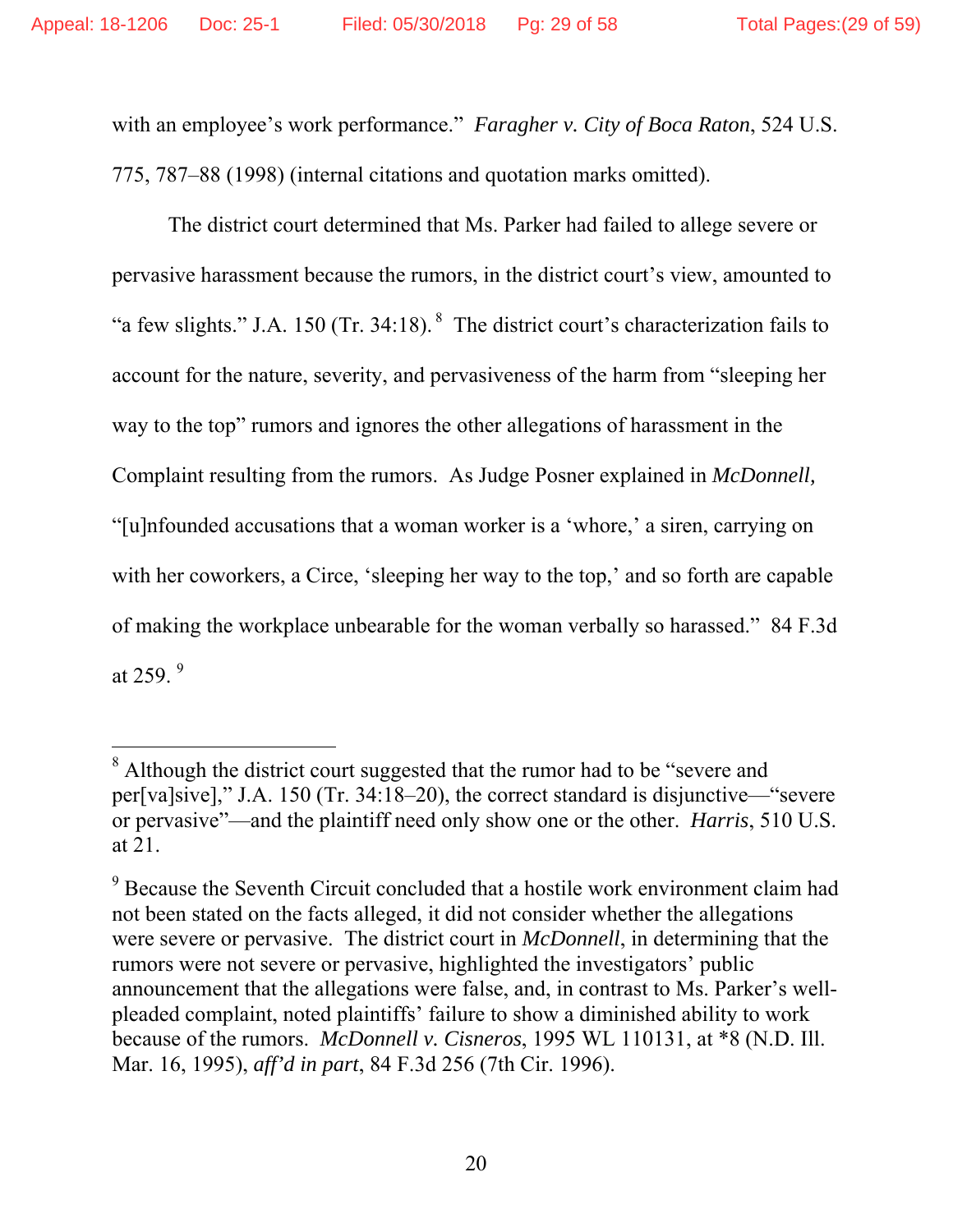Courts have concluded that harassment was severe or pervasive where—as here—rumors interfered with a female employee's reputation and ability to do her job or advance in the workplace. *See Jew*, *7*49 F. Supp. at 958*; Spain*, 26 F.3d at 450; *Howley v. Town of Stratford*, 217 F.3d 141, 154–55 (2d Cir. 2000). In *Jew,* the district court based its conclusion that the harassment was severe and pervasive on the "damage to Dr. Jew's reputation resulting from the sexual harassment [which] had a concrete impact in her workplace" and the connection of the "hostility of the workplace" with "Dr. Jew's promotional consideration." 749 F. Supp. at 958–59; *see also Spain,* 26 F.3d at 449–50 (finding harassment severe or pervasive when, as a result of the rumors "the alleged workplace hostility manifested itself both in the immediate interaction between Spain and her colleagues and in connection with her consideration for a promotion in 1990."). Similarly, in *Howley*, where a rumor was spread that the female plaintiff, a firefighter, "gained her office of lieutenant only by performing fellatio," the Second Circuit reversed the grant of summary judgment for the defendant, holding that the harassment could reasonably be viewed as "intolerably alter[ing]" the plaintiff's work environment and could be viewed as "humiliating." 217 F.3d at 154. The Second Circuit also explained that the rumor impacted the plaintiff's

 $\overline{a}$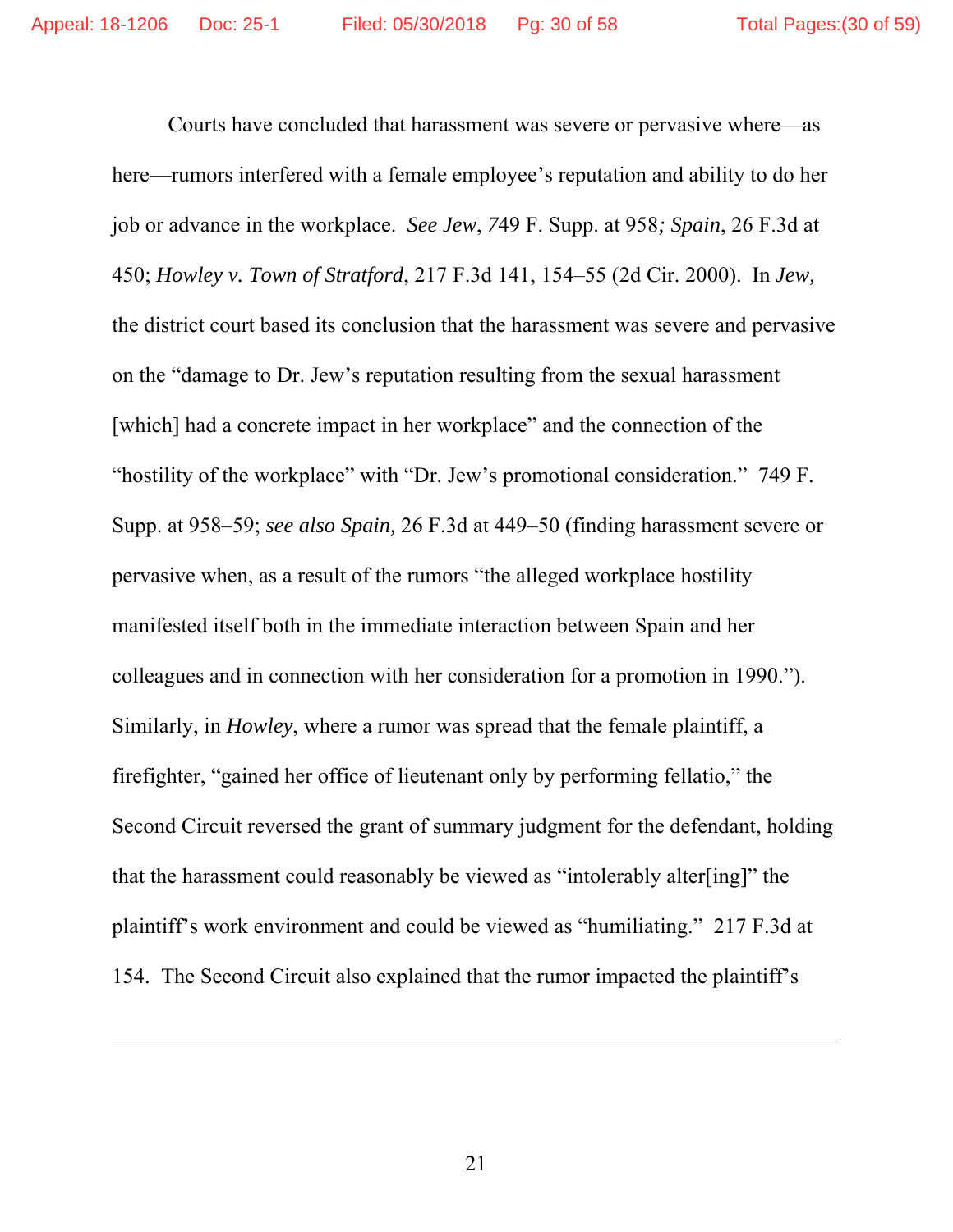$\overline{a}$ 

ability to perform her job, noting that "the fomenting of gender-based skepticism as to the competence of a commanding officer may easily have the effect, among others, of diminishing the respect accorded the officer by subordinates." *Id*. Similarly, in this case, Ms. Parker has pleaded facts to show that the rumor caused gender-based hostility, which diminished the respect she received from her subordinates and supervisors, and led the highest ranking on-site manager to explicitly end her opportunities for advancement.<sup>10</sup>

In addition to characterizing the rumors as "a few slights," the district court suggested that Ms. Parker did not meet the criteria for a hostile work environment because the "temporal element here is very short in terms of how long this rumor was in circulation." J.A. 150 (Tr. 34:16–17). However, the temporal element was short only because Ms. Parker was the subject of a retaliatory firing around two months after the rumor first circulated. Title VII does not permit employers to avoid liability for a hostile work environment by retaliating against their employees in short order after a complaint of harassment.

 $10$ <sup>10</sup>The district court also failed to properly draw factual inferences in favor of Ms. Parker, particularly with respect to the actions and motivations of the RCSI employee who spread the rumor and RCSI management, as required at the motion to dismiss stage. *See Harrison v. Westinghouse Savannah River Co.*, 176 F.3d 776, 783 (4th Cir. 1999) (citation omitted). Adhering to the motion to dismiss standard is especially important in discrimination suits because, as described above, perpetrators and defendants may attempt to improperly recast the actions and motivations as part of a non-actionable "personality conflict."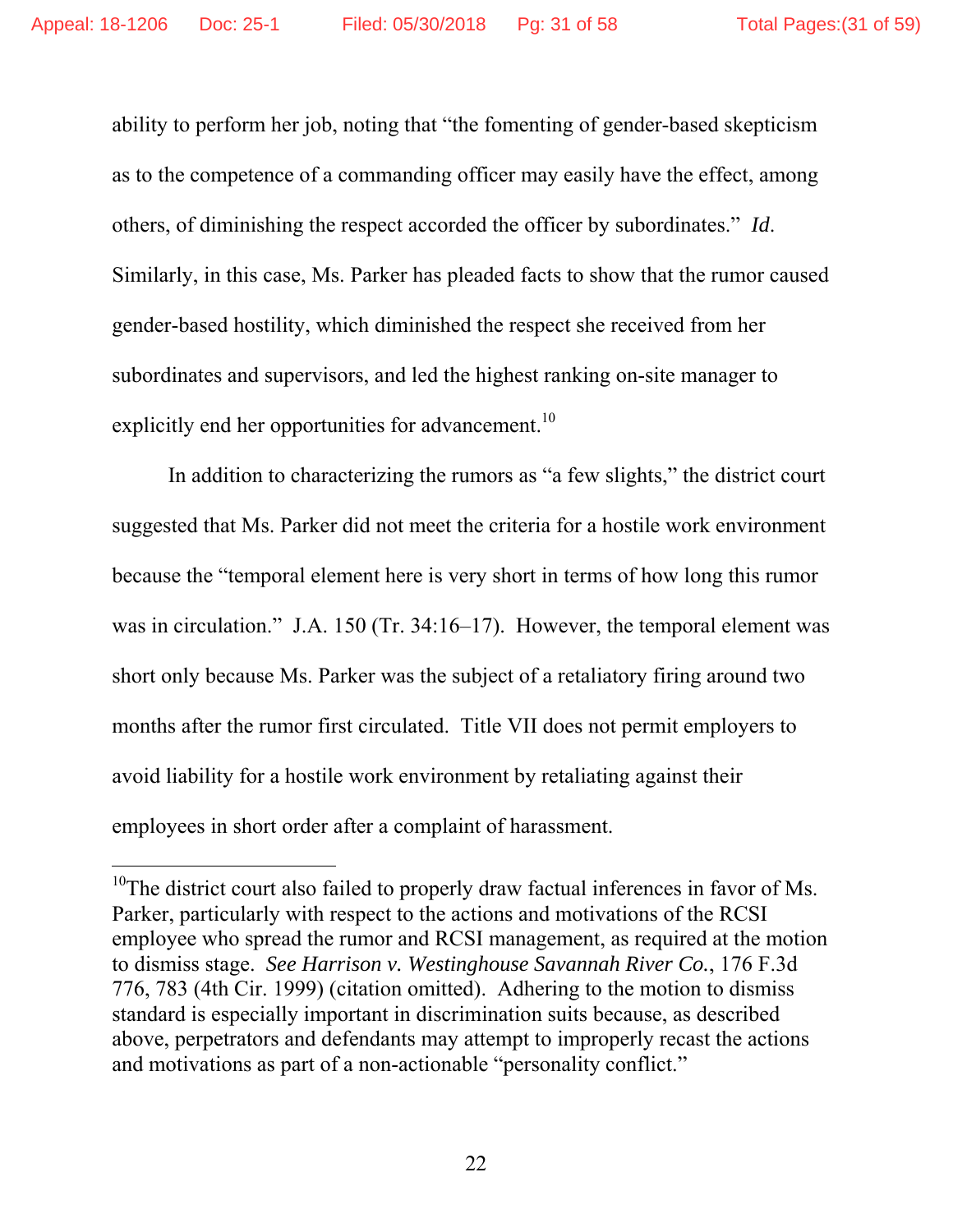#### **II. A Retaliation Claim Need Not Be Based On Actionable Harassment.**

The district court held that Ms. Parker could not state a retaliatory termination claim under Title VII because she had not adequately pleaded a harassment claim under Title VII. This is reversible error under *Boyer-Liberto*, in which this Court held that protected activity is not limited to "actually unlawful" employment actions, but also includes actions that a plaintiff "reasonably believes to be unlawful*." Boyer-Liberto v. Fontainebleau Corp.*, 786 F.3d 264, 282 (4th Cir. 2015) (en banc) (citation omitted). Although Ms. Parker *did* plead "actually unlawful" activity, it would not be a bar to her retaliation claim if she had not.

A prima facie case of retaliation under Title VII, requires a plaintiff to show: (1) that she engaged in a protected activity; (2) that her employer took an adverse employment action against her; and (3) that there was a causal link between the two events. *Ziskie v. Mineta*, 547 F.3d 220, 229 (4th Cir. 2008). "Employees engage in protected oppositional activity when, inter alia, they 'complain to their superiors about suspected violations of Title VII.'" *Boyer-Liberto*, 786 F.3d at 281 (citation omitted). Protected activity occurs "when she opposes 'not only . . . employment actions actually unlawful under Title VII but also employment actions [she] reasonably believes to be unlawful.'" *Id.* at 282 (citation omitted).

The only element of retaliation analyzed by the district court was the first whether Ms. Parker engaged in protected activity. Yet the court failed to address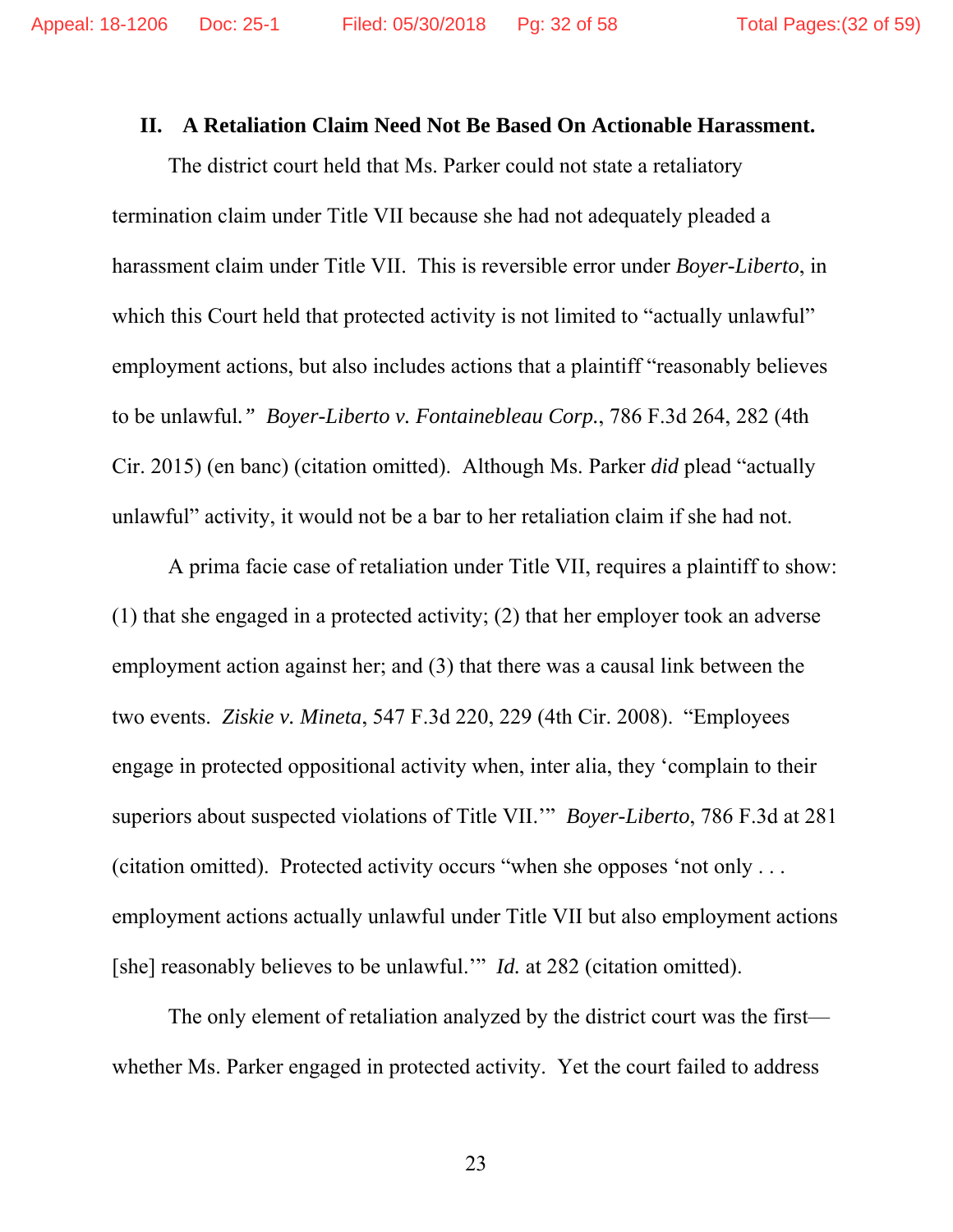-

the binding standard set forth in *Boyer-Liberto*. Instead, it held in conclusory fashion that because Ms. Parker "fail[ed] to establish" her hostile work environment claim, she necessarily "failed to establish, therefore, that her belief was objectively reasonable and, therefore, she cannot establish a prima facie case of retaliation." J.A. 152 (Tr. 36:17–21). The district court either disregarded *Boyer-Liberto*, despite an extensive discussion of the case in Ms. Parker's opposition brief, J.A. 63–66 (Opp. 17–20), or assumed—without analysis—that Ms. Parker did not reasonably believe in the unlawfulness of the harassing actions she suffered. In either case, the district court's impermissibly narrow view of protected conduct was reversible error.

#### **III. An EEOC Charge Need Not Provide The Specific Details Underlying A Sex-Discrimination Termination Claim.**

The district court imposed heightened exhaustion requirements not required by Title VII. Specifically, it held that because Ms. Parker, who filed her EEOC charge *pro se*, did not detail RCSI's "three strikes" policy as part of her sex discrimination termination claim in her EEOC charge, she could not include her sex-based termination claim in her lawsuit. J.A. 146–48 (Tr. 30:6–8, 31:18–  $32:3$ ).<sup>11</sup>

 $11$  Ms. Parker pled that she was issued two warnings and immediately fired, J.A. 12 (Compl. ¶ 36), and that RCSI has a "'three strikes' rule under which employees are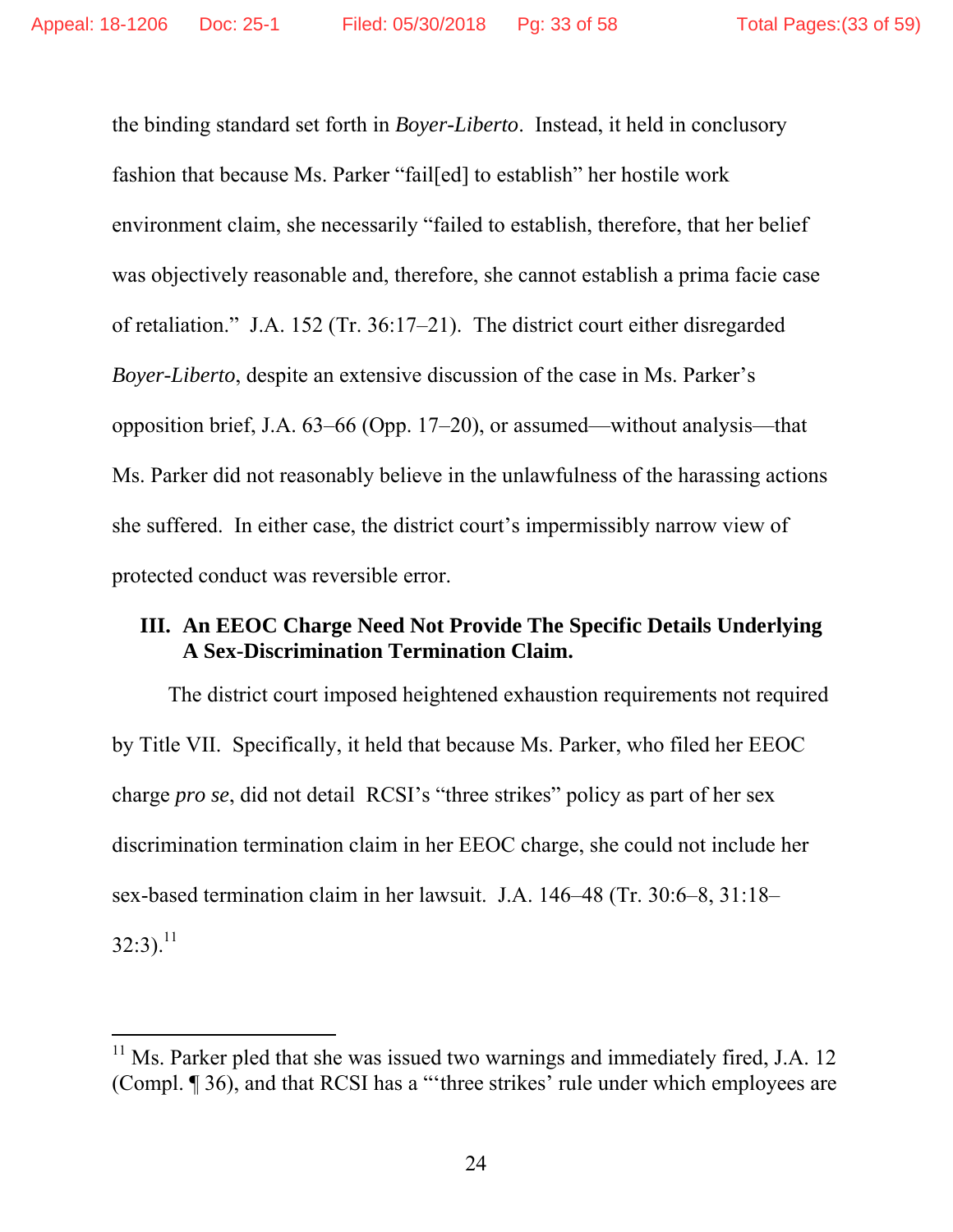An EEOC charge must be "sufficiently precise to identify the parties, and to describe generally the action or practices complained of," 29 C.F.R. § 1601.12(b), and to "ensure[ ] that the employer is put on notice of the alleged violations," *Miles v. Dell, Inc.*, 429 F.3d 480, 491 (4th Cir. 2005). Title VII does not require that a plaintiff state every possible factual allegation in support of a claim of discrimination, particularly because Title VII "'sets up a remedial scheme in which laypersons, rather than lawyers, are expected to initiate the process.'" *Sydnor v. Fairfax Cty., Va.*, 681 F.3d 591, 594 (4th Cir. 2012) (citing *Fed. Express Corp. v. Holowecki*, 552 U.S. 389, 402 (2008)). "It would be inconsistent with this framework to require untrained parties to provide a detailed essay to the EEOC in order to exhaust their administrative remedies." *Id.*

Ms. Parker filed an EEOC charge stating that she was "discriminated, retaliated and discharge[d] due to my sex [Female] and participation in a protected activity," and describing generally the events and her firing. J.A. 37–38 (EEOC Charge). As one piece of evidence to prove this unlawful conduct, Ms. Parker has cited RCSI's discriminatory application of its "three strikes rule," under which male employees were generally not fired even after receiving three or more warnings, but she, a female employee, was fired after only two warnings. J.A. 12–  $\overline{a}$ 

subject to termination after receiving three written warnings" that was disparately enforced based on sex, J.A. 13 (Compl. ¶ 39).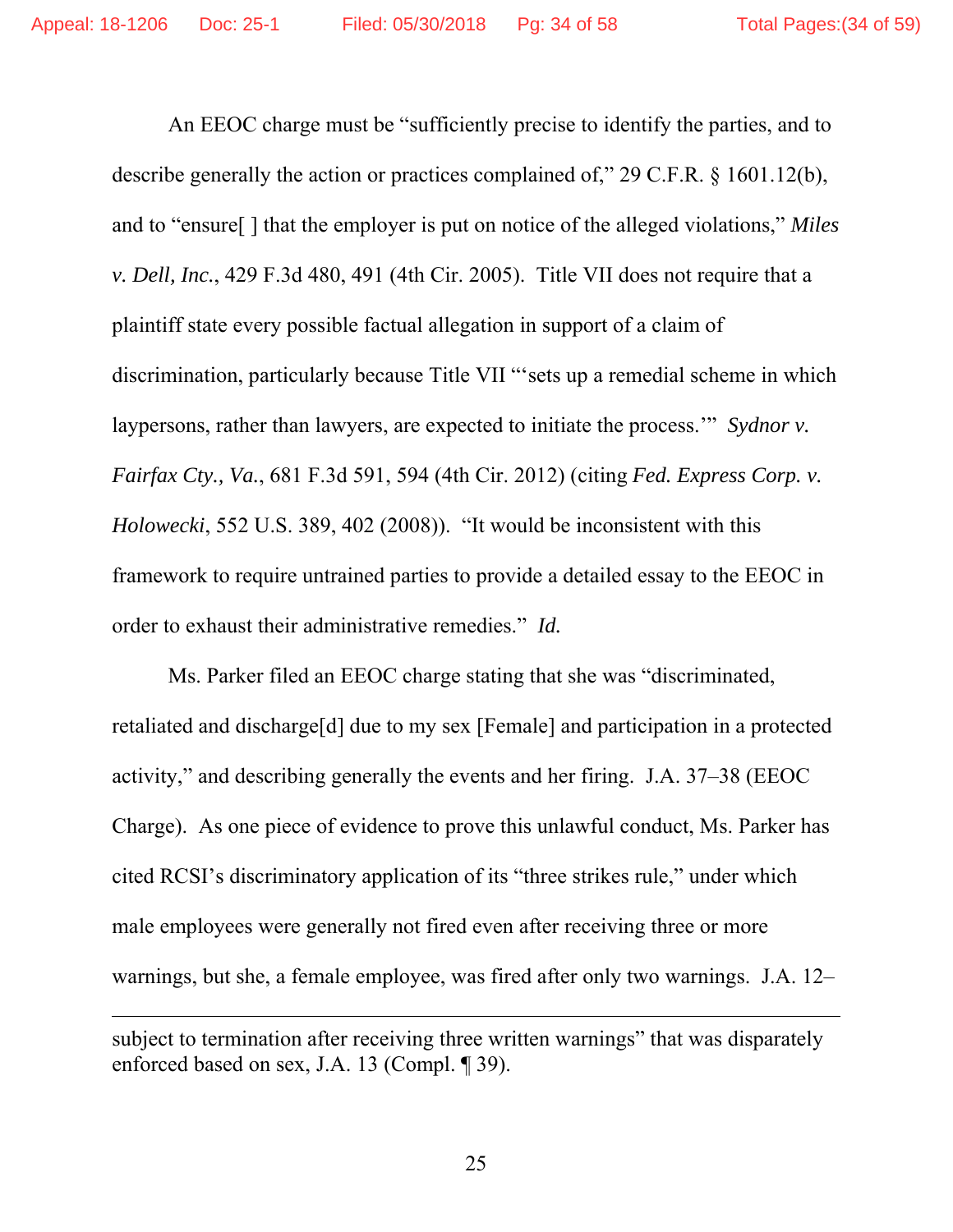13 (Compl. ¶¶ 36–39). The discriminatory application of the three strikes rule to Ms. Parker is *evidence* that she was discriminatorily discharged; it is not, as the court below implied, a separate claim that had to be separately exhausted before the EEOC.

In the alternative, Ms. Parker's allegations about the three strikes rule are reasonably related to her EEOC charge and would follow from a reasonable administrative investigation into either her discriminatory termination or retaliation claims. *See Smith v. First Union Nat'l Bank*, 202 F.3d 234, 247 (4th Cir. 2000) ("If a plaintiff's claims in her judicial complaint are reasonably related to her EEOC charge and can be expected to follow from a reasonable administrative investigation, the plaintiff may advance such claims in her subsequent civil suit.")

Accordingly, there was no basis to dismiss Ms. Parker's discriminatory termination claim for failure to exhaust.

#### **CONCLUSION**

The district court committed multiple, clear errors in interpreting and applying Title VII in this matter. Its rationale is contrary to precedent and would allow harmful sex-based harassment, sex-based termination, and retaliation in this case, and open the door for similar unjust results in future cases. It should therefore be reversed.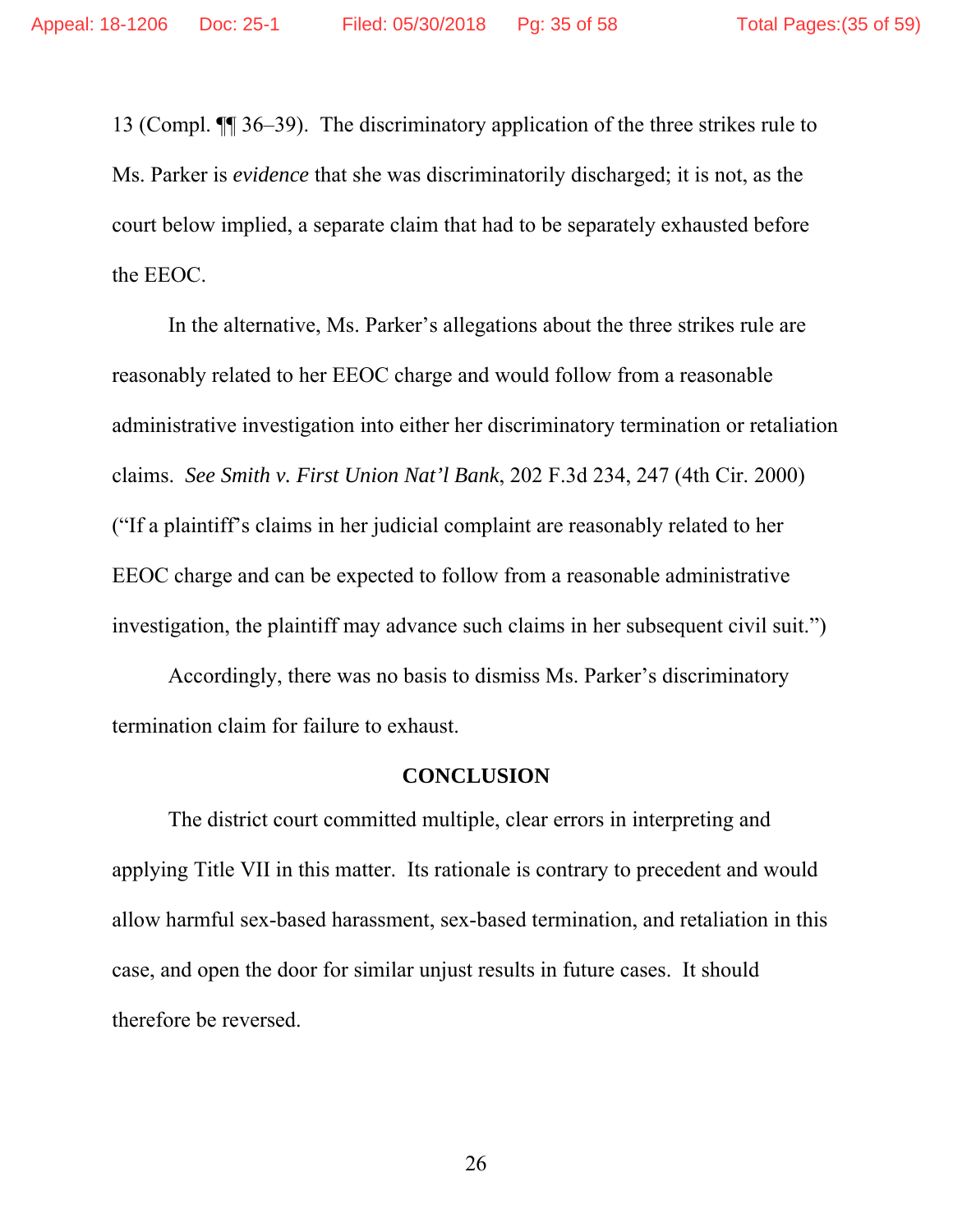Respectfully submitted,

*/s/ Kathleen Hartnett* 

Kathleen Hartnett Ann O'Leary BOIES SCHILLER FLEXNER LLP 435 Tasso Street, Suite 205 Palo Alto, CA 94301 (650) 445-6400

Melissa Shube Brent Nakamura BOIES SCHILLER FLEXNER LLP 1401 New York Ave. NW Washington, DC 20005 (202) 237-2727

Fatima Goss Graves Emily Martin Sunu Chandy Sarah David Heydemann NATIONAL WOMEN'S LAW CENTER 11 Dupont Circle, NW, #800 Washington, DC 20036 (202) 588-5180

Counsel for *Amici Curiae*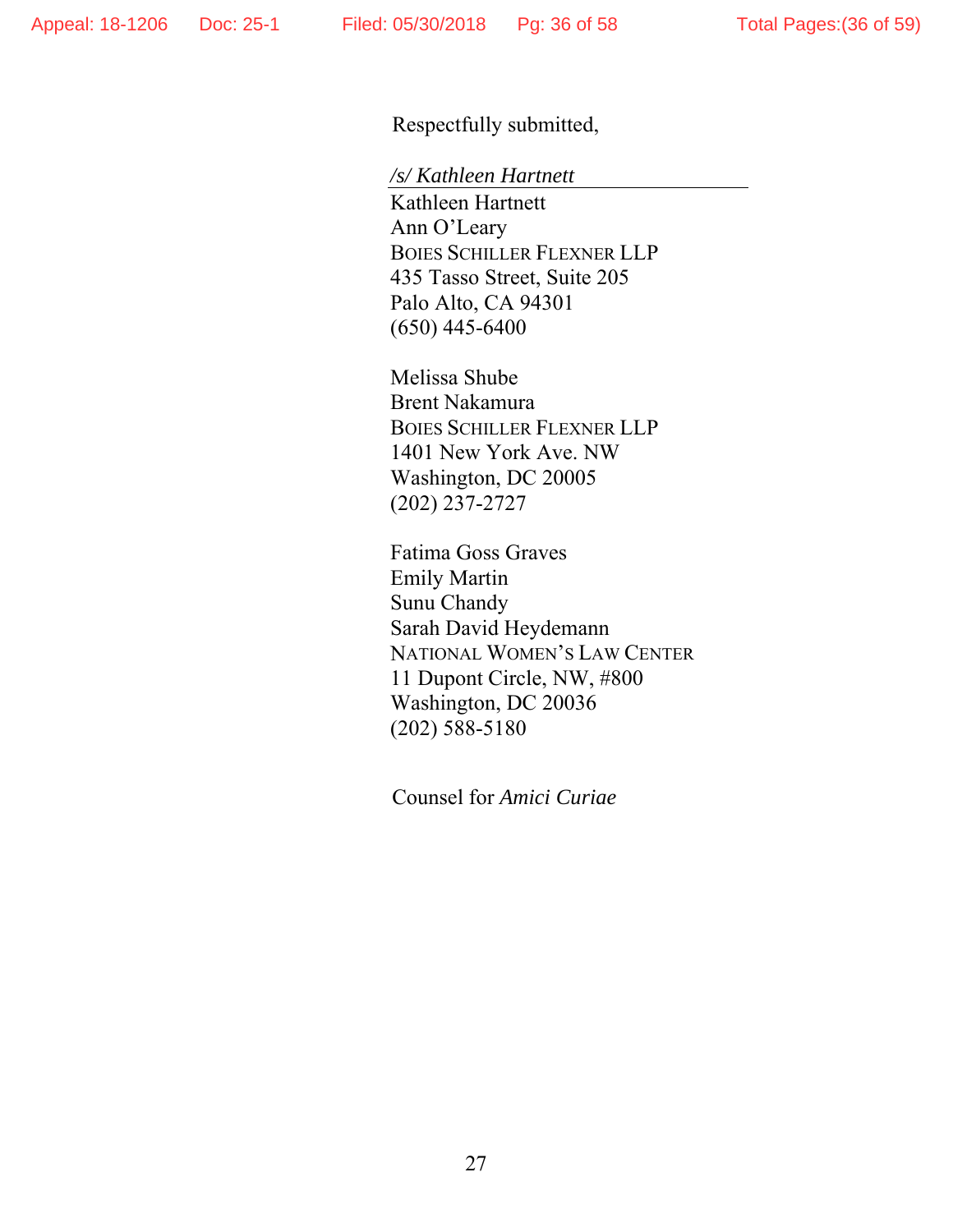#### **CERTIFICATE OF COMPLIANCE**

I certify the following in accordance with Fed. R. App. P.  $32(g)(1)$ :

1. This brief complies with type-volume limits because, excluding the parts of the document exempted by Fed. R. App. R. 32(f), this brief contains 6500 words according to the word processing software Microsoft Word 2010. 2. This brief complies with the typeface requirements of Fed. R. App. P.  $32(a)(5)$  and the type style requirements of Fed. R. App. P.  $32(a)(6)$  because it was prepared in a proportionally spaced typeface using Microsoft Word 2010 in 14-point Times New Roman type style.

Dated: May 30, 2018 */s/ Kathleen Hartnett*

Counsel of Record for *Amici Curiae*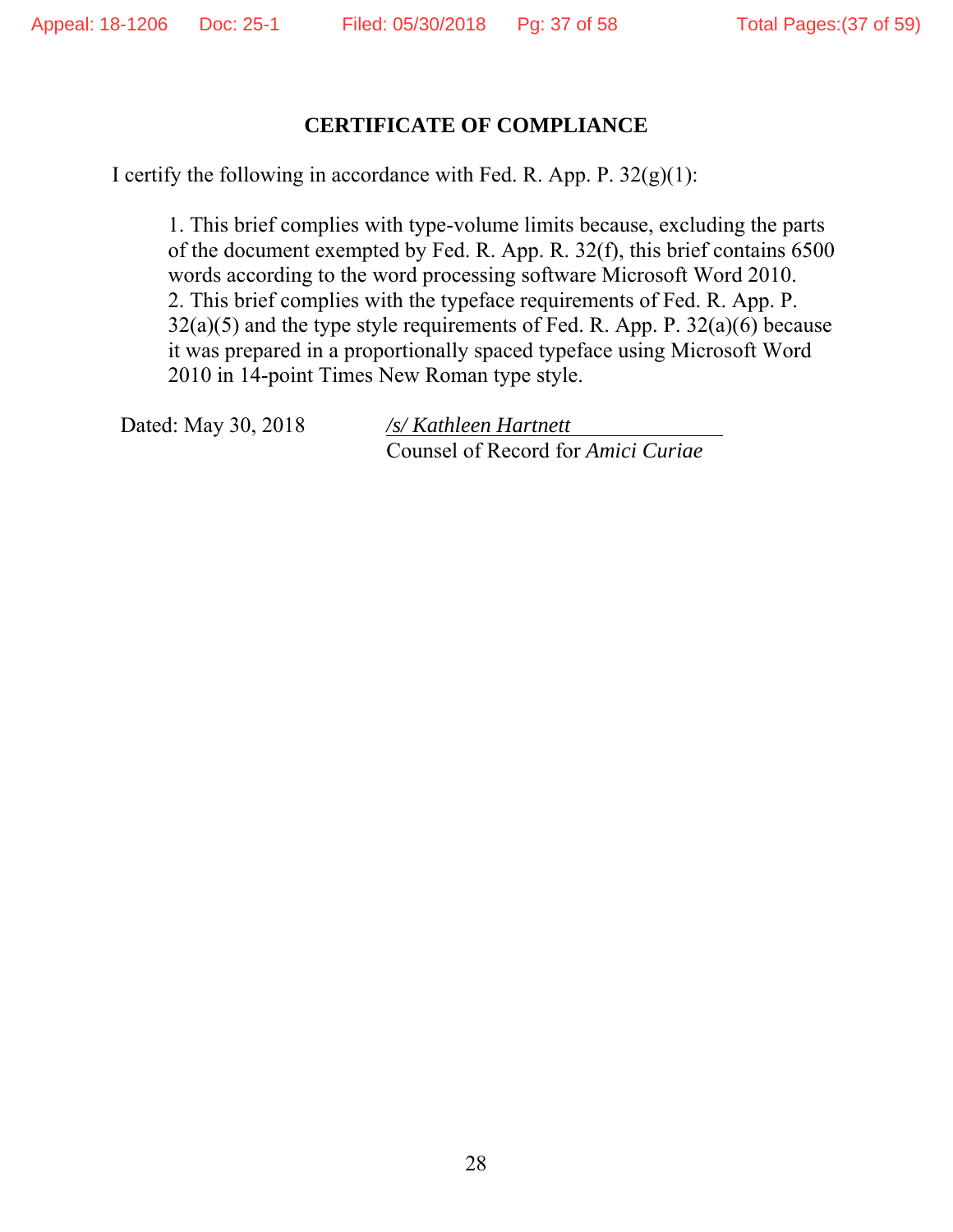#### **APPENDIX: INTERESTS OF AMICI CURIAE**

**A Better Balance** is a national non-profit legal advocacy organization based in New York, NY and Nashville, TN founded with the goal of ensuring that workers can meet the conflicting demands of their jobs and family needs, and that women and mothers can earn the fair and equal wages they deserve, without compromising their health or safety. Through legislative advocacy, litigation, research, and public education, A Better Balance has advanced many pioneering solutions on the federal, state, and local levels designed to combat gender-based discrimination and level the playing field for women and families. The organization also runs a free legal clinic in which the discriminatory treatment of women in violation of Title VII and other state and local laws can be seen firsthand.

The **American Federation of State, County and Municipal Employees, AFL-CIO (AFSCME)** is a labor organization with 1.6 million members in hundreds of occupations who provide vital public services in 46 states, the District of Columbia, and Puerto Rico in both the public and private sectors. On behalf of its diverse membership, AFSCME has been a leader among unions in calling for equality for all workers regardless of sex or gender. AFSCME strongly believes that harassment based on rumors which disproportionately stigmatize women—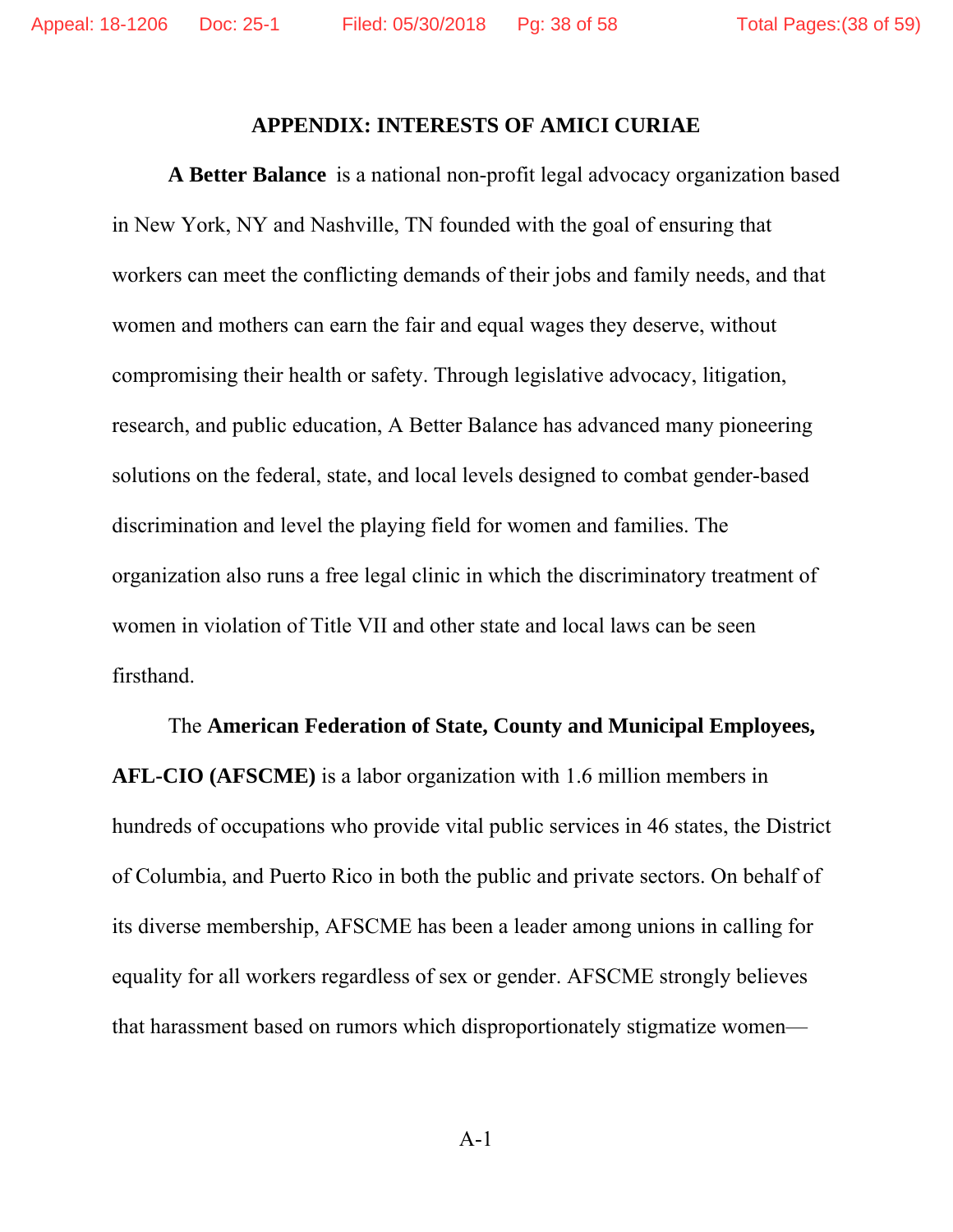such as those at issue in this case—must be actionable under Title VII in order for the workplace to be truly free from discrimination based on sex or gender.

The **American Association of University Women (AAUW)** was founded in 1881 by like-minded women who had challenged society's conventions by earning college degrees. Since then it has worked to increase women's access to higher education through research, advocacy, and philanthropy. Today, AAUW has more than 170,000 members and supporters, 1,000 branches, and 800 college and university partners nationwide. AAUW plays a major role in mobilizing advocates nationwide on AAUW's priority issues to advance gender equity. In adherence with its member-adopted Public Policy Program, AAUW supports equitable access and advancement in employment, workplaces free of harassment and retaliation, and vigorous enforcement of employment discrimination statutes.

For more than 100 years the **American Sexual Health Association** has addressed issues of sexual health in the United States. We believe strongly that the workplace should be an environment free of sexual harassment and discrimination. We believe it is essential that laws designed to protect workers from discrimination on the basis of sex and gender stereotypes must be vigorously enforced.

The **Black Women's Roundtable (BWR)** is an intergenerational civic engagement network of the 501(c)(3) organization, the **National Coalition on Black Civic Participation**. BWR comprises a diverse group of Black women civic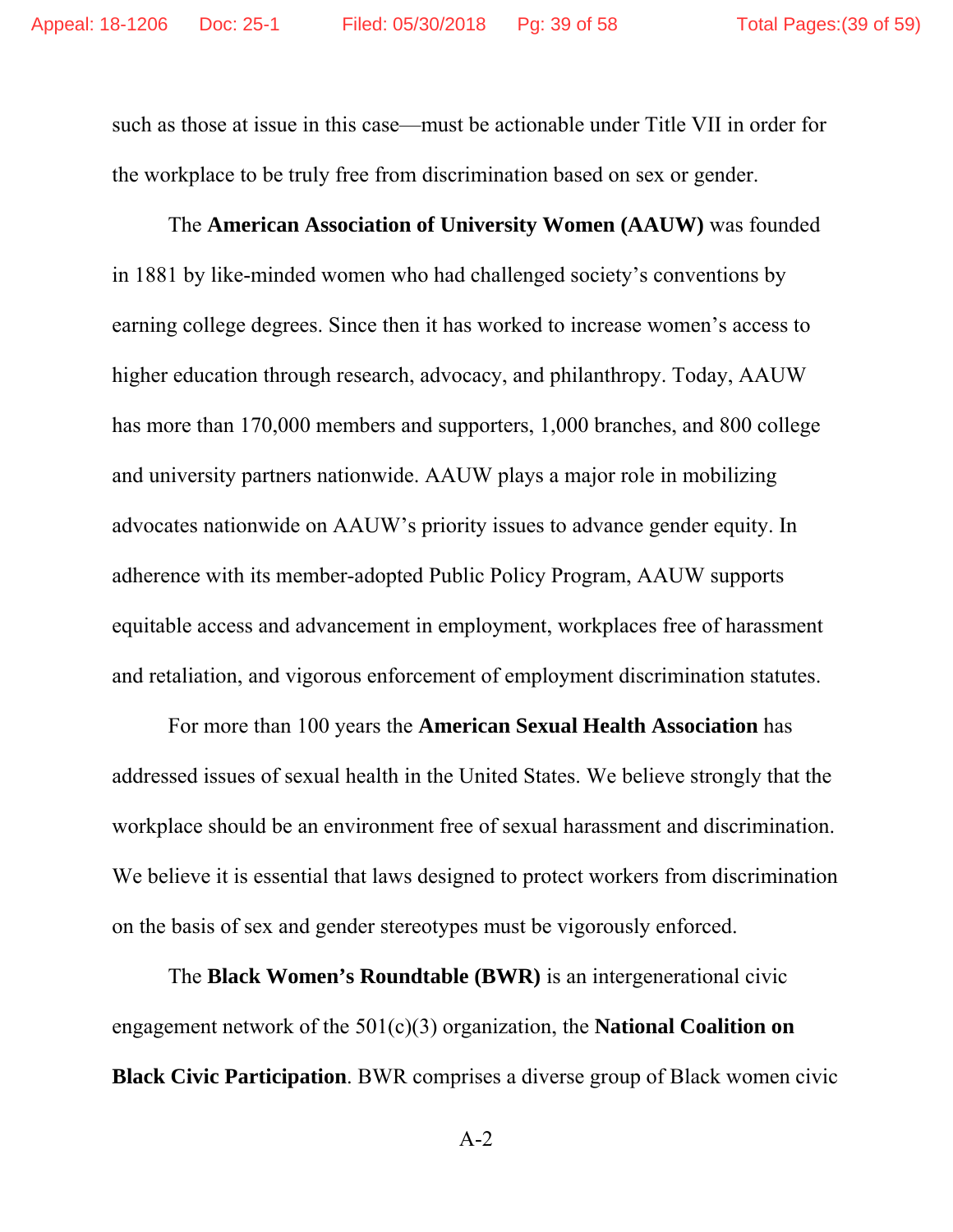leaders of international, national, regional and state-based organizations and institutions. Together, the BWR membership represents the issues and concerns of millions of Americans and families who live across the United States and around the world. At the forefront of championing just and equitable public policy on behalf of Black women, BWR promotes their health and wellness, economic security, education and global empowerment as key elements for success. These issues are interconnected and BWR seeks to ensure that economic security policies advance Black women's equal access and participation in all aspects of the workplace, including freedom from sex/race bias and discrimination and sexual harassment in all its forms.

The **California Women Lawyers (CWL)** is a non-profit organization that was chartered in 1974. CWL is the only statewide bar association for women in California and maintains a primary focus on advancing women in the legal profession. Since its founding, CWL has worked to improve the administration of justice, to better the position of women in society, to eliminate all inequities based on sex, and to provide an organization for collective action and expression related to those purposes. CWL participates as amicus curiae in a wide range of cases to secure the equal treatment of women and other classes of persons under the law.

**Champion Women** is a non-profit providing legal advocacy for girls and women in sports. Our issues include equal sports participation, treatment,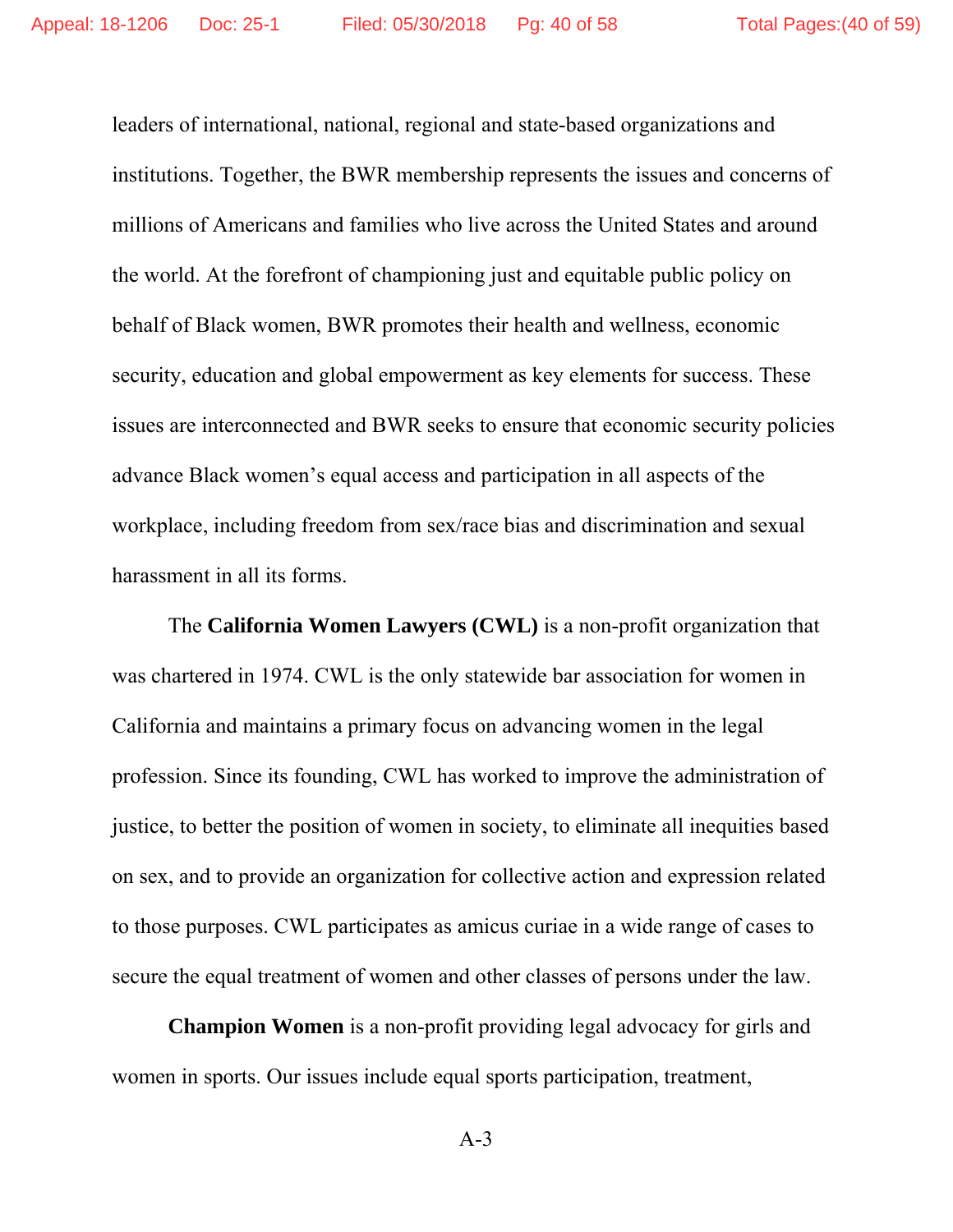scholarships, sexual harassment and retaliation, employment and LGBT discrimination.

## The **District of Columbia Coalition Against Domestic Violence**

**(DCCADV)**, founded in 1986 and incorporated in the District of Columbia, is a non-profit organization serving as the professional association for the District's domestic violence service providers and is the primary representative of battered women and their children in the public policy arena. Members of DCCADV share the goal of ending domestic violence, community violence, and institutional violence through education, outreach, public policy development, and comprehensive, trauma-informed services for survivors. DCCADV has a vested interest in assuring that our human right to be free from harm is recognized and protected. The Universal Declaration of Human Rights codifies various fundamental human rights, including the right to life, the right to nondiscrimination, the right to freedom from torture and cruel, inhuman or degrading treatment, and the right to judicial remedies.

**End Rape on Campus (EROC)** is a national 501(c)(3) nonprofit organization that works to end campus sexual violence through direct support for survivors and their communities; prevention through education; and policy reform at the campus, local, state, and federal levels. We seek to change culture in order to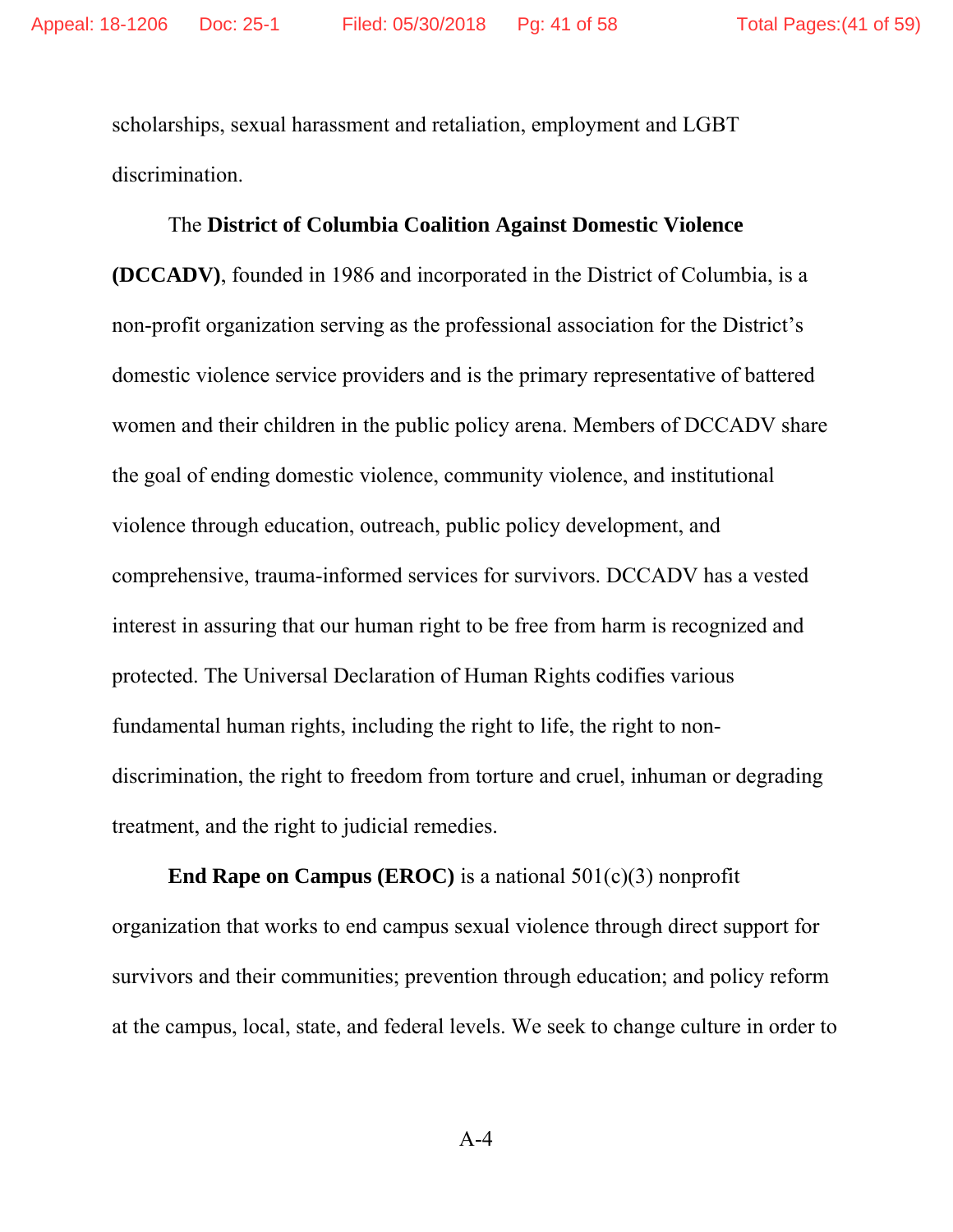create a world free from sexual violence, and believe that all should have access to an education and world free from violence.

**Equal Rights Advocates (ERA)** is a national non-profit legal advocacy organization dedicated to protecting and expanding economic and educational access and opportunities for women and girls. ERA works to advance gender equity and economic security for women and families through a combination of litigation, policy reform, direct service, and community outreach and education. Since its founding in 1974, ERA has represented plaintiffs in numerous employment-related civil rights cases, including the first case in the Ninth Circuit to establish that sexual harassment is a form of discrimination prohibited by Title VII of the Civil Rights Act of 1964, *Miller v. Bank of America*, 600 F.2d 211 (9th Cir. 1979). ERA has appeared as amicus curiae in numerous sexual harassment and retaliation cases in this Court.

**Family Values @ Work** is a national network of 27 state and local coalitions helping spur the growing movement for family-friendly workplace policies such as paid sick days and family leave insurance. Our coalitions represent a diverse, nonpartisan group of more than 2,000 grassroots organizations, ranging from restaurant owners to restaurant workers, faith leaders to public health professionals, think tanks to activists for children, seniors, and those with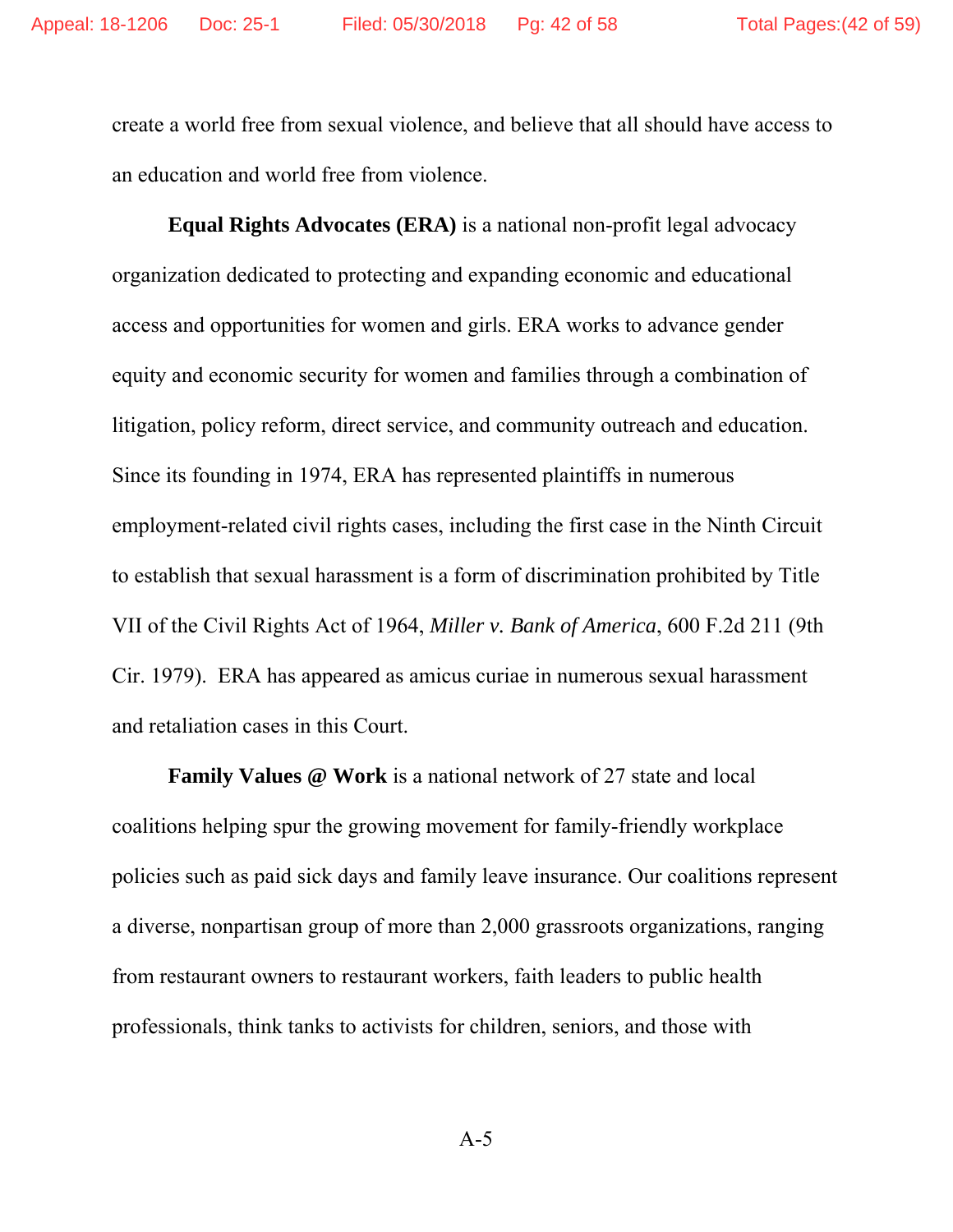disabilities. We support this brief because the impact of this sexual harassment case on working women is precedent setting.

Founded in 1987, the **Feminist Majority Foundation (FMF)** is a national organization dedicated to women's equality, reproductive health, and the empowerment of women and girls in all sectors of society. FMF engages in research and public policy development, public education programs, grassroots organizing projects, and leadership training and development programs. Through its work, FMF seeks to end sex discrimination and advance the legal, social, economic, and political equality of women, people of color, and LGBTQ individuals. FMF is a strong advocate for economic justice for women at all stages of their lives and has supported efforts to ensure that women's right to participate in the workforce is not limited by sex or gender stereotypes.

**Gender Justice** is a non-profit legal advocacy organization based in the Midwest that eliminates gender barriers through impact litigation, policy advocacy, and education. As part of its mission, Gender Justice helps courts, employers, schools, and the public better understand how gender discrimination is perpetuated and what can be done to ensure equal rights for all. As part of its impact litigation program, Gender Justice represents individual citizens and provides legal advocacy as amicus curiae. Gender Justice has an interest in protecting and enforcing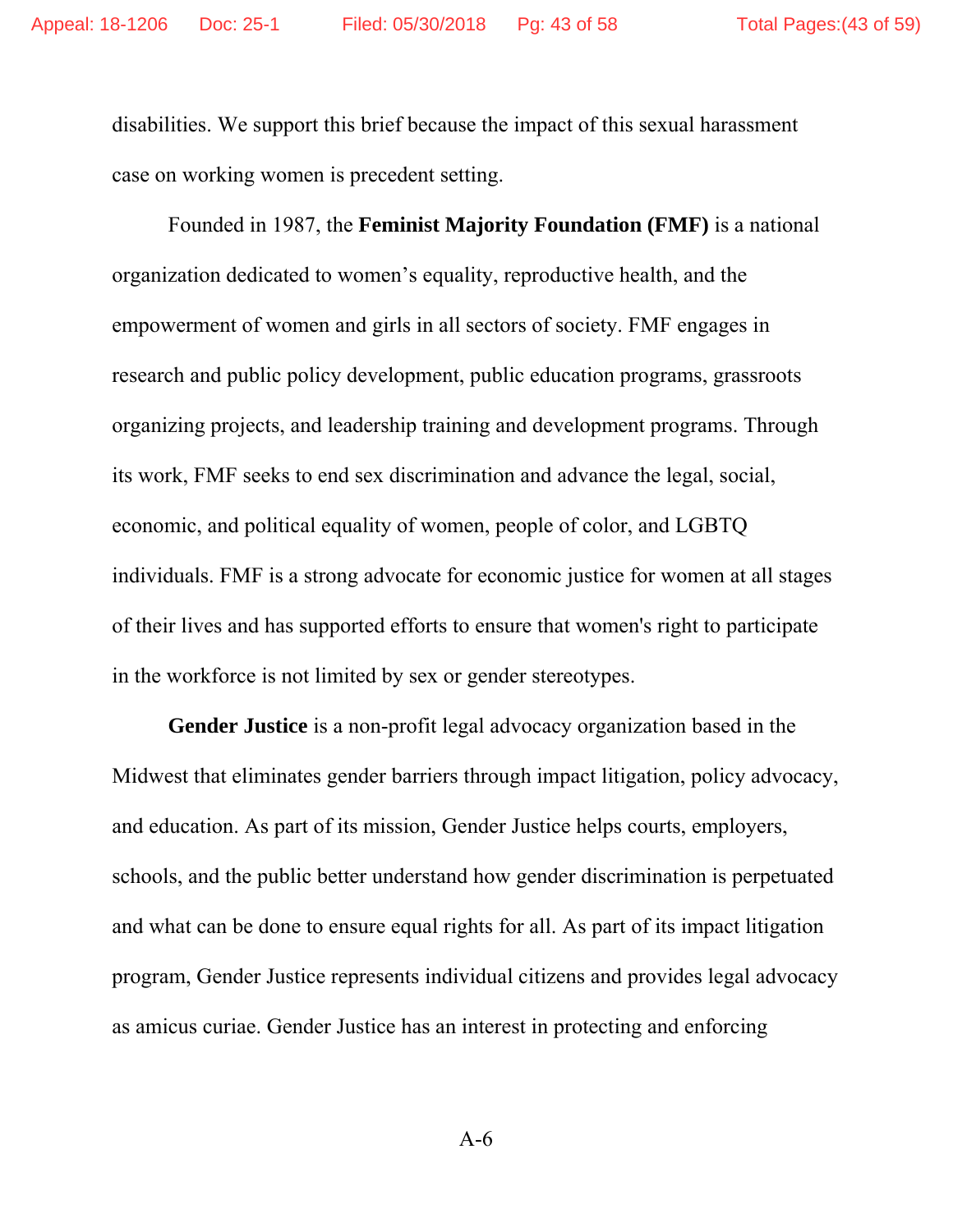women's legal rights in the workplace, and in the proper interpretation of the Civil Rights Act of 1964 and other civil rights laws.

**Girls for Gender Equity (GGE)** is a youth development and advocacy organization committed to the physical, psychological, social and economic development of girls and women, cis and trans, and LGBTQ/gender fluid youth of color. GGE's approaches this work through the lens of intersectional black feminism, to that end, GGE is deeply committed to the eradication of race and gender based violence, exclusion and discrimination. Workplace discrimination based on sex or gender stereotype is uniquely harmful in the ways that it thwarts the earning potential and harms the well-being of cis and trans girls and women, and gender fluid people of color.

**Hadassah, the Women's Zionist Organization of America, Inc.**, founded in 1912, is the largest Jewish and women's membership organization in the United States, with over 330,000 Members, Associates, and supporters nationwide. While traditionally known for its role in developing and supporting health care and other initiatives in Israel, Hadassah has a proud history of protecting the rights of women and the Jewish community in the United States. Hadassah believes each individual has the right to study and work in an environment that promotes equal opportunities and prohibits discriminatory practices, including sexual harassment and assault.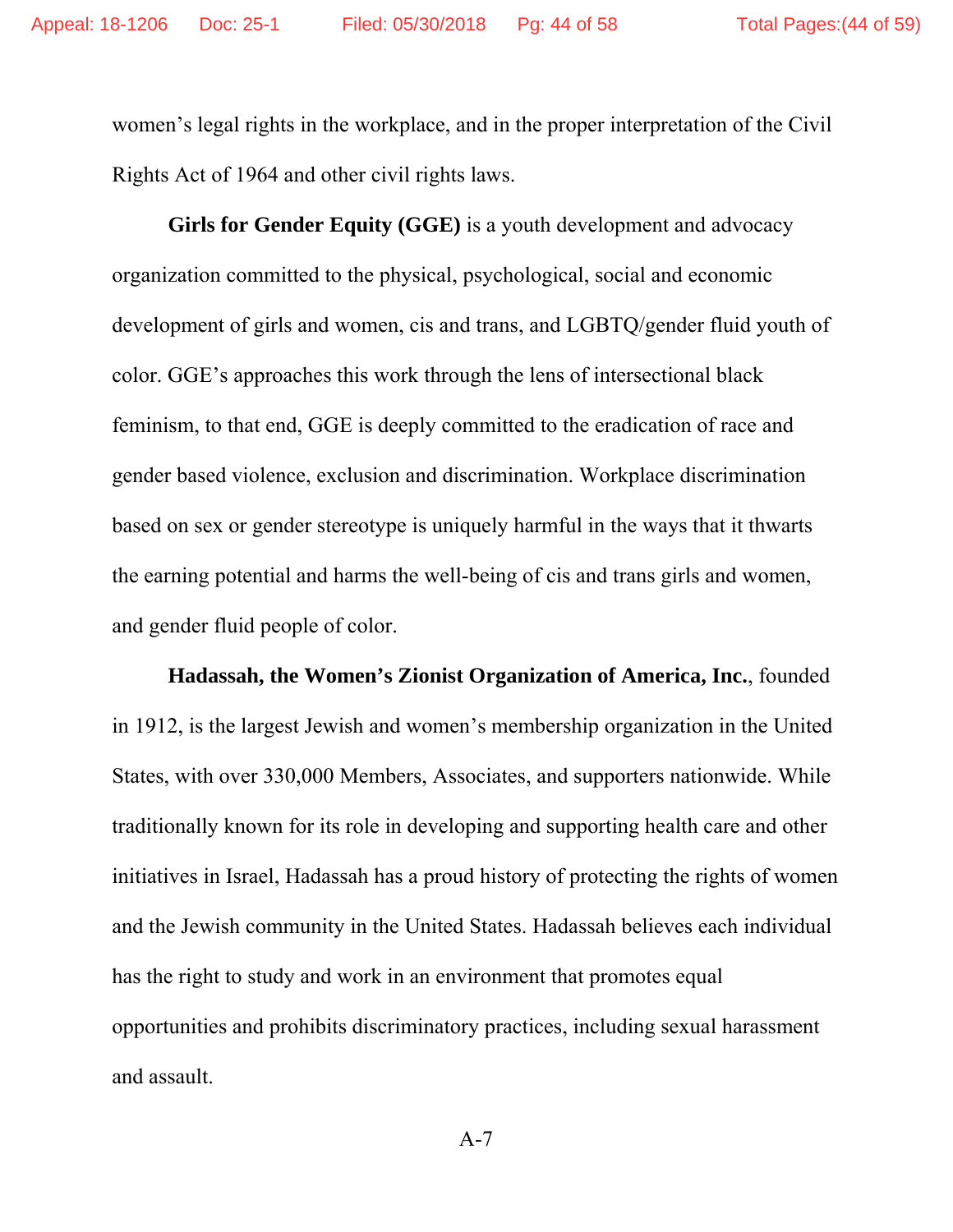The **Harvard Law School Gender Violence Program** works to prevent and address myriad forms of gender-based discrimination. This case represents an important example of sex discrimination based on gender stereotypes that directly harm women. We work to protect women's rights to be full and equal citizens wherever they are: at home, at work, at school, on the street. All of these rights are related and must be protected, especially in cases such as the present one.

**Lawyers Club of San Diego** is a 1,300-plus member legal association established in 1972 with the mission "to advance the status of women in the law and society." In addition to presenting educational programs and engaging in advocacy, Lawyers Club participates in litigation as amicus curiae where the issues concern the advancement of status of women in the law and society. Lawyers Club joins this amicus brief because eradicating sex and gender based stereotypes and discrimination is imperative to ensure that women are respected in the workplace and can meaningfully advance in their chosen careers.

The **League of Women Voters of the United States** envisions a democracy where every person has the desire, the right, the knowledge and the confidence to participate. We believe in the power of women to create a more perfect democracy. The League of Women Voters supports equal rights and opportunities for all, regardless of sex. The League supports action to bring laws into compliance with the ERA in order to eliminate or amend laws that have the effect of discrimination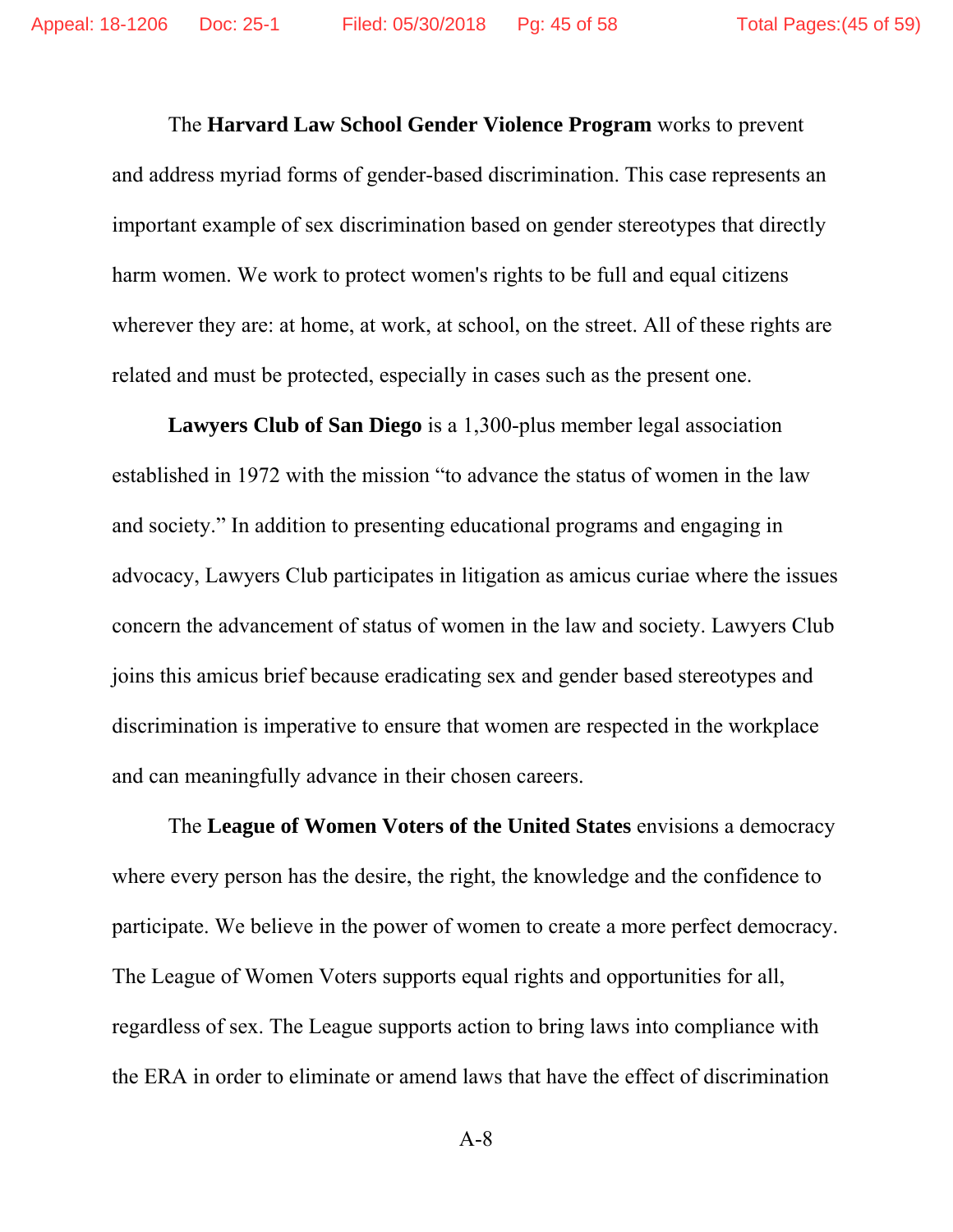on the basis of sex, to promote laws that support the goals of the ERA, and to strengthen the enforcement of laws that promote greater equality among the sexes.

 **Legal Aid at Work** (formerly the Legal Aid Society – Employment Law Center) (LAAW), founded in 1916, is a public interest legal organization that advances justice and economic opportunity for low-income people and their families at work, in school, and in the community. Since 1970, LAAW has represented low-wage clients in cases involving a broad range of employmentrelated issues, including sexual harassment and retaliation. LAAW's interest in preserving the protections afforded employees by this country's antidiscrimination laws is longstanding.

**Legal Momentum: The Women's Legal Defense and Education Fund** is the nation's oldest non-profit legal advocacy organization for women, www.legalmomentum.org. Established in 1970, Legal Momentum advances the rights of all women and girls by using the power of the law and creating innovative public policy. For example, Legal Momentum was the leading advocate for the landmark Violence Against Women Act and its subsequent reauthorizations. Legal Momentum has litigated cutting-edge gender-based employment discrimination cases, including *Faragher v. City of Boca Raton*, 524 U.S. 775 (1998), and has participated as amicus curiae on leading cases in this area, including *Meritor Savings Bank v. Vinson*, 477 U.S. 57 (l986), *Burlington Industries, Inc. v. Ellerth*,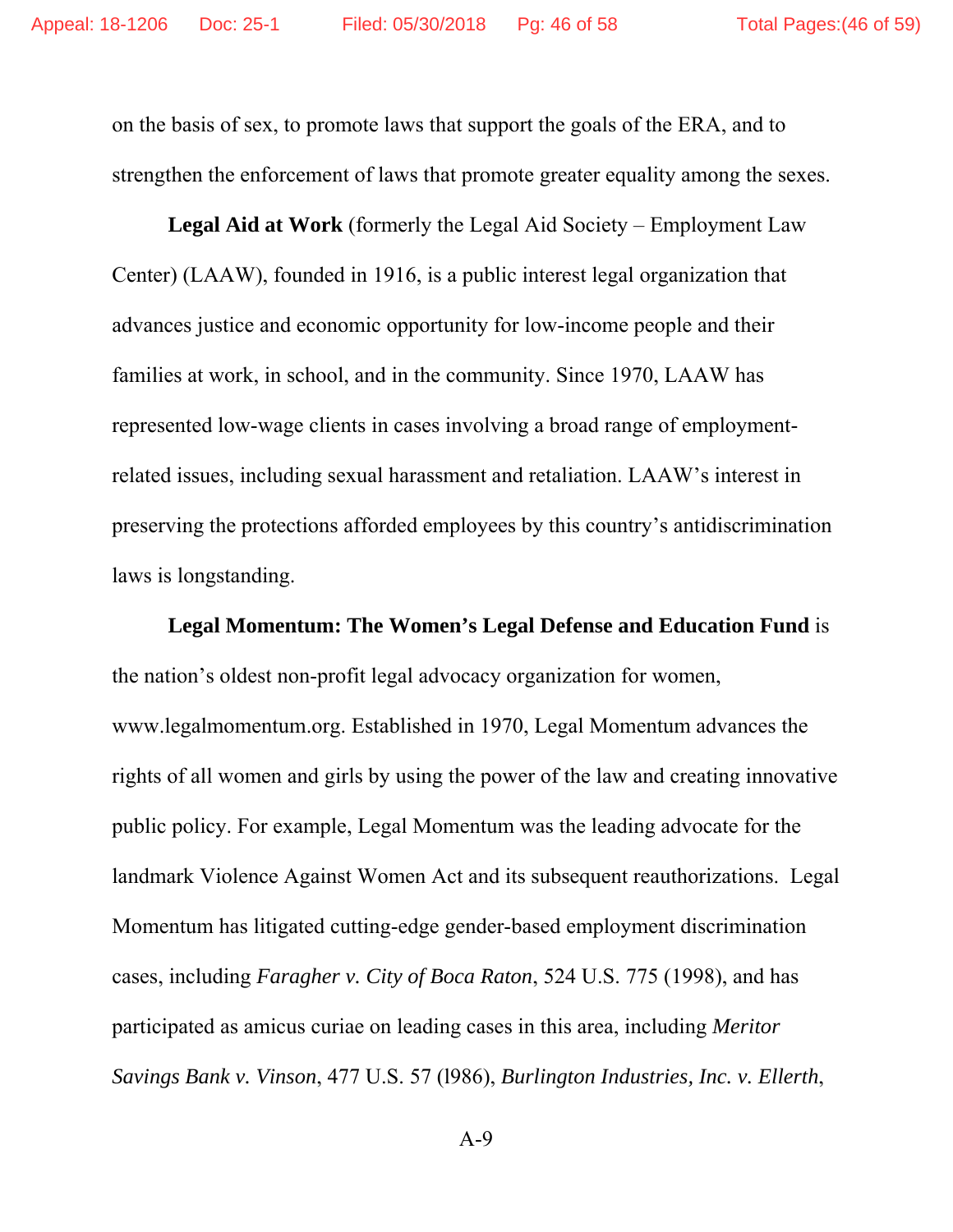524 U.S. 742 (1998), *Oncale v. Sundowner Offshore Services, Inc.*,

523 U.S. 75 (1998), and *Harris v. Forklift Systems, Inc.*, 510 U.S. 17 (1993).

Legal Momentum has developed numerous resources and appeared before courts in many cases concerning the right to be free from sex discrimination and gender stereotypes, including appearing as counsel in *Nguyen v. INS*, 533 U.S. 53 (2001), and *Miller v. Albright*, 523 U.S. 420 (1998), and as amicus curiae in *U.S. v. Virginia*, 518 U.S. 515 (1996), *Price Waterhouse v. Hopkins*, 490 U.S. 228 (1989), and *Mississippi Univ. for Women v. Hogan*, 458 U.S. 718 (1982).

**Legal Voice** is a nonprofit public interest organization in the Pacific Northwest that works to advance the legal rights of women and girls through litigation, legislation, and public education on legal rights. Since its founding in 1978 as the Northwest Women's Law Center, Legal Voice has been at the forefront of efforts to combat sex discrimination in the workplace, in schools, and in public accommodations. In addition, Legal Voice has worked to advance women's economic security by supporting policies that help women in the workplace, including paid leave for survivors of gender-based and intimate partner violence, "ban the box" laws that limit pre-employment inquiries about applicants' criminal history, pregnant workers' rights, and equal pay.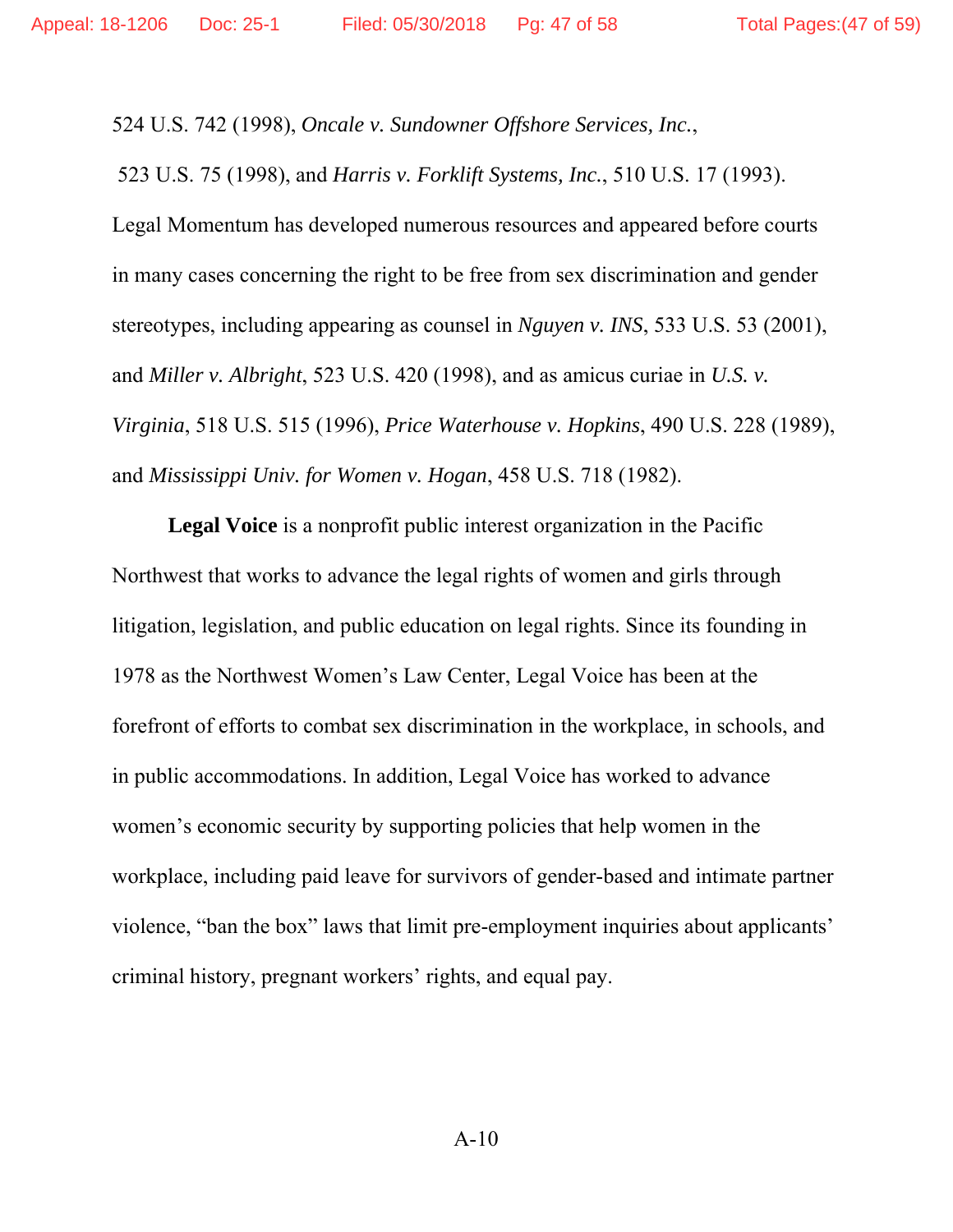The **Maine Women's Lobby** works to improve the well-being of Maine women, including freedom from violence, freedom from discrimination and economic security. Sexual harassment relates to all of these issues.

**Medical Students for Choice** is a grassroots advocacy organization representing medical students seeking access to family planning education. MSFC's members are entering a professional world that contains many genderbased inequities and, as such, the issues in this case are critical to success in their future profession.

The **National Asian Pacific American Women's Forum (NAPAWF)** is the only national, multi-issue Asian American and Pacific Islander (AAPI) women's organization in the country. NAPAWF's mission is to build a movement to advance social justice and human rights for AAPI women, girls, and transgender and gender non-conforming people. NAPAWF approaches all of its work through a reproductive justice framework that seeks for all members of the AAPI community to have the economic, social, and political power to make their own decisions regarding their bodies, families, and communities. Our work includes fighting for economic justice for AAPI women and advocating for the adoption of policies that protect the dignity, rights, and equitable treatment of AAPI women workers.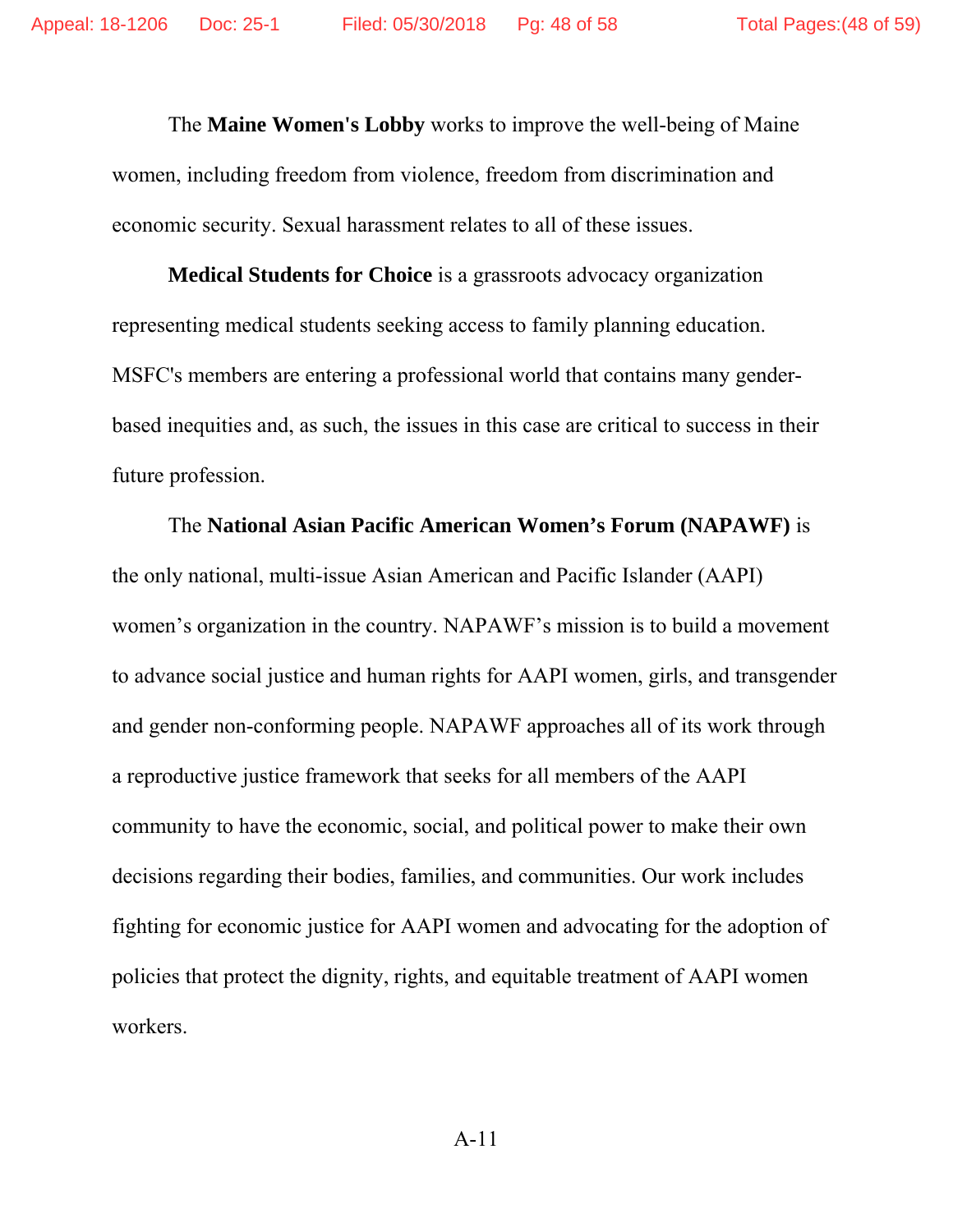The **National Alliance to End Sexual Violence (NAESV)** is the voice in Washington for the 56 state and territorial sexual assault coalitions and 1300 rape crisis centers working to end sexual violence and support survivors. The rape crisis centers in NAESV's network see every day the widespread and devastating impacts of sexual violence upon survivors including sexual harassment and retaliation in the workplace. We oppose any impediments to survivors feeling safe to come forward, receive support, and seek justice.

The **National Crittenton Foundation (TNCF)** works for the right of girls, young women and women to achieve their potential without enduring sexual violence including harassment and discrimination based on gender. In this #metoo moment, TNCF believes that it is particularly crucial that courts understand how to assess and adjudicate claims of sexual harassment.

The **National Employment Law Project (NELP)** is a non-profit legal and research organization with nearly 50 years of experience advocating for the employment and labor rights of low-wage and unemployed workers. NELP seeks to ensure that all employees, and especially the most vulnerable ones, receive the full protection of labor and employment laws, including protections against discrimination, harassment and retaliation based on gender. NELP has litigated and participated as *amicus curiae* in numerous cases in federal circuit courts, state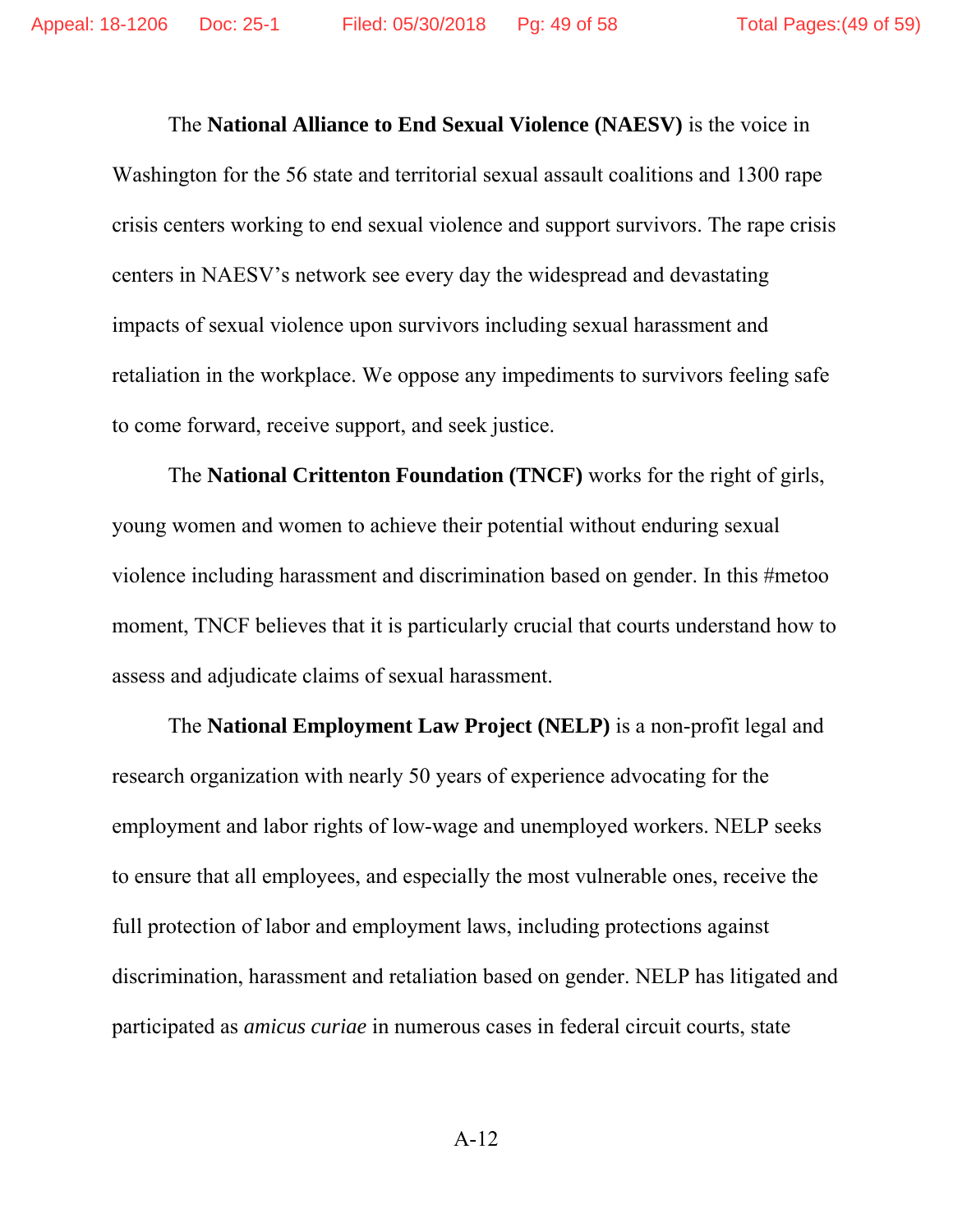courts, and the U.S. Supreme Court addressing the importance of enforcement of labor and employment protections for all workers.

The **National Employment Lawyers Association (NELA)** is the largest professional membership organization in the country comprising lawyers who represent workers in labor, employment, and civil rights disputes. Founded in 1985, NELA advances employee rights and serves lawyers who advocate for equality and justice in the American workplace. NELA and its 69 circuit, state, and local affiliates have a membership of over 4,000 attorneys who are committed to working on behalf of those who have been treated unlawfully in the workplace. NELA's members litigate daily in every circuit, affording NELA a unique perspective on how the principles announced by the courts in employment cases actually play out on the ground. NELA strives to protect the rights of its members' clients, and regularly supports precedent-setting litigation affecting the rights of individuals in the workplace.

The **National Organization for Women (NOW) Foundation** is a 501(c)(3) organization devoted to furthering women's rights through education and litigation. Established in 1986, NOW Foundation is affiliated with the National Organization for Women, the largest feminist grassroots activist organization in the United States, with hundreds of thousands of members and contributing supporters in hundreds of chapters in all 50 states and the District of Columbia. NOW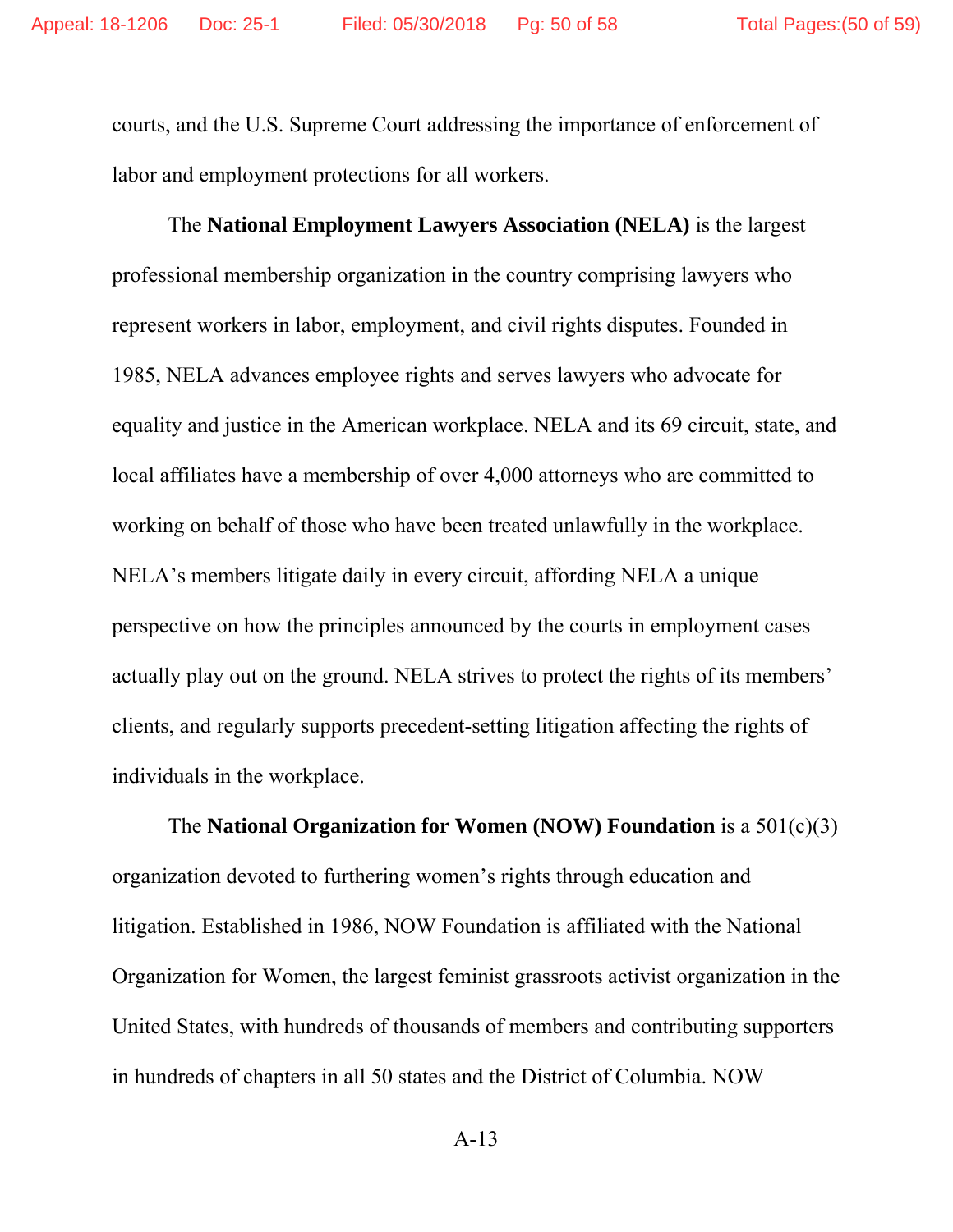Foundation advocates for equal pay for women and for workplaces free of sex- and race-based discrimination as protected under Title VII of the Civil Rights Act of 1964 and Title IX of the Education Amendments of 1972. Further, we support the right of persons to have their complaints about discriminatory pay or discriminatory treatment in the workplace properly adjudicated.

The **National Partnership for Women & Families** (formerly the Women's Legal Defense Fund) is a national advocacy organization that promotes fairness in the workplace, reproductive health and rights, quality health care for all, and policies that help women and men meet the dual demands of their jobs and families. Since its founding in 1971, the National Partnership has worked to advance women's equal employment opportunities and health through several means, including by challenging discriminatory employment practices in the courts. The National Partnership has fought for decades to combat sex discrimination, including sexual harassment, and to ensure that all people are afforded protections against discrimination under federal law.

The **National Women's Political Caucus (NWPC)** strongly supports women's equity in the work place, including freedom from harassment, whether sexual or otherwise.

The **Oklahoma Coalition for Reproductive Justice** is a coalition of organizations and individuals promoting reproductive justice in Oklahoma through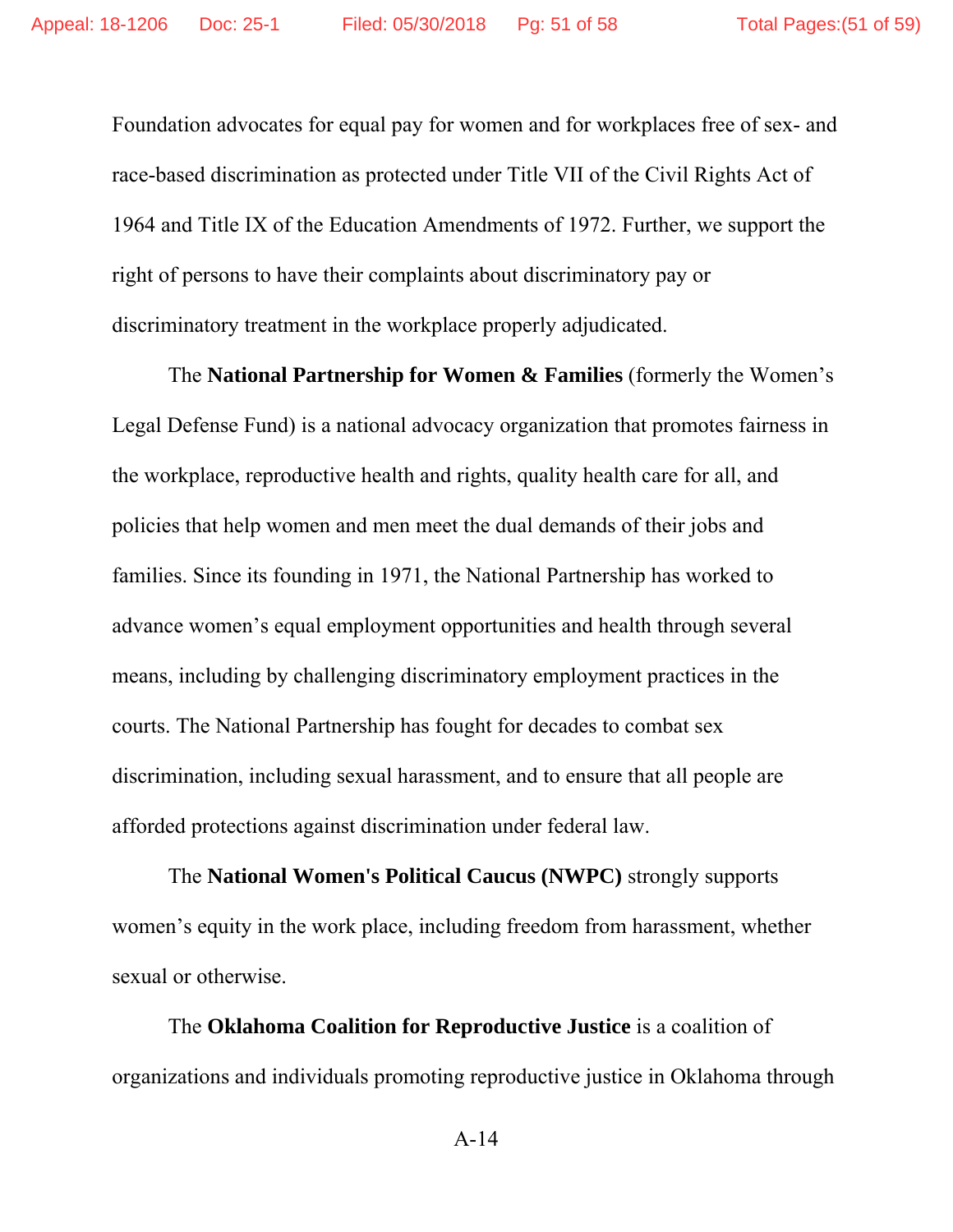education, empowerment, and advocacy. We believe that reproductive justice includes the right to have or not to have a child and respect for families in all their forms. It supports access to sexual education, contraception, abortion care and pregnancy care as well as to the resources needed to raise children in safe and healthy circumstances, with good schools and healthcare and other elements necessary for bright futures. It encompasses respect for women, their partners, and families, for sexuality and for gender differences. It respects human rights and the separation of church and state.

**People for the American Way Foundation (PFAWF)** is a nonpartisan civic organization established to promote and protect civil and constitutional rights, including equality and non-discrimination for all. Founded in 1981 by a group of civic, educational, and religious leaders, PFAWF now has hundreds of thousands of members nationwide. Over its history, PFAWF has conducted extensive education, outreach, litigation, and other activities to promote these values. PFAWF strongly supports the principle that sex discrimination, including sexual harassment, is illegal under federal law, whether carried out through physical misconduct, retaliatory job action, or malicious rumors based on gender stereotypes that harm women and men in the workplace.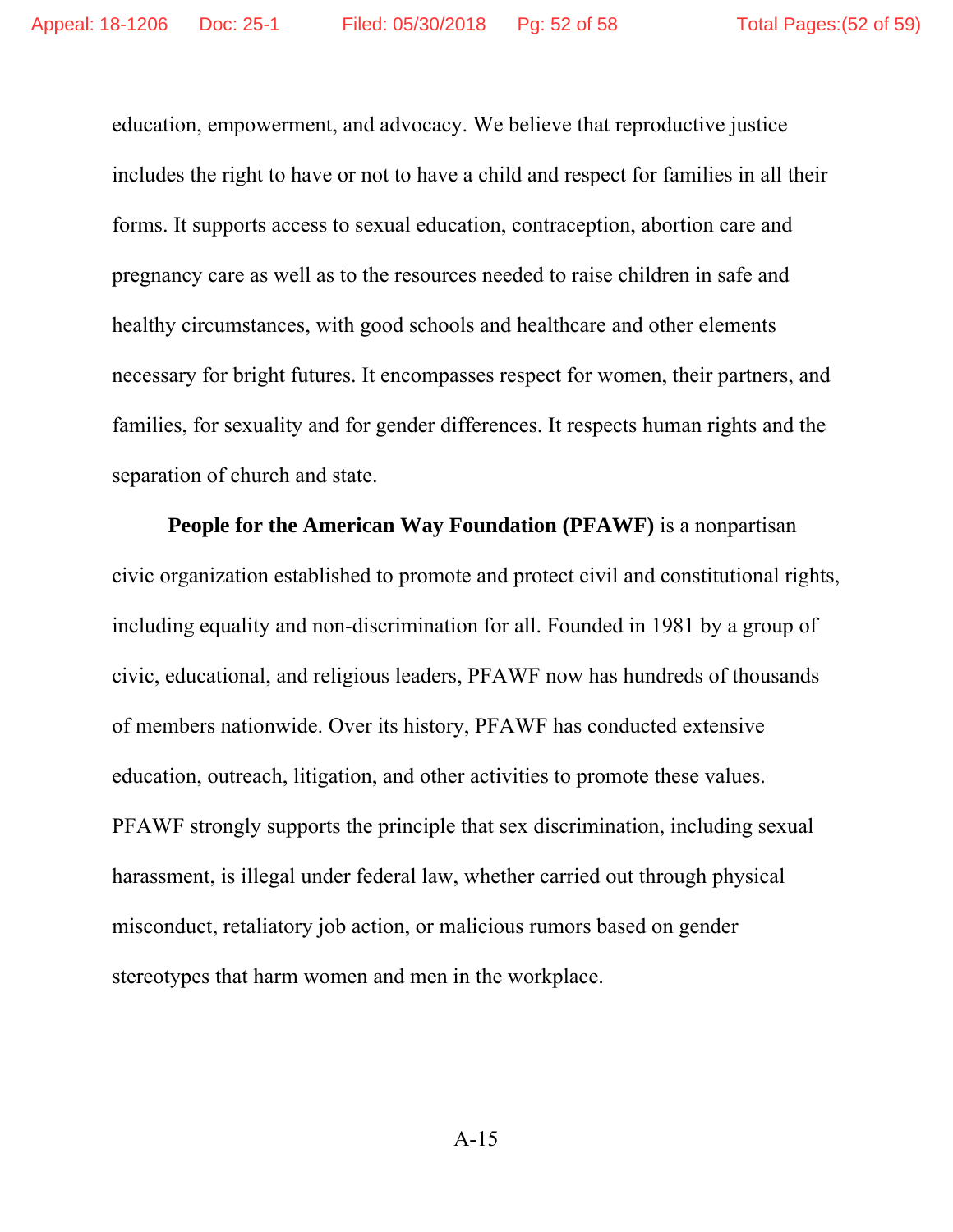The **Service Employees International Union (SEIU)** is an international labor organization representing approximately two million working women and men in the United States and Canada employed in the private and public sectors.

**SisterReach**, founded October 2011, is a Memphis, TN based grassroots 501(c)(3) non-profit supporting the reproductive autonomy of women and teens of color, poor and rural women, LGBT+ and gender non-conforming people and their families through the framework of Reproductive Justice. Our mission is to empower our base to lead healthy lives, raise healthy families and live in healthy communities. We provide comprehensive reproductive and sexual health education to marginalized women, teens and gender non-conforming people, and advocate on the local, state and national levels for public policies which support the reproductive health and rights of all women and youth.

The **Southwest Women's Law Center (SWLC)** is a non-profit legal advocacy organization dedicated to the advancement and protection of women's rights. Our goal is to ensure that women reach their life and work potential without harassment or sex discrimination, as we advocate to eliminate the full range of stereotypes and biases that women often face. SWLC focuses on issues of key importance to women and their families, including economic security, employment, education, health, and reproductive rights, and has participated as an *Amicus Curiae* in a range of cases before the Supreme Court and Federal Courts of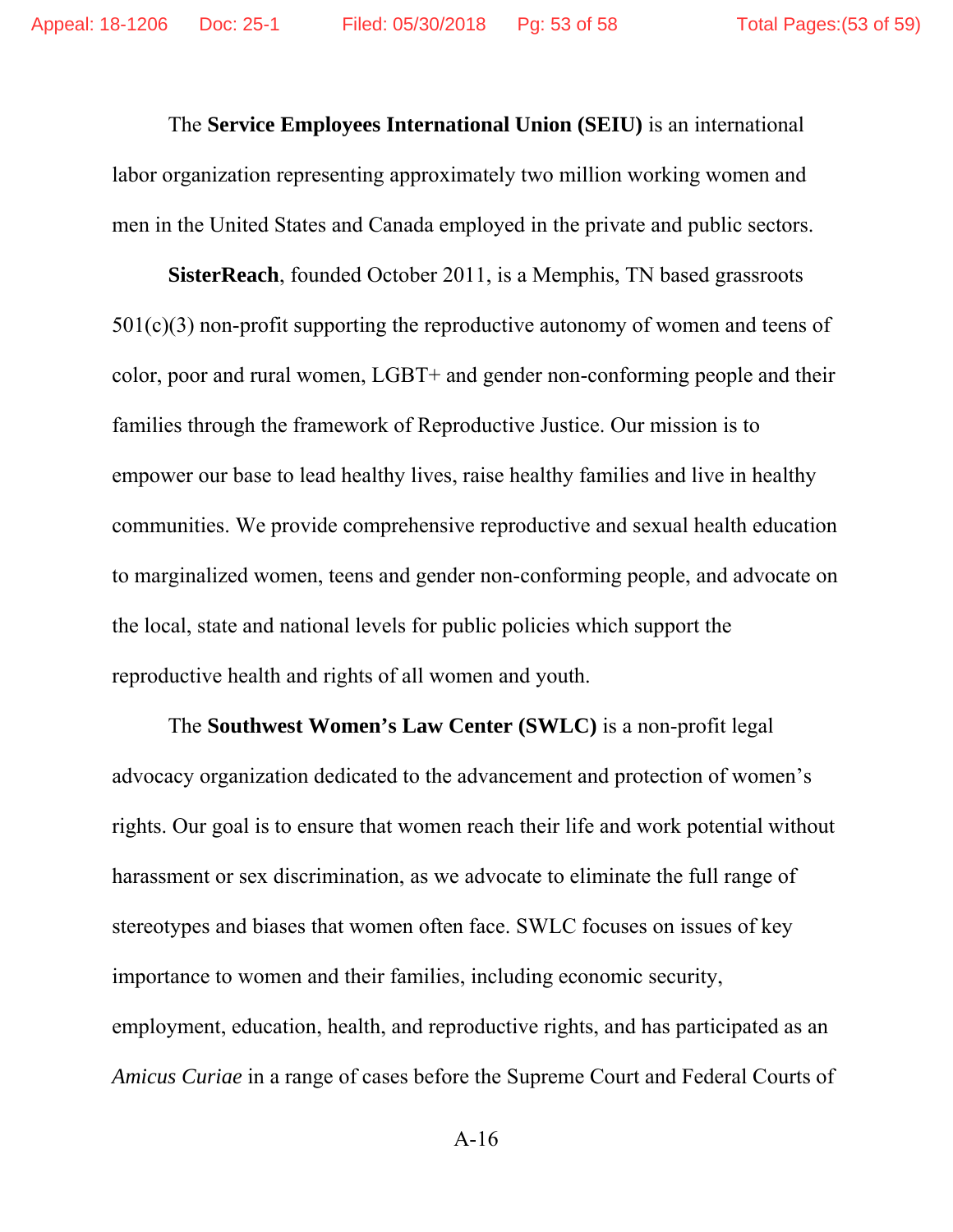Appeals to secure equal treatment for women under the law. Accordingly, SWLC is uniquely qualified to comment in the matter of *Parker v. Reema Consulting Services, Inc.*

**Stop Sexual Assault in Schools** works to connect the dots between sex discrimination in schools and in the workplace.

**The National Urban League** is a historic civil rights organization dedicated to economic empowerment in historically underserved urban communities. Founded in 1910 and headquartered in New York City, the National Urban League improves the lives of more than two million people annually through direct service programs, including education, employment training and placement, housing, and health, which are implemented locally by more than 90 National Urban League affiliates in 300 communities across 36 states and the District of Columbia. The National Urban League works to provide the guarantee of civil rights for the underserved in America. Ruth Standish Baldwin co-founded the National Urban League more than a century ago and the equal treatment of women has always been, and remains, one of the National Urban League's most important priorities.

The **Women's Law Center of Maryland, Inc.** is a nonprofit, public interest, membership organization of attorneys and community members with a mission of improving and protecting the legal rights of women. Established in 1971, the Women's Law Center achieves its mission through direct legal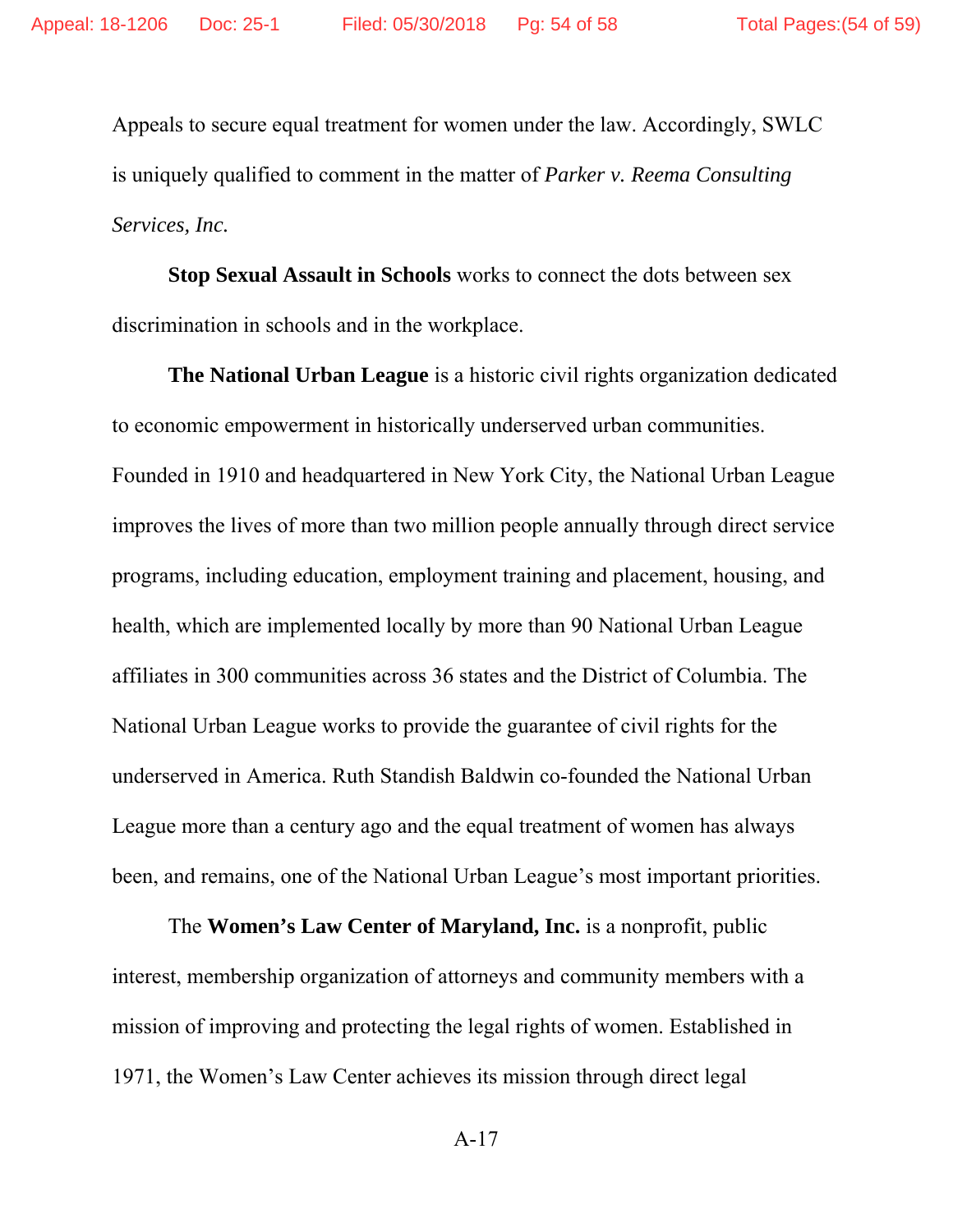representation, research, policy analysis, legislative initiatives, education, and implementation of innovative legal-services programs to pave the way for systematic change. Through its various initiatives, including its Employment Law Hotline, the Women's Law Center pays particular attention to issues related to gender discrimination, sexual harassment, and employment law.

The mission of **Women Employed** is to improve the economic status of women and remove barriers to economic equity. Since 1973, the organization has assisted thousands of working women with problems of discrimination and harassment, monitored the performance of equal opportunity enforcement agencies, and developed specific, detailed proposals for improving enforcement efforts, particularly on the systemic level. Women Employed strongly believes that sex discrimination, including retaliation for complaining about it, is one of the main barriers to achieving equal opportunity and economic equity for women in the workplace.

Founded in 1917, the **Women's Bar Association of the District of Columbia (WBA)** is one of the oldest and largest voluntary bar associations in metropolitan Washington, DC. Today, as in 1917, we continue to pursue our mission of maintaining the honor and integrity of the profession; promoting the administration of justice; advancing and protecting the interests of women lawyers; promoting their mutual improvement; and encouraging a spirit of friendship among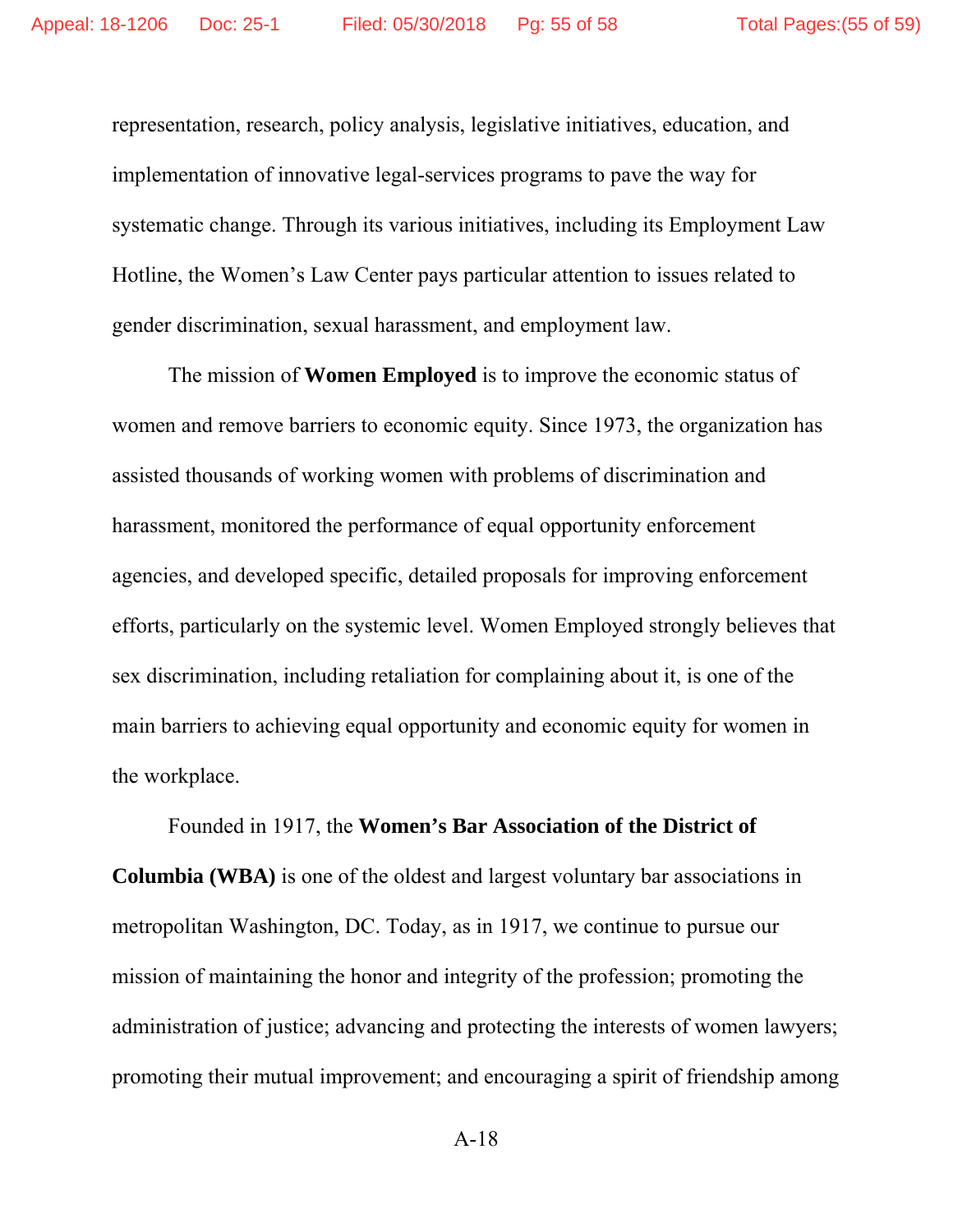our members. We believe that the administration of justice includes women's right to be free from discrimination based on their sex.

**Women's Bar Association of the State of New York** is the second largest statewide bar association in New York and one of the largest women's bar associations in the United States. It's more than 4,200 members in its nineteen chapters include esteemed jurists, academics, and attorneys who practice in every area of the law, including constitutional and civil rights. WBASNY is dedicated to fair and equal administration of justice, and it has participated as an amicus in many cases before federal and state courts as a vanguard for the rights of women, minorities, LGBT persons, and others.

The **Women's Law Project (WLP)** is a nonprofit legal advocacy organization dedicated to creating a more just and equitable society by advancing the rights and status of all women throughout their lives. To this end, we engage in high impact litigation, policy advocacy, and public education. Founded in 1974, the WLP has a long and effective track record on a wide range of legal issues related to women's health, legal, and economic status. The WLP has a strong interest in the eradication of sex discrimination, including the sexual harassment that pervades our workplaces and harms women's health and economic status. It is essential that the courts properly apply and enforce the law with respect to claims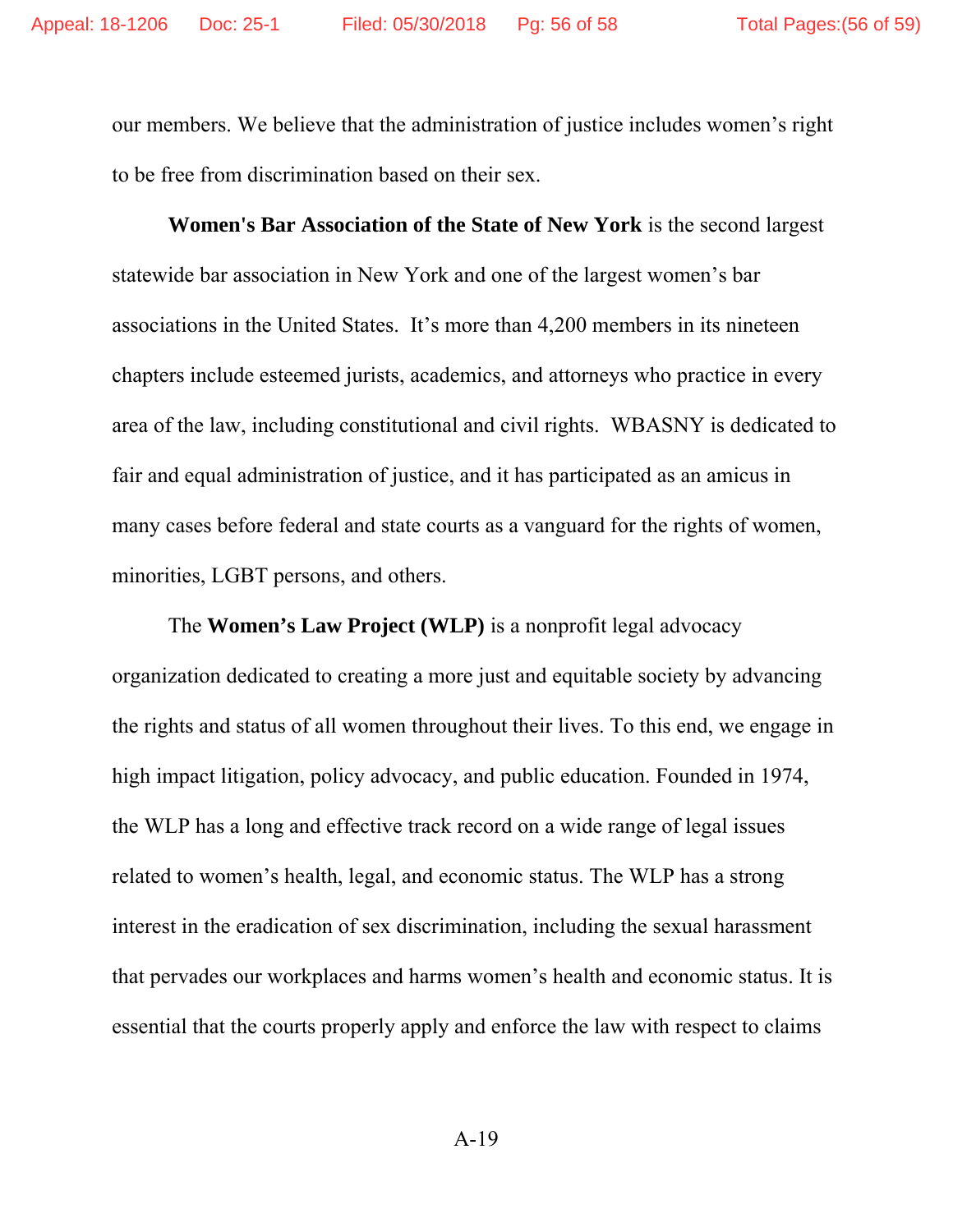of sexual harassment and retaliation for reporting sexual harassment in order to rid society of such pernicious conduct.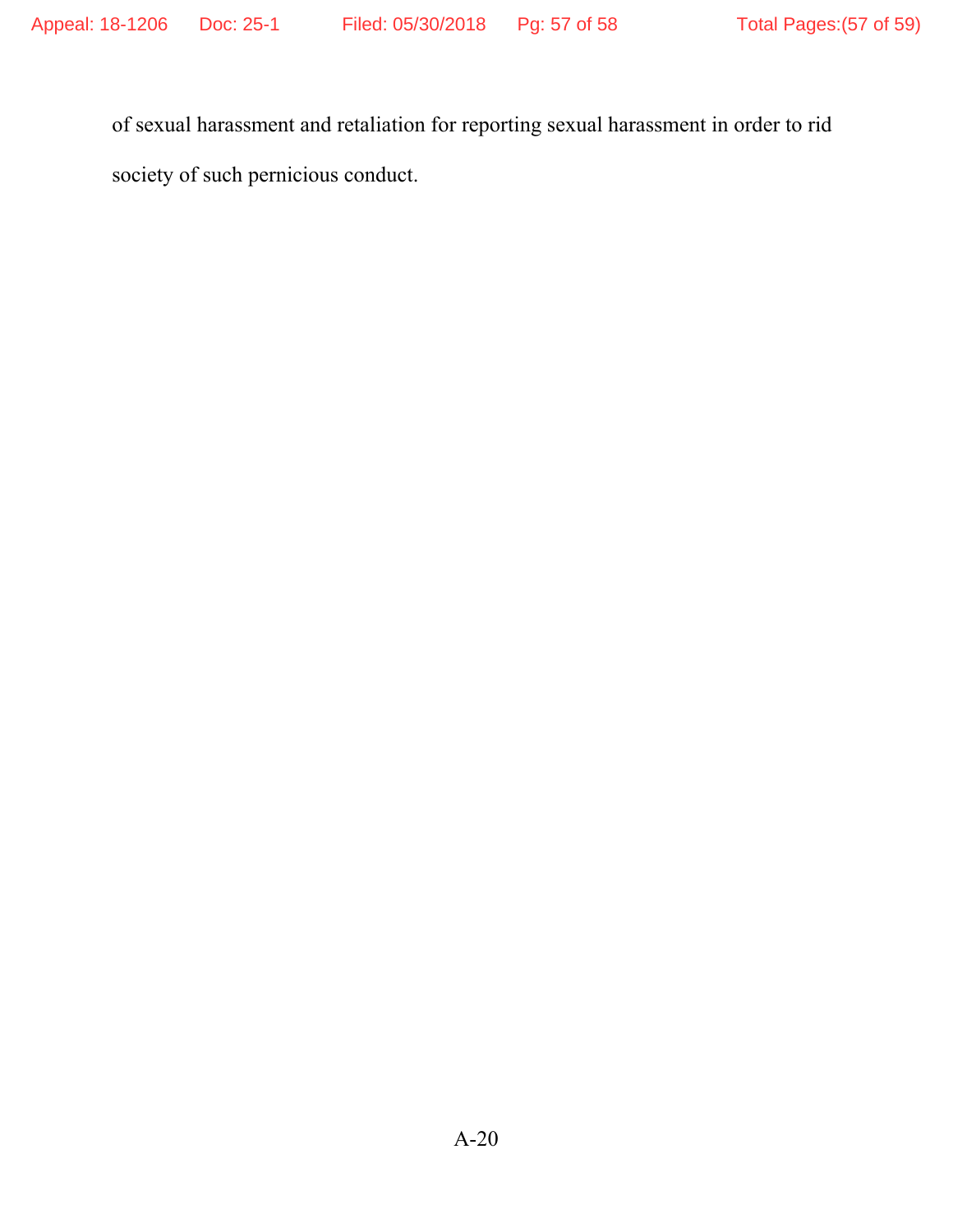## **CERTIFICATE OF SERVICE**

I certify that on May 30, 2018 the foregoing document was served on all parties or their counsel of record through the CM/ECF system if they are registered users or, if they are not, by serving a true and correct copy by First Class U.S. Mail.

Dated: May 30, 2018 Respectfully submitted,

/s/ *Ashleigh Jensen*  Ashleigh Jensen